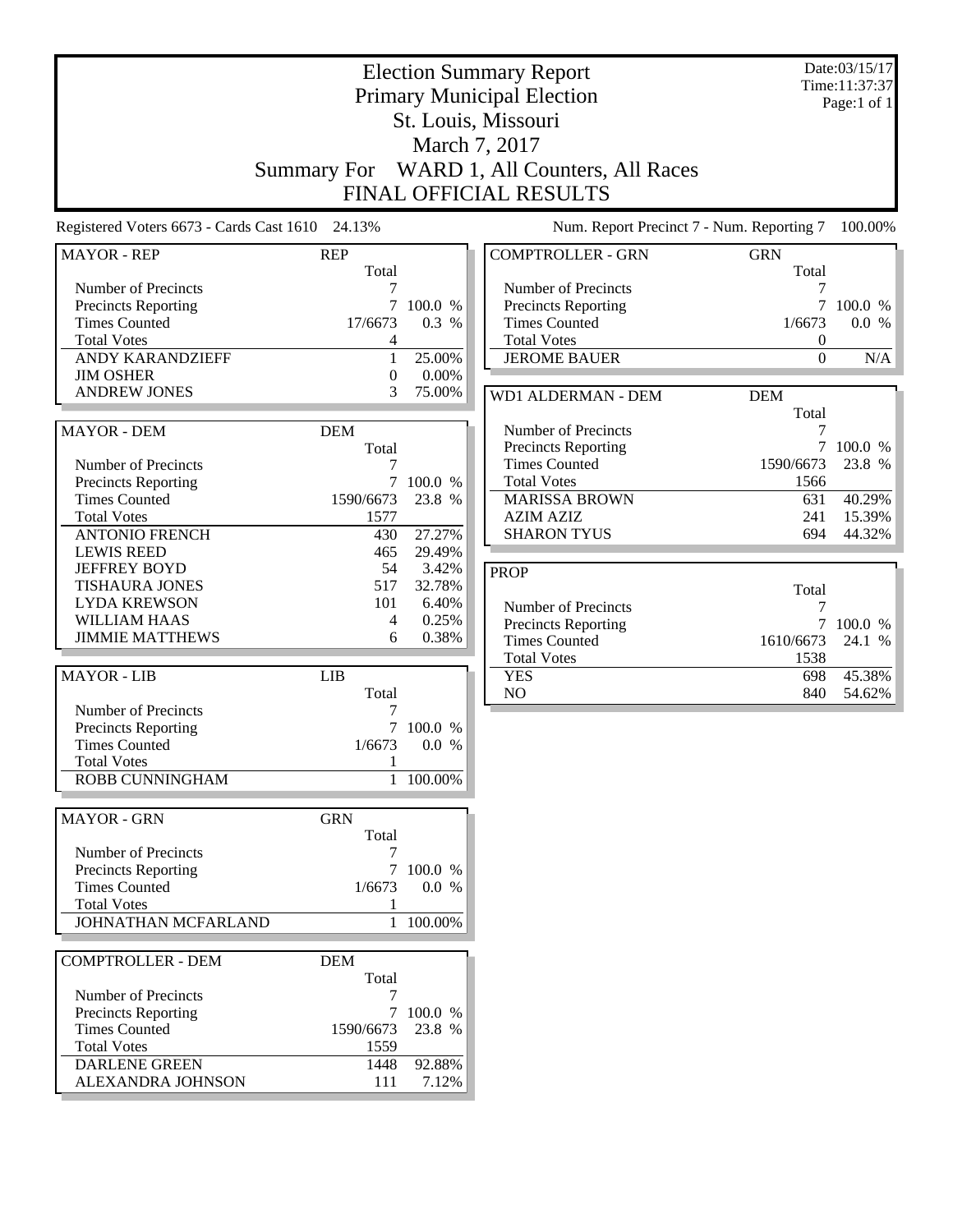|                                                                                                                                                             |                                                           |                                                                 | <b>Election Summary Report</b><br><b>Primary Municipal Election</b><br>St. Louis, Missouri<br>March 7, 2017<br>Summary For WARD 2, All Counters, All Races<br>FINAL OFFICIAL RESULTS |                                | Date:03/15/17<br>Time:11:37:43<br>Page:1 of 1 |
|-------------------------------------------------------------------------------------------------------------------------------------------------------------|-----------------------------------------------------------|-----------------------------------------------------------------|--------------------------------------------------------------------------------------------------------------------------------------------------------------------------------------|--------------------------------|-----------------------------------------------|
| Registered Voters 5822 - Cards Cast 1448 24.87%                                                                                                             |                                                           |                                                                 | Num. Report Precinct 8 - Num. Reporting 8                                                                                                                                            |                                | 100.00%                                       |
| <b>MAYOR - REP</b>                                                                                                                                          | <b>REP</b>                                                |                                                                 | <b>COMPTROLLER - GRN</b>                                                                                                                                                             | <b>GRN</b>                     |                                               |
| Number of Precincts<br>Precincts Reporting<br><b>Times Counted</b><br><b>Total Votes</b><br><b>ANDY KARANDZIEFF</b><br><b>JIM OSHER</b>                     | Total<br>8<br>8<br>24/5822<br>12<br>$\overline{4}$<br>1   | 100.0 %<br>0.4%<br>33.33%<br>8.33%                              | Number of Precincts<br>Precincts Reporting<br><b>Times Counted</b><br><b>Total Votes</b><br><b>JEROME BAUER</b>                                                                      | Total<br>8<br>8<br>2/5822<br>1 | 100.0 %<br>0.0 %<br>1 100.00%                 |
| <b>ANDREW JONES</b>                                                                                                                                         | 7                                                         | 58.33%                                                          | <b>PROP</b>                                                                                                                                                                          |                                |                                               |
| <b>MAYOR - DEM</b><br>Number of Precincts                                                                                                                   | <b>DEM</b><br>Total<br>8                                  |                                                                 | Number of Precincts<br>Precincts Reporting<br><b>Times Counted</b>                                                                                                                   | Total<br>8<br>8<br>1448/5822   | 100.0 %<br>24.9 %                             |
| <b>Precincts Reporting</b><br><b>Times Counted</b><br><b>Total Votes</b>                                                                                    | 8<br>1422/5822<br>1418                                    | 100.0 %<br>24.4 %                                               | <b>Total Votes</b><br><b>YES</b><br>NO                                                                                                                                               | 1407<br>700<br>707             | 49.75%<br>50.25%                              |
| <b>ANTONIO FRENCH</b><br><b>LEWIS REED</b><br><b>JEFFREY BOYD</b><br><b>TISHAURA JONES</b><br><b>LYDA KREWSON</b><br>WILLIAM HAAS<br><b>JIMMIE MATTHEWS</b> | 334<br>467<br>53<br>388<br>167<br>3<br>6                  | 23.55%<br>32.93%<br>3.74%<br>27.36%<br>11.78%<br>0.21%<br>0.42% |                                                                                                                                                                                      |                                |                                               |
| <b>MAYOR - LIB</b>                                                                                                                                          | <b>LIB</b>                                                |                                                                 |                                                                                                                                                                                      |                                |                                               |
| Number of Precincts<br><b>Precincts Reporting</b><br><b>Times Counted</b><br><b>Total Votes</b><br>ROBB CUNNINGHAM                                          | Total<br>8<br>8<br>0/5822<br>$\boldsymbol{0}$<br>$\Omega$ | 100.0 %<br>0.0 %<br>N/A                                         |                                                                                                                                                                                      |                                |                                               |
| <b>MAYOR - GRN</b>                                                                                                                                          | <b>GRN</b>                                                |                                                                 |                                                                                                                                                                                      |                                |                                               |
| Number of Precincts<br>Precincts Reporting<br><b>Times Counted</b><br><b>Total Votes</b><br>JOHNATHAN MCFARLAND                                             | Total<br>8<br>2/5822<br>2                                 | 100.0 %<br>0.0 %<br>2 100.00%                                   |                                                                                                                                                                                      |                                |                                               |
| <b>COMPTROLLER - DEM</b>                                                                                                                                    | <b>DEM</b>                                                |                                                                 |                                                                                                                                                                                      |                                |                                               |
| Number of Precincts<br>Precincts Reporting<br><b>Times Counted</b><br><b>Total Votes</b>                                                                    | Total<br>8<br>8<br>1422/5822<br>1398                      | 100.0 %<br>24.4 %                                               |                                                                                                                                                                                      |                                |                                               |
| <b>DARLENE GREEN</b><br>ALEXANDRA JOHNSON                                                                                                                   | 1292<br>106                                               | 92.42%<br>7.58%                                                 |                                                                                                                                                                                      |                                |                                               |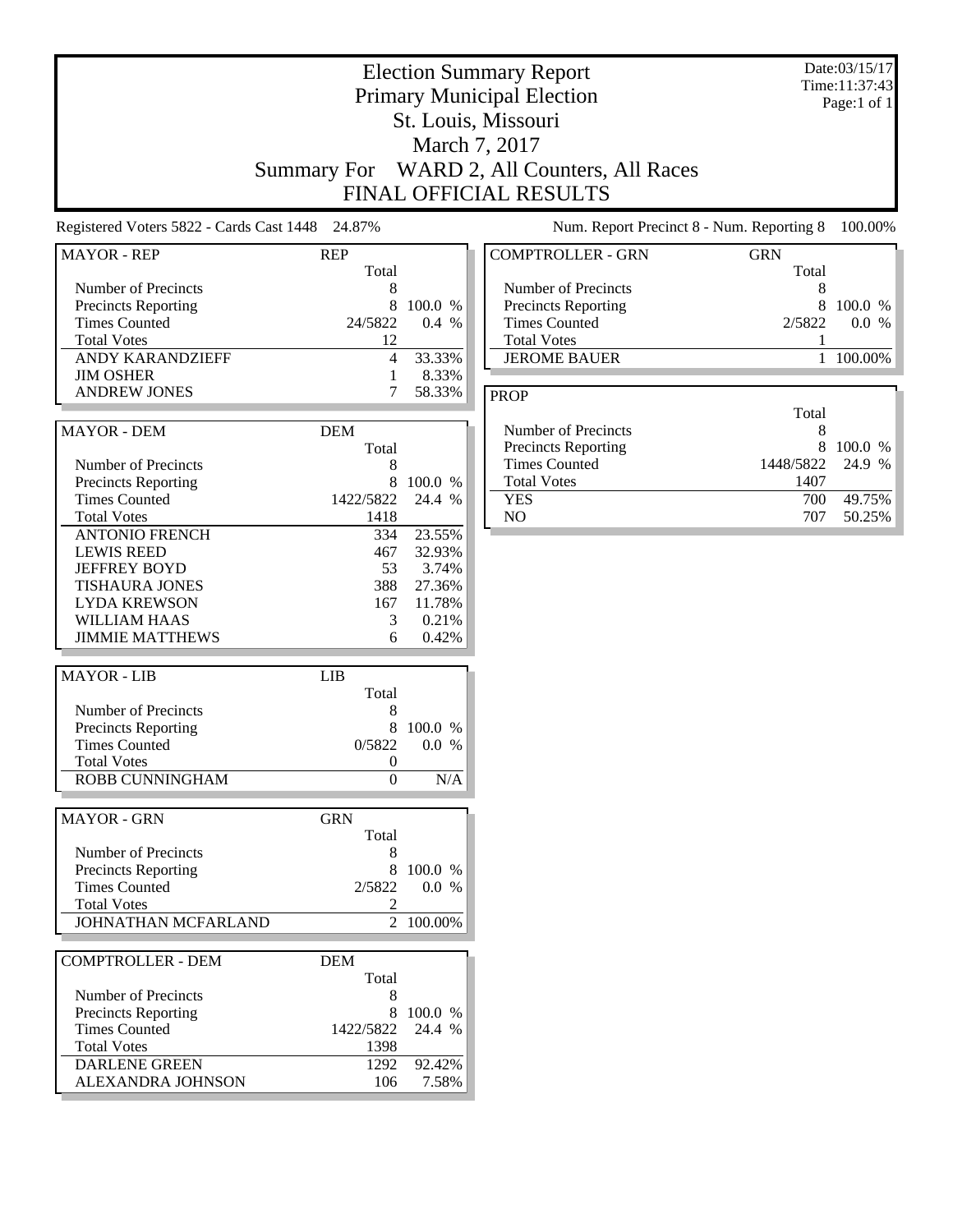|                                                   |                     | Date:03/15/17<br>Time:11:37:48<br>Page:1 of 1 |                                                                            |                   |                 |
|---------------------------------------------------|---------------------|-----------------------------------------------|----------------------------------------------------------------------------|-------------------|-----------------|
| Registered Voters 6194 - Cards Cast 1467          | 23.68%              |                                               | <b>FINAL OFFICIAL RESULTS</b><br>Num. Report Precinct 9 - Num. Reporting 9 |                   | 100.00%         |
| <b>MAYOR - REP</b>                                | <b>REP</b>          |                                               | <b>COMPTROLLER - GRN</b>                                                   | <b>GRN</b>        |                 |
|                                                   | Total               |                                               |                                                                            | Total             |                 |
| Number of Precincts<br><b>Precincts Reporting</b> | 9<br>9              | 100.0 %                                       | Number of Precincts<br><b>Precincts Reporting</b>                          | 9<br>9            | 100.0 %         |
| <b>Times Counted</b>                              | 31/6194             | 0.5 %                                         | <b>Times Counted</b>                                                       | 0/6194            | 0.0 %           |
| <b>Total Votes</b>                                | 23                  |                                               | <b>Total Votes</b>                                                         | $\boldsymbol{0}$  |                 |
| ANDY KARANDZIEFF                                  | 10                  | 43.48%                                        | <b>JEROME BAUER</b>                                                        | $\overline{0}$    | N/A             |
| <b>JIM OSHER</b>                                  | 8                   | 34.78%                                        |                                                                            |                   |                 |
| <b>ANDREW JONES</b>                               | 5                   | 21.74%                                        | WD3 ALDERMAN - DEM                                                         | <b>DEM</b>        |                 |
|                                                   |                     |                                               |                                                                            | Total<br>9        |                 |
| <b>MAYOR - DEM</b>                                | <b>DEM</b><br>Total |                                               | Number of Precincts<br><b>Precincts Reporting</b>                          | 9                 | 100.0 %         |
| Number of Precincts                               | 9                   |                                               | <b>Times Counted</b>                                                       | 1435/6194         | 23.2 %          |
| Precincts Reporting                               | 9                   | 100.0 %                                       | <b>Total Votes</b>                                                         | 1407              |                 |
| <b>Times Counted</b>                              | 1435/6194           | 23.2 %                                        | <b>ANTHONY BELL</b>                                                        | 341               | 24.24%          |
| <b>Total Votes</b>                                | 1416                |                                               | <b>GLORIA MUHAMMAD</b>                                                     | 354               | 25.16%          |
| <b>ANTONIO FRENCH</b>                             | 390                 | 27.54%                                        | <b>JOHN PRICE</b>                                                          | 64                | 4.55%           |
| <b>LEWIS REED</b><br><b>JEFFREY BOYD</b>          | 467<br>65           | 32.98%<br>4.59%                               | <b>JOSEPHINE YOUNG</b><br><b>BRANDON BOSLEY</b>                            | 18<br>415         | 1.28%<br>29.50% |
| <b>TISHAURA JONES</b>                             | 388                 | 27.40%                                        | <b>VELMA BAILEY</b>                                                        | 215               | 15.28%          |
| <b>LYDA KREWSON</b>                               | 89                  | 6.29%                                         |                                                                            |                   |                 |
| <b>WILLIAM HAAS</b>                               | 6                   | 0.42%                                         | <b>PROP</b>                                                                |                   |                 |
| <b>JIMMIE MATTHEWS</b>                            | 11                  | 0.78%                                         |                                                                            | Total             |                 |
|                                                   |                     |                                               | Number of Precincts                                                        | 9                 |                 |
| <b>MAYOR - LIB</b>                                | <b>LIB</b>          |                                               | <b>Precincts Reporting</b>                                                 | 9                 | 100.0 %         |
| Number of Precincts                               | Total<br>9          |                                               | <b>Times Counted</b><br><b>Total Votes</b>                                 | 1467/6194<br>1375 | 23.7 %          |
| <b>Precincts Reporting</b>                        | 9                   | 100.0 %                                       | <b>YES</b>                                                                 | 609               | 44.29%          |
| <b>Times Counted</b>                              | 1/6194              | 0.0 %                                         | $\rm NO$                                                                   | 766               | 55.71%          |
| <b>Total Votes</b>                                | $\boldsymbol{0}$    |                                               |                                                                            |                   |                 |
| ROBB CUNNINGHAM                                   | $\overline{0}$      | N/A                                           |                                                                            |                   |                 |
| <b>MAYOR - GRN</b>                                | <b>GRN</b>          |                                               |                                                                            |                   |                 |
|                                                   | Total               |                                               |                                                                            |                   |                 |
| Number of Precincts<br>Precincts Reporting        | 9<br>9              | 100.0 %                                       |                                                                            |                   |                 |
| <b>Times Counted</b>                              | 0/6194              | 0.0 %                                         |                                                                            |                   |                 |
| <b>Total Votes</b>                                | 0                   |                                               |                                                                            |                   |                 |
| JOHNATHAN MCFARLAND                               | $\boldsymbol{0}$    | N/A                                           |                                                                            |                   |                 |
| <b>COMPTROLLER - DEM</b>                          | <b>DEM</b>          |                                               |                                                                            |                   |                 |
|                                                   | Total               |                                               |                                                                            |                   |                 |
| Number of Precincts                               | 9                   |                                               |                                                                            |                   |                 |
| Precincts Reporting                               |                     | 9 100.0 %                                     |                                                                            |                   |                 |
| <b>Times Counted</b>                              | 1435/6194           | 23.2 %                                        |                                                                            |                   |                 |
| <b>Total Votes</b><br><b>DARLENE GREEN</b>        | 1366<br>1236        | 90.48%                                        |                                                                            |                   |                 |
| ALEXANDRA JOHNSON                                 | 130                 | 9.52%                                         |                                                                            |                   |                 |
|                                                   |                     |                                               |                                                                            |                   |                 |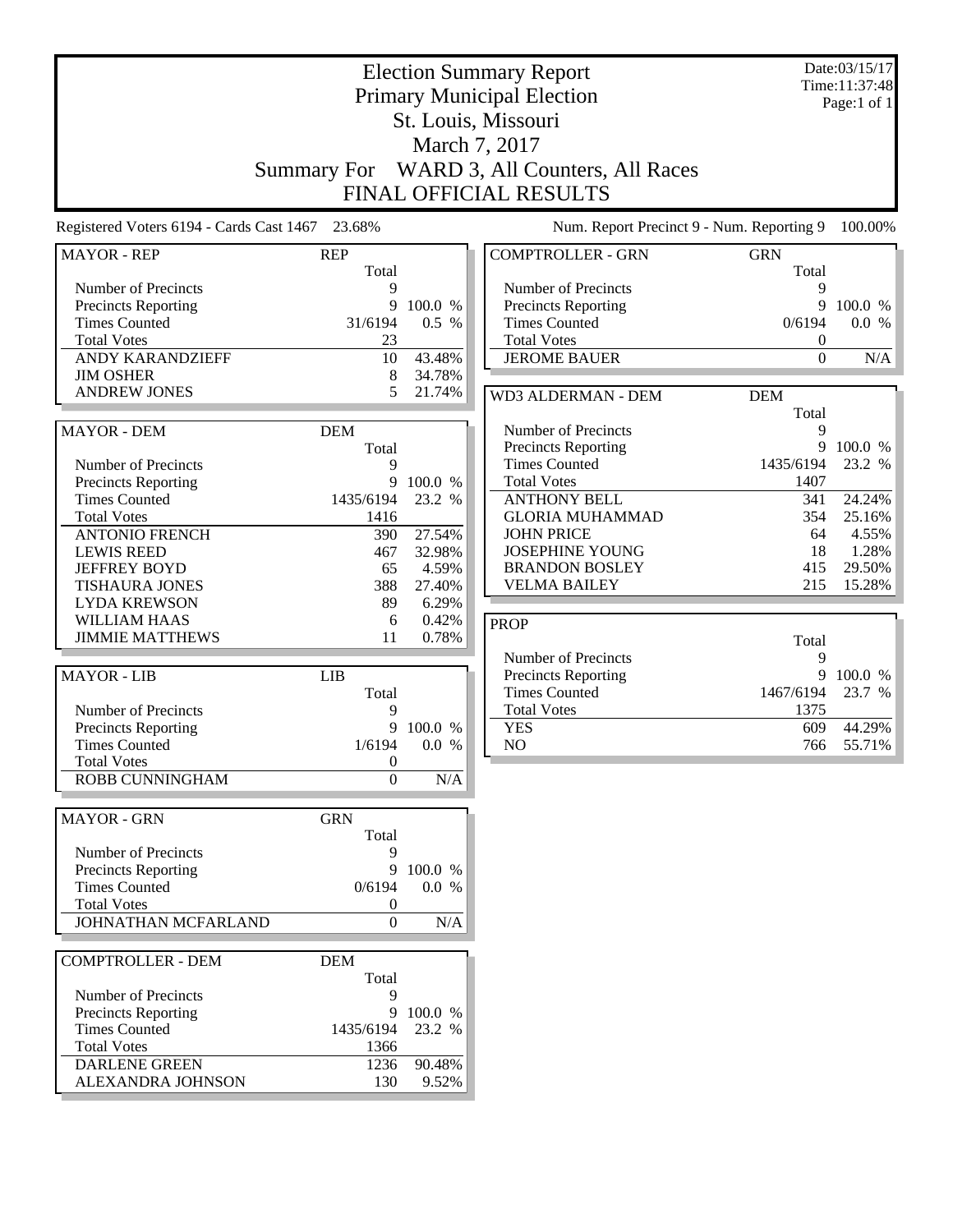|                                                                                                                                                             | Summary For                                               |                                                                | <b>Election Summary Report</b><br><b>Primary Municipal Election</b><br>St. Louis, Missouri<br>March 7, 2017<br>WARD 4, All Counters, All Races<br>FINAL OFFICIAL RESULTS |                                                                 | Date:03/15/17<br>Time:11:37:52<br>Page:1 of 1 |
|-------------------------------------------------------------------------------------------------------------------------------------------------------------|-----------------------------------------------------------|----------------------------------------------------------------|--------------------------------------------------------------------------------------------------------------------------------------------------------------------------|-----------------------------------------------------------------|-----------------------------------------------|
| Registered Voters 6550 - Cards Cast 1437 21.94%                                                                                                             |                                                           |                                                                | Num. Report Precinct 10 - Num. Reporting 10                                                                                                                              |                                                                 | 100.00%                                       |
| <b>MAYOR - REP</b>                                                                                                                                          | <b>REP</b>                                                |                                                                | <b>COMPTROLLER - GRN</b>                                                                                                                                                 | <b>GRN</b>                                                      |                                               |
| Number of Precincts<br>Precincts Reporting<br><b>Times Counted</b><br><b>Total Votes</b><br>ANDY KARANDZIEFF                                                | Total<br>10<br>10<br>16/6550<br>5<br>$\overline{2}$       | 100.0 %<br>0.2 %<br>40.00%                                     | Number of Precincts<br>Precincts Reporting<br><b>Times Counted</b><br><b>Total Votes</b><br><b>JEROME BAUER</b>                                                          | Total<br>10<br>10<br>0/6550<br>$\boldsymbol{0}$<br>$\mathbf{0}$ | 100.0 %<br>0.0 %<br>N/A                       |
| <b>JIM OSHER</b><br><b>ANDREW JONES</b>                                                                                                                     | $\mathbf{1}$<br>2                                         | 20.00%<br>40.00%                                               | <b>PROP</b>                                                                                                                                                              |                                                                 |                                               |
| MAYOR - DEM<br>Number of Precincts<br><b>Precincts Reporting</b>                                                                                            | <b>DEM</b><br>Total<br>10                                 | 10 100.0 %                                                     | Number of Precincts<br>Precincts Reporting<br><b>Times Counted</b><br><b>Total Votes</b>                                                                                 | Total<br>10<br>10<br>1437/6550<br>1381                          | 100.0 %<br>21.9 %                             |
| <b>Times Counted</b><br><b>Total Votes</b>                                                                                                                  | 1421/6550<br>1417                                         | 21.7 %                                                         | <b>YES</b><br>NO                                                                                                                                                         | 615<br>766                                                      | 44.53%<br>55.47%                              |
| <b>ANTONIO FRENCH</b><br><b>LEWIS REED</b><br><b>JEFFREY BOYD</b><br><b>TISHAURA JONES</b><br><b>LYDA KREWSON</b><br>WILLIAM HAAS<br><b>JIMMIE MATTHEWS</b> | 408<br>492<br>45<br>407<br>59<br>1<br>5                   | 28.79%<br>34.72%<br>3.18%<br>28.72%<br>4.16%<br>0.07%<br>0.35% |                                                                                                                                                                          |                                                                 |                                               |
| <b>MAYOR - LIB</b>                                                                                                                                          | <b>LIB</b>                                                |                                                                |                                                                                                                                                                          |                                                                 |                                               |
| Number of Precincts<br>Precincts Reporting<br><b>Times Counted</b><br><b>Total Votes</b><br><b>ROBB CUNNINGHAM</b>                                          | Total<br>10<br>$\theta$<br>$\mathbf{0}$                   | 10 100.0 %<br>$0/6550$ 0.0 %<br>N/A                            |                                                                                                                                                                          |                                                                 |                                               |
| <b>MAYOR - GRN</b>                                                                                                                                          | <b>GRN</b>                                                |                                                                |                                                                                                                                                                          |                                                                 |                                               |
| Number of Precincts<br><b>Precincts Reporting</b><br><b>Times Counted</b><br><b>Total Votes</b><br>JOHNATHAN MCFARLAND                                      | Total<br>10<br>0/6550<br>$\boldsymbol{0}$<br>$\mathbf{0}$ | 10 100.0 %<br>0.0 %<br>$\rm N/A$                               |                                                                                                                                                                          |                                                                 |                                               |
| <b>COMPTROLLER - DEM</b>                                                                                                                                    | <b>DEM</b>                                                |                                                                |                                                                                                                                                                          |                                                                 |                                               |
| Number of Precincts<br>Precincts Reporting<br><b>Times Counted</b><br><b>Total Votes</b><br><b>DARLENE GREEN</b><br>ALEXANDRA JOHNSON                       | Total<br>10<br>1421/6550<br>1388<br>1289<br>99            | 10 100.0 %<br>21.7 %<br>92.87%<br>7.13%                        |                                                                                                                                                                          |                                                                 |                                               |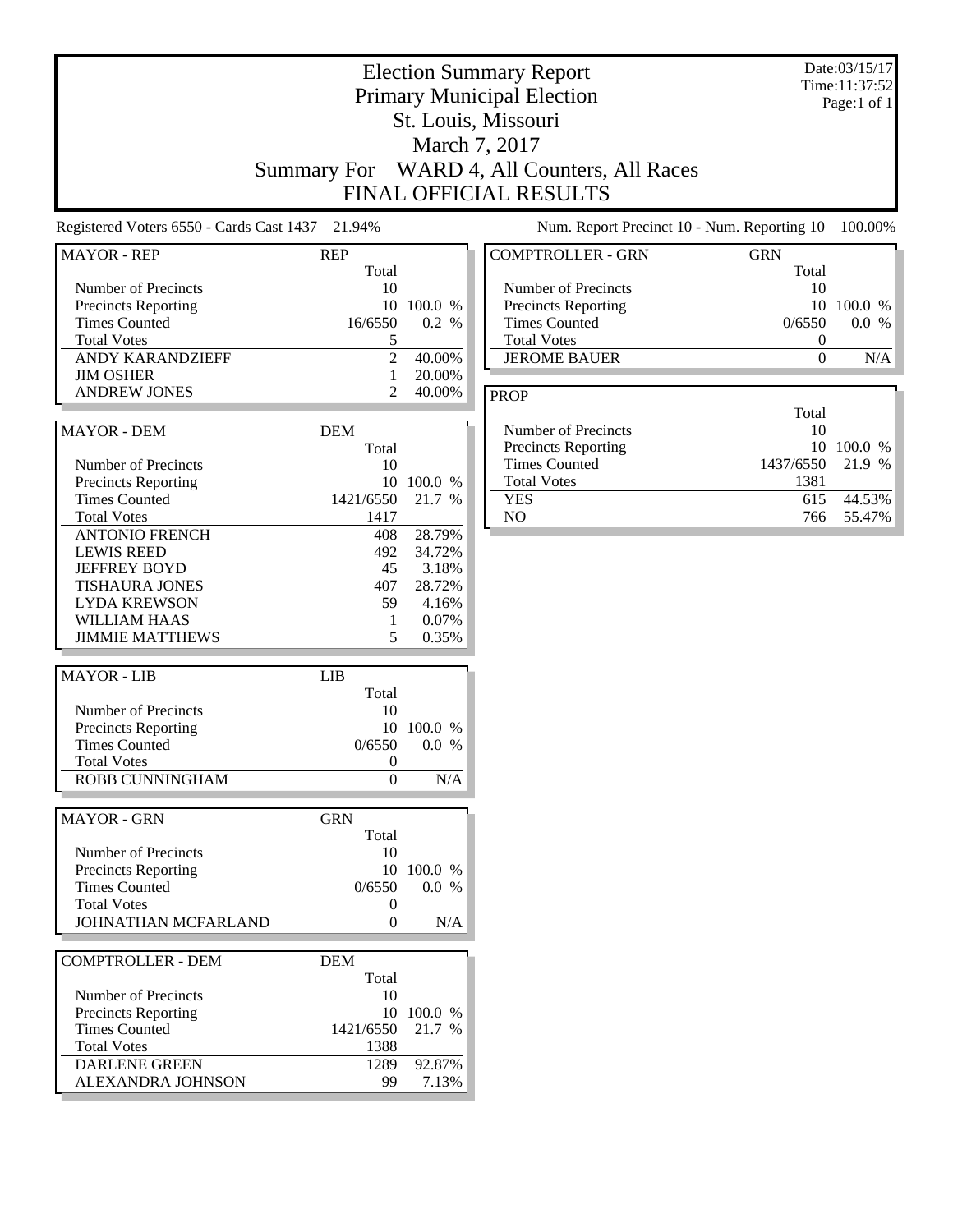|                                                   |                     | Date:03/15/17<br>Time:11:37:57<br>Page:1 of 1 |                                                                  |                                    |                   |
|---------------------------------------------------|---------------------|-----------------------------------------------|------------------------------------------------------------------|------------------------------------|-------------------|
|                                                   | Summary For         |                                               | WARD 5, All Counters, All Races<br><b>FINAL OFFICIAL RESULTS</b> |                                    |                   |
| Registered Voters 6398 - Cards Cast 1465 22.90%   |                     |                                               | Num. Report Precinct 8 - Num. Reporting 8                        |                                    | 100.00%           |
| <b>MAYOR - REP</b>                                | <b>REP</b><br>Total |                                               | <b>COMPTROLLER - GRN</b>                                         | <b>GRN</b><br>Total                |                   |
| Number of Precincts                               | 8                   |                                               | Number of Precincts                                              | 8                                  |                   |
| <b>Precincts Reporting</b>                        | 8                   | 100.0 %                                       | <b>Precincts Reporting</b>                                       | 8                                  | 100.0 %           |
| <b>Times Counted</b><br><b>Total Votes</b>        | 20/6398<br>17       | 0.3 %                                         | <b>Times Counted</b><br><b>Total Votes</b>                       | 1/6398                             | 0.0 %             |
| ANDY KARANDZIEFF                                  | 6                   | 35.29%                                        | <b>JEROME BAUER</b>                                              | $\boldsymbol{0}$<br>$\overline{0}$ | N/A               |
| <b>JIM OSHER</b>                                  | 4                   | 23.53%                                        |                                                                  |                                    |                   |
| <b>ANDREW JONES</b>                               | 7                   | 41.18%                                        | <b>WD5 ALDERMAN - DEM</b>                                        | <b>DEM</b>                         |                   |
|                                                   |                     |                                               |                                                                  | Total                              |                   |
| <b>MAYOR - DEM</b>                                | <b>DEM</b>          |                                               | Number of Precincts                                              | 8                                  |                   |
|                                                   | Total               |                                               | <b>Precincts Reporting</b><br><b>Times Counted</b>               | 8<br>1442/6398                     | 100.0 %<br>22.5 % |
| Number of Precincts<br>Precincts Reporting        | 8<br>8              | 100.0 %                                       | <b>Total Votes</b>                                               | 1417                               |                   |
| <b>Times Counted</b>                              | 1442/6398           | 22.5 %                                        | <b>BOB RAY</b>                                                   | 248                                | 17.50%            |
| <b>Total Votes</b>                                | 1429                |                                               | <b>ROBERT GREEN</b>                                              | 147                                | 10.37%            |
| <b>ANTONIO FRENCH</b>                             | 302                 | 21.13%                                        | <b>TAYO FOLARIN</b>                                              | 6                                  | 0.42%             |
| <b>LEWIS REED</b>                                 | 349                 | 24.42%                                        | <b>REIGN HARRIS</b>                                              | 55                                 | 3.88%             |
| <b>JEFFREY BOYD</b><br><b>TISHAURA JONES</b>      | 56<br>474           | 3.92%<br>33.17%                               | <b>TAMMIKA HUBBARD</b><br><b>MEGAN BETTS</b>                     | 614<br>347                         | 43.33%<br>24.49%  |
| <b>LYDA KREWSON</b>                               | 237                 | 16.59%                                        |                                                                  |                                    |                   |
| <b>WILLIAM HAAS</b>                               | 5                   | 0.35%                                         | <b>PROP</b>                                                      |                                    |                   |
| <b>JIMMIE MATTHEWS</b>                            | 6                   | 0.42%                                         |                                                                  | Total                              |                   |
|                                                   |                     |                                               | Number of Precincts                                              | 8                                  |                   |
| <b>MAYOR - LIB</b>                                | <b>LIB</b>          |                                               | Precincts Reporting                                              | 8                                  | 100.0 %           |
|                                                   | Total               |                                               | <b>Times Counted</b><br><b>Total Votes</b>                       | 1465/6398<br>1375                  | 22.9 %            |
| Number of Precincts<br><b>Precincts Reporting</b> | 8<br>8              | 100.0 %                                       | <b>YES</b>                                                       | 635                                | 46.18%            |
| <b>Times Counted</b>                              | 1/6398              | 0.0 %                                         | $\rm NO$                                                         | 740                                | 53.82%            |
| <b>Total Votes</b>                                | 1                   |                                               |                                                                  |                                    |                   |
| ROBB CUNNINGHAM                                   |                     | 1 100.00%                                     |                                                                  |                                    |                   |
| <b>MAYOR - GRN</b>                                | <b>GRN</b>          |                                               |                                                                  |                                    |                   |
|                                                   | Total               |                                               |                                                                  |                                    |                   |
| Number of Precincts                               | 8                   |                                               |                                                                  |                                    |                   |
| Precincts Reporting<br><b>Times Counted</b>       | 8<br>1/6398         | 100.0 %<br>0.0 %                              |                                                                  |                                    |                   |
| <b>Total Votes</b>                                | 1                   |                                               |                                                                  |                                    |                   |
| JOHNATHAN MCFARLAND                               |                     | 1 100.00%                                     |                                                                  |                                    |                   |
| <b>COMPTROLLER - DEM</b>                          |                     |                                               |                                                                  |                                    |                   |
|                                                   | <b>DEM</b><br>Total |                                               |                                                                  |                                    |                   |
| Number of Precincts                               | 8                   |                                               |                                                                  |                                    |                   |
| Precincts Reporting                               |                     | 8 100.0 %                                     |                                                                  |                                    |                   |
| <b>Times Counted</b>                              | 1442/6398           | 22.5 %                                        |                                                                  |                                    |                   |
| <b>Total Votes</b>                                | 1354                |                                               |                                                                  |                                    |                   |
| <b>DARLENE GREEN</b><br>ALEXANDRA JOHNSON         | 1133<br>221         | 83.68%<br>16.32%                              |                                                                  |                                    |                   |
|                                                   |                     |                                               |                                                                  |                                    |                   |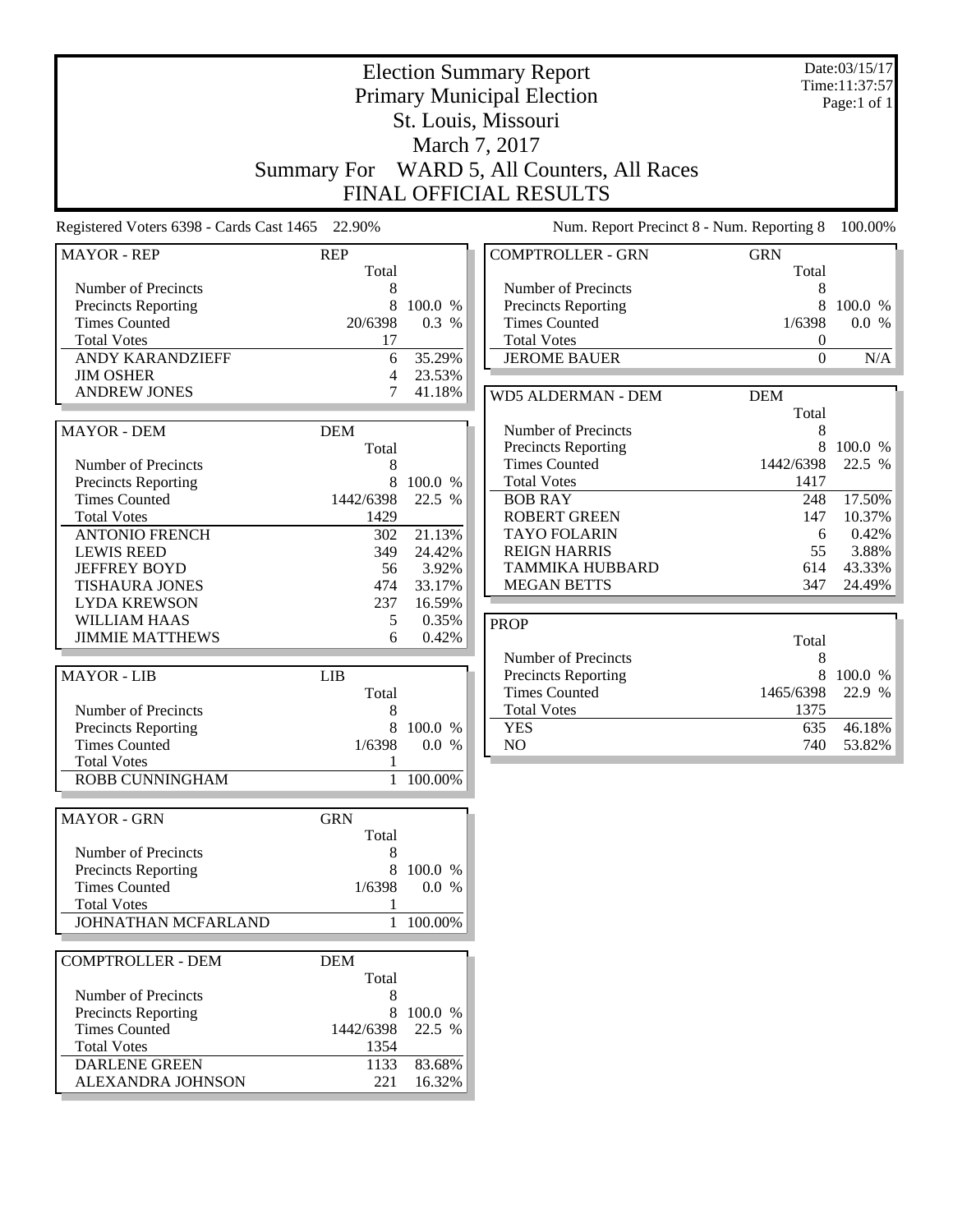|                                                                                                                                              |                                                     |                                                       | <b>Election Summary Report</b><br><b>Primary Municipal Election</b><br>St. Louis, Missouri<br>March 7, 2017<br>Summary For WARD 6, All Counters, All Races<br>FINAL OFFICIAL RESULTS |                                      | Date:03/15/17<br>Time:11:38:03<br>Page:1 of 1 |
|----------------------------------------------------------------------------------------------------------------------------------------------|-----------------------------------------------------|-------------------------------------------------------|--------------------------------------------------------------------------------------------------------------------------------------------------------------------------------------|--------------------------------------|-----------------------------------------------|
| Registered Voters 8036 - Cards Cast 2712 33.75%                                                                                              |                                                     |                                                       | Num. Report Precinct 9 - Num. Reporting 9                                                                                                                                            |                                      | 100.00%                                       |
| <b>MAYOR - REP</b>                                                                                                                           | <b>REP</b>                                          |                                                       | <b>COMPTROLLER - GRN</b>                                                                                                                                                             | <b>GRN</b>                           |                                               |
| Number of Precincts<br>Precincts Reporting<br><b>Times Counted</b><br><b>Total Votes</b><br>ANDY KARANDZIEFF<br><b>JIM OSHER</b>             | Total<br>9<br>9<br>53/8036<br>40<br>6<br>4          | 100.0 %<br>0.7 %<br>15.00%<br>10.00%                  | Number of Precincts<br><b>Precincts Reporting</b><br><b>Times Counted</b><br><b>Total Votes</b><br><b>JEROME BAUER</b>                                                               | Total<br>9<br>9<br>3/8036<br>2       | 100.0 %<br>0.0 %<br>2 100.00%                 |
| <b>ANDREW JONES</b>                                                                                                                          | 30                                                  | 75.00%                                                | <b>PROP</b>                                                                                                                                                                          |                                      |                                               |
| <b>MAYOR - DEM</b><br>Number of Precincts<br>Precincts Reporting                                                                             | <b>DEM</b><br>Total<br>9<br>9                       | 100.0 %                                               | Number of Precincts<br>Precincts Reporting<br><b>Times Counted</b><br><b>Total Votes</b>                                                                                             | Total<br>9<br>9<br>2712/8036<br>2598 | 100.0 %<br>33.7 %                             |
| <b>Times Counted</b><br><b>Total Votes</b><br><b>ANTONIO FRENCH</b>                                                                          | 2650/8036<br>2646<br>396                            | 33.0 %<br>14.97%                                      | <b>YES</b><br>NO                                                                                                                                                                     | 1650<br>948                          | 63.51%<br>36.49%                              |
| <b>LEWIS REED</b><br><b>JEFFREY BOYD</b><br><b>TISHAURA JONES</b><br><b>LYDA KREWSON</b><br>WILLIAM HAAS<br><b>JIMMIE MATTHEWS</b>           | 652<br>38<br>924<br>630<br>5<br>1                   | 24.64%<br>1.44%<br>34.92%<br>23.81%<br>0.19%<br>0.04% |                                                                                                                                                                                      |                                      |                                               |
| <b>MAYOR - LIB</b>                                                                                                                           | <b>LIB</b>                                          |                                                       |                                                                                                                                                                                      |                                      |                                               |
| Number of Precincts<br>Precincts Reporting<br><b>Times Counted</b><br><b>Total Votes</b><br>ROBB CUNNINGHAM                                  | Total<br>9<br>9<br>3/8036<br>3                      | 100.0 %<br>0.0 %<br>$3 - 100.00\%$                    |                                                                                                                                                                                      |                                      |                                               |
| <b>MAYOR - GRN</b>                                                                                                                           | <b>GRN</b>                                          |                                                       |                                                                                                                                                                                      |                                      |                                               |
| Number of Precincts<br>Precincts Reporting<br><b>Times Counted</b><br><b>Total Votes</b><br>JOHNATHAN MCFARLAND                              | Total<br>9<br>9<br>3/8036<br>3                      | 100.0 %<br>0.0 %<br>3 100.00%                         |                                                                                                                                                                                      |                                      |                                               |
| <b>COMPTROLLER - DEM</b>                                                                                                                     | <b>DEM</b>                                          |                                                       |                                                                                                                                                                                      |                                      |                                               |
| Number of Precincts<br><b>Precincts Reporting</b><br><b>Times Counted</b><br><b>Total Votes</b><br><b>DARLENE GREEN</b><br>ALEXANDRA JOHNSON | Total<br>9<br>9<br>2650/8036<br>2429<br>1969<br>460 | 100.0 %<br>33.0 %<br>81.06%<br>18.94%                 |                                                                                                                                                                                      |                                      |                                               |

J

ŀ.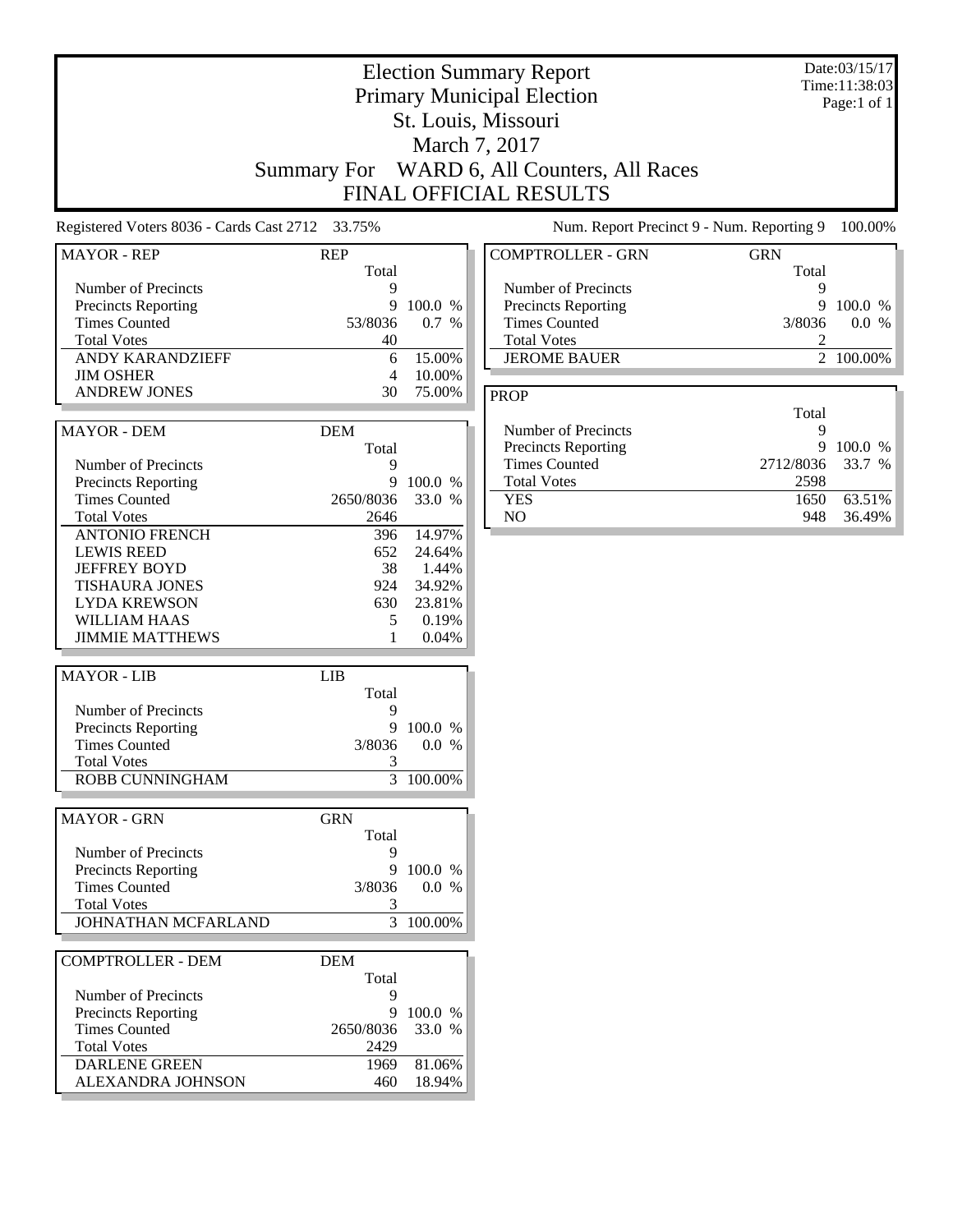| <b>Election Summary Report</b><br><b>Primary Municipal Election</b> |                     |                        |                                             |                     | Date:03/15/17<br>Time:11:38:08 |
|---------------------------------------------------------------------|---------------------|------------------------|---------------------------------------------|---------------------|--------------------------------|
|                                                                     |                     |                        |                                             |                     | Page:1 of $1$                  |
|                                                                     |                     |                        | St. Louis, Missouri                         |                     |                                |
|                                                                     |                     |                        | March 7, 2017                               |                     |                                |
|                                                                     | <b>Summary For</b>  |                        | WARD 7, All Counters, All Races             |                     |                                |
|                                                                     |                     |                        | <b>FINAL OFFICIAL RESULTS</b>               |                     |                                |
| Registered Voters 7869 - Cards Cast 2222 28.24%                     |                     |                        | Num. Report Precinct 6 - Num. Reporting 6   |                     | 100.00%                        |
| <b>MAYOR - REP</b>                                                  | <b>REP</b><br>Total |                        | <b>COMPTROLLER - GRN</b>                    | <b>GRN</b><br>Total |                                |
| Number of Precincts                                                 | 6                   |                        | Number of Precincts                         | 6                   |                                |
| <b>Precincts Reporting</b>                                          | 6                   | 100.0 %                | Precincts Reporting                         | 6                   | 100.0 %                        |
| <b>Times Counted</b>                                                | 68/7869             | 0.9 %                  | <b>Times Counted</b>                        | 5/7869              | 0.1 %                          |
| <b>Total Votes</b>                                                  | 63                  |                        | <b>Total Votes</b>                          | 5                   |                                |
| <b>ANDY KARANDZIEFF</b>                                             | 16                  | 25.40%                 | <b>JEROME BAUER</b>                         |                     | $\overline{5}$ 100.00%         |
| <b>JIM OSHER</b>                                                    | 5                   | 7.94%                  |                                             |                     |                                |
| <b>ANDREW JONES</b>                                                 | 42                  | 66.67%                 | WD7 ALDERMAN - DEM                          | <b>DEM</b>          |                                |
|                                                                     |                     |                        |                                             | Total               |                                |
| <b>MAYOR - DEM</b>                                                  | <b>DEM</b>          |                        | Number of Precincts                         | 6<br>6              |                                |
| Number of Precincts                                                 | Total<br>6          |                        | Precincts Reporting<br><b>Times Counted</b> | 2140/7869           | 100.0 %<br>27.2 %              |
| <b>Precincts Reporting</b>                                          | 6                   | 100.0 %                | <b>Total Votes</b>                          | 1656                |                                |
| <b>Times Counted</b>                                                | 2140/7869           | 27.2 %                 | <b>JOHN COATAR</b>                          |                     | 1656 100.00%                   |
| <b>Total Votes</b>                                                  | 2135                |                        |                                             |                     |                                |
| <b>ANTONIO FRENCH</b>                                               | 276                 | 12.93%                 | WD7 ALDERMAN - GRN                          | <b>GRN</b>          |                                |
| <b>LEWIS REED</b>                                                   | 280                 | 13.11%                 |                                             | Total               |                                |
| <b>JEFFREY BOYD</b>                                                 | 24                  | 1.12%                  | Number of Precincts                         | 6                   |                                |
| <b>TISHAURA JONES</b>                                               | 664                 | 31.10%                 | Precincts Reporting                         | 6                   | 100.0 %                        |
| <b>LYDA KREWSON</b>                                                 | 882                 | 41.31%                 | <b>Times Counted</b>                        | 5/7869              | 0.1 %                          |
| <b>WILLIAM HAAS</b><br><b>JIMMIE MATTHEWS</b>                       | 7                   | 0.33%                  | <b>Total Votes</b>                          | 5                   |                                |
|                                                                     | 2                   | 0.09%                  | <b>QUINN PARKS</b>                          |                     | $\overline{5}$ 100.00%         |
| <b>MAYOR - LIB</b>                                                  | <b>LIB</b>          |                        | <b>PROP</b>                                 |                     |                                |
|                                                                     | Total               |                        |                                             | Total               |                                |
| Number of Precincts                                                 | 6                   |                        | Number of Precincts                         | 6                   |                                |
| <b>Precincts Reporting</b>                                          | 6                   | 100.0 %                | Precincts Reporting                         | 6                   | 100.0 %                        |
| <b>Times Counted</b>                                                | 3/7869              | 0.0 %                  | <b>Times Counted</b>                        | 2222/7869           | 28.2 %                         |
| <b>Total Votes</b>                                                  | 3                   |                        | <b>Total Votes</b>                          | 2121                |                                |
| ROBB CUNNINGHAM                                                     |                     | $\overline{3}$ 100.00% | <b>YES</b>                                  | 1443                | 68.03%                         |
| <b>MAYOR - GRN</b>                                                  | <b>GRN</b>          |                        | NO                                          | 678                 | 31.97%                         |
|                                                                     | Total               |                        |                                             |                     |                                |
| Number of Precincts                                                 | 6                   |                        |                                             |                     |                                |
| Precincts Reporting                                                 |                     | 6 100.0 %              |                                             |                     |                                |
| <b>Times Counted</b>                                                | 5/7869              | 0.1 %                  |                                             |                     |                                |
| <b>Total Votes</b>                                                  | 5                   |                        |                                             |                     |                                |
| JOHNATHAN MCFARLAND                                                 |                     | $\overline{5}$ 100.00% |                                             |                     |                                |
| <b>COMPTROLLER - DEM</b>                                            | <b>DEM</b>          |                        |                                             |                     |                                |
|                                                                     | Total               |                        |                                             |                     |                                |
| Number of Precincts                                                 | 6                   |                        |                                             |                     |                                |
| <b>Precincts Reporting</b>                                          | 6                   | 100.0 %                |                                             |                     |                                |
| <b>Times Counted</b>                                                | 2140/7869           | 27.2 %                 |                                             |                     |                                |
| <b>Total Votes</b>                                                  | 1922                |                        |                                             |                     |                                |
| <b>DARLENE GREEN</b>                                                | 1436                | 74.71%                 |                                             |                     |                                |
| ALEXANDRA JOHNSON                                                   | 486                 | 25.29%                 |                                             |                     |                                |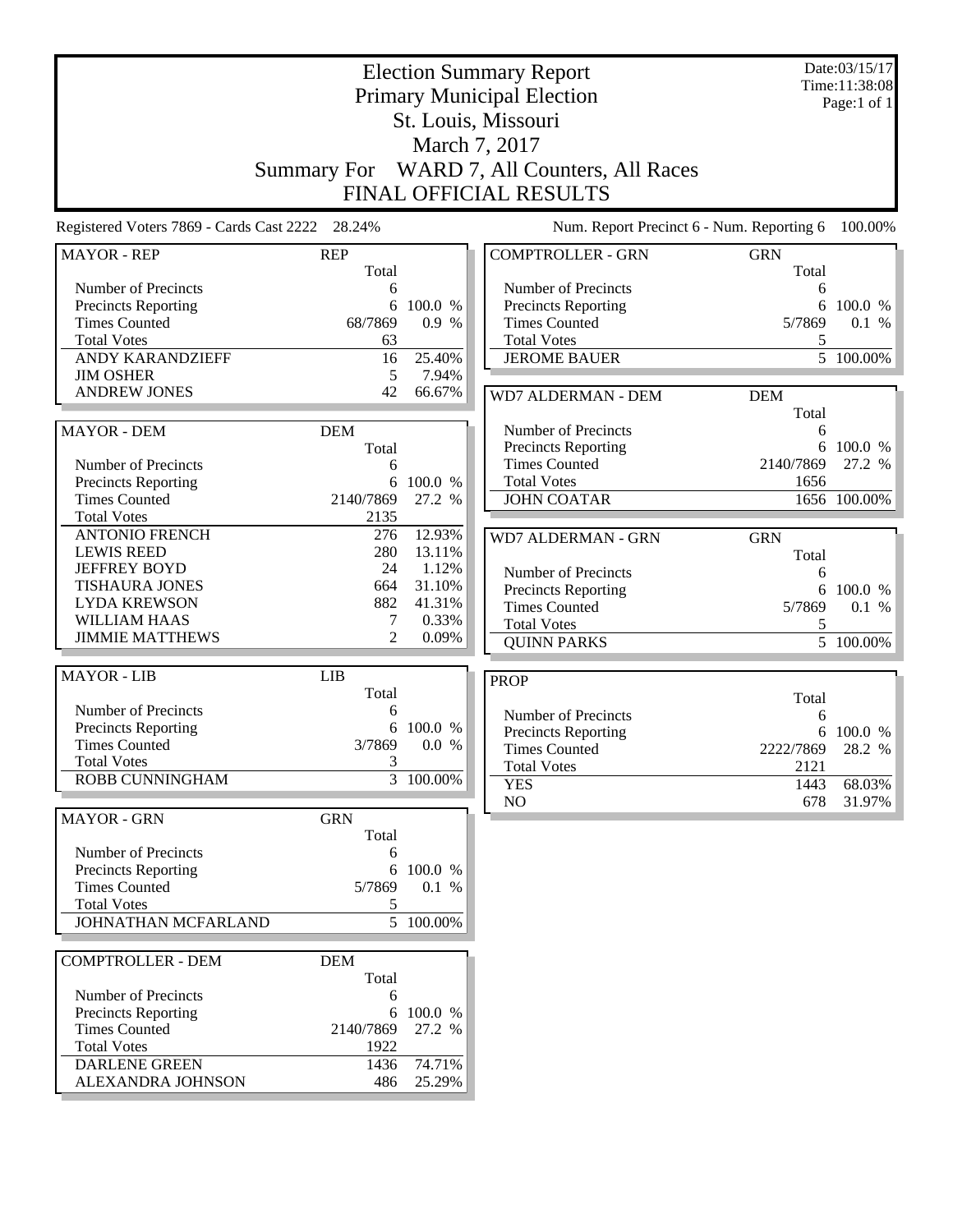|                                                                                                                                              | Summary For                                         |                                                      | March 7, 2017<br>WARD 8, All Counters, All Races<br>FINAL OFFICIAL RESULTS                                             |                                      |                               |
|----------------------------------------------------------------------------------------------------------------------------------------------|-----------------------------------------------------|------------------------------------------------------|------------------------------------------------------------------------------------------------------------------------|--------------------------------------|-------------------------------|
| Registered Voters 8557 - Cards Cast 3177 37.13%                                                                                              |                                                     |                                                      | Num. Report Precinct 9 - Num. Reporting 9                                                                              |                                      | 100.00%                       |
| <b>MAYOR - REP</b>                                                                                                                           | <b>REP</b>                                          |                                                      | <b>COMPTROLLER - GRN</b>                                                                                               | <b>GRN</b>                           |                               |
| Number of Precincts<br>Precincts Reporting<br><b>Times Counted</b><br><b>Total Votes</b><br><b>ANDY KARANDZIEFF</b><br><b>JIM OSHER</b>      | Total<br>9<br>9<br>67/8557<br>66<br>15<br>10        | 100.0 %<br>0.8 %<br>22.73%<br>15.15%                 | Number of Precincts<br><b>Precincts Reporting</b><br><b>Times Counted</b><br><b>Total Votes</b><br><b>JEROME BAUER</b> | Total<br>9<br>9<br>1/8557            | 100.0 %<br>0.0 %<br>1 100.00% |
| <b>ANDREW JONES</b>                                                                                                                          | 41                                                  | 62.12%                                               | <b>PROP</b>                                                                                                            |                                      |                               |
| <b>MAYOR - DEM</b><br>Number of Precincts                                                                                                    | <b>DEM</b><br>Total<br>9                            |                                                      | Number of Precincts<br>Precincts Reporting<br><b>Times Counted</b><br><b>Total Votes</b>                               | Total<br>9<br>9<br>3177/8557<br>3025 | 100.0 %<br>37.1 %             |
| Precincts Reporting<br><b>Times Counted</b><br><b>Total Votes</b><br><b>ANTONIO FRENCH</b>                                                   | 9<br>3094/8557<br>3092<br>367                       | 100.0 %<br>36.2 %<br>11.87%                          | <b>YES</b><br>NO                                                                                                       | 2285<br>740                          | 75.54%<br>24.46%              |
| <b>LEWIS REED</b><br><b>JEFFREY BOYD</b><br><b>TISHAURA JONES</b><br><b>LYDA KREWSON</b><br>WILLIAM HAAS<br><b>JIMMIE MATTHEWS</b>           | 257<br>42<br>1475<br>940<br>7<br>4                  | 8.31%<br>1.36%<br>47.70%<br>30.40%<br>0.23%<br>0.13% |                                                                                                                        |                                      |                               |
| <b>MAYOR - LIB</b>                                                                                                                           | <b>LIB</b><br>Total                                 |                                                      |                                                                                                                        |                                      |                               |
| Number of Precincts<br>Precincts Reporting<br><b>Times Counted</b><br><b>Total Votes</b><br>ROBB CUNNINGHAM                                  | 9<br>$\overline{9}$<br>4/8557<br>4                  | 100.0 %<br>0.0 %<br>4 100.00%                        |                                                                                                                        |                                      |                               |
| <b>MAYOR - GRN</b>                                                                                                                           | <b>GRN</b>                                          |                                                      |                                                                                                                        |                                      |                               |
| Number of Precincts<br><b>Precincts Reporting</b><br><b>Times Counted</b><br><b>Total Votes</b><br>JOHNATHAN MCFARLAND                       | Total<br>9<br>1/8557<br>1                           | 9 100.0 %<br>0.0 %<br>1 100.00%                      |                                                                                                                        |                                      |                               |
| <b>COMPTROLLER - DEM</b>                                                                                                                     | <b>DEM</b>                                          |                                                      |                                                                                                                        |                                      |                               |
| Number of Precincts<br><b>Precincts Reporting</b><br><b>Times Counted</b><br><b>Total Votes</b><br><b>DARLENE GREEN</b><br>ALEXANDRA JOHNSON | Total<br>9<br>9<br>3094/8557<br>2699<br>2084<br>615 | 100.0 %<br>36.2 %<br>77.21%<br>22.79%                |                                                                                                                        |                                      |                               |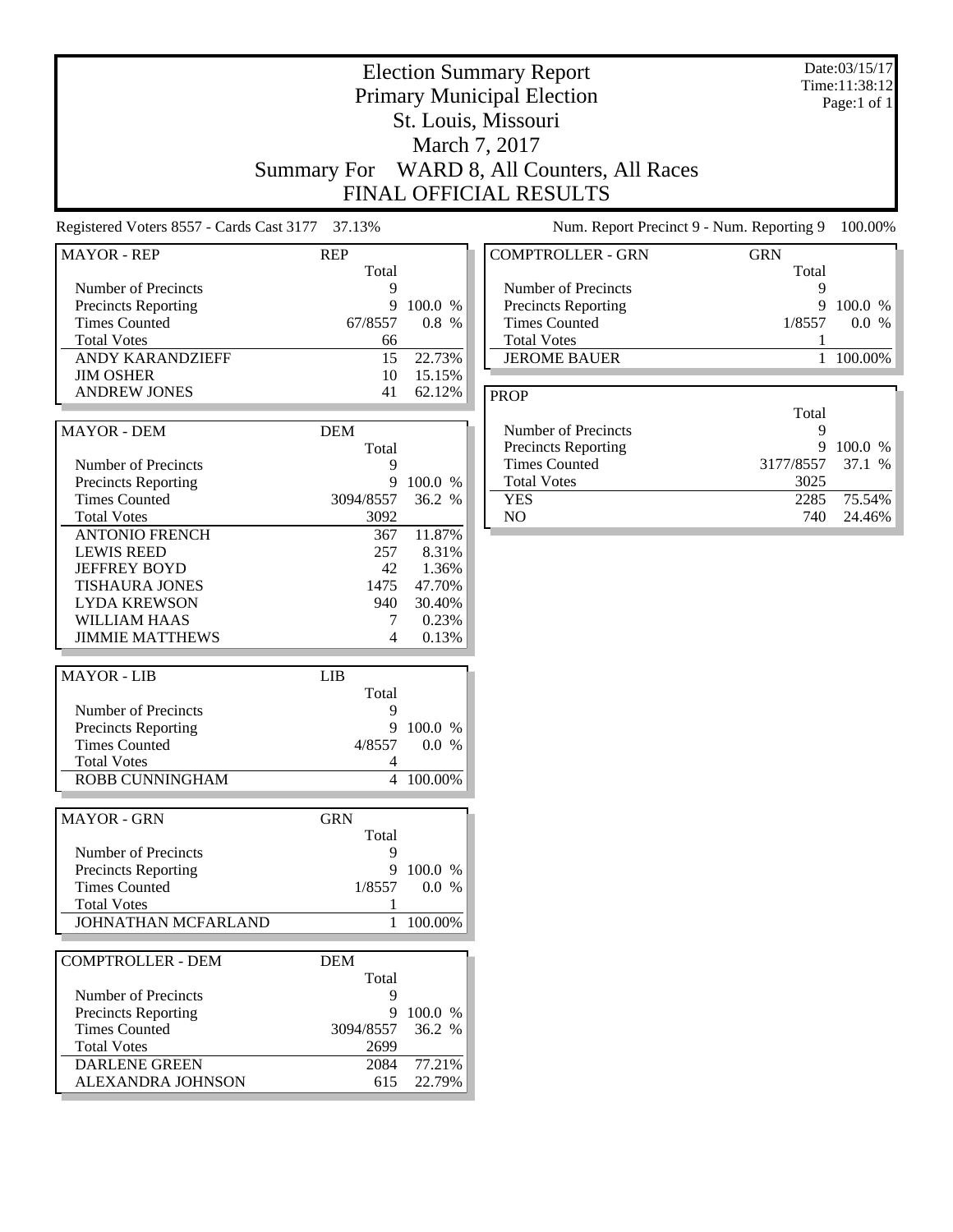|                                                    | <b>Election Summary Report</b><br><b>Primary Municipal Election</b><br>St. Louis, Missouri |                |                                             |                   |                     |
|----------------------------------------------------|--------------------------------------------------------------------------------------------|----------------|---------------------------------------------|-------------------|---------------------|
|                                                    |                                                                                            |                | March 7, 2017                               |                   |                     |
|                                                    | <b>Summary For</b>                                                                         |                | WARD 9, All Counters, All Races             |                   |                     |
|                                                    |                                                                                            |                | <b>FINAL OFFICIAL RESULTS</b>               |                   |                     |
| Registered Voters 6750 - Cards Cast 2141 31.72%    |                                                                                            |                | Num. Report Precinct 9 - Num. Reporting 9   |                   | 100.00%             |
| <b>MAYOR - REP</b>                                 | <b>REP</b>                                                                                 |                | <b>COMPTROLLER - GRN</b>                    | <b>GRN</b>        |                     |
|                                                    | Total                                                                                      |                |                                             | Total             |                     |
| Number of Precincts                                | 9                                                                                          |                | Number of Precincts                         | 9                 |                     |
| <b>Precincts Reporting</b><br><b>Times Counted</b> | 9<br>41/6750                                                                               | 100.0 %        | Precincts Reporting<br><b>Times Counted</b> | 9<br>1/6750       | 100.0 %             |
| <b>Total Votes</b>                                 | 37                                                                                         | 0.6 %          | <b>Total Votes</b>                          |                   | 0.0 %               |
| <b>ANDY KARANDZIEFF</b>                            | 12                                                                                         | 32.43%         | <b>JEROME BAUER</b>                         |                   | 100.00%             |
| <b>JIM OSHER</b>                                   | 8                                                                                          | 21.62%         |                                             |                   |                     |
| <b>ANDREW JONES</b>                                | 17                                                                                         | 45.95%         | WD9 ALDERMAN - DEM                          | <b>DEM</b>        |                     |
|                                                    |                                                                                            |                |                                             | Total             |                     |
| <b>MAYOR - DEM</b>                                 | <b>DEM</b>                                                                                 |                | Number of Precincts                         | 9                 |                     |
|                                                    | Total                                                                                      |                | <b>Precincts Reporting</b>                  | 9                 | 100.0 %             |
| Number of Precincts                                | 9                                                                                          |                | <b>Times Counted</b>                        | 2093/6750         | 31.0 %              |
| <b>Precincts Reporting</b>                         | 9                                                                                          | 100.0 %        | <b>Total Votes</b>                          | 2058              |                     |
| <b>Times Counted</b>                               | 2093/6750                                                                                  | 31.0 %         | <b>DAN GUENTHER</b>                         | 1320              | 64.14%              |
| <b>Total Votes</b>                                 | 2082                                                                                       |                | <b>KEN ORTMANN</b>                          | 738               | 35.86%              |
| <b>ANTONIO FRENCH</b>                              | 244                                                                                        | 11.72%         |                                             |                   |                     |
| <b>LEWIS REED</b>                                  | 287                                                                                        | 13.78%         | WD9 ALDERMAN - GRN                          | <b>GRN</b>        |                     |
| <b>JEFFREY BOYD</b>                                | 41                                                                                         | 1.97%          |                                             | Total             |                     |
| <b>TISHAURA JONES</b>                              | 831                                                                                        | 39.91%         | Number of Precincts                         | 9                 |                     |
| <b>LYDA KREWSON</b>                                | 659                                                                                        | 31.65%         | Precincts Reporting                         | 9                 | 100.0 %             |
| <b>WILLIAM HAAS</b>                                | 12                                                                                         | 0.58%          | <b>Times Counted</b>                        | 1/6750            | 0.0 %               |
| <b>JIMMIE MATTHEWS</b>                             | 8                                                                                          | 0.38%          | <b>Total Votes</b>                          |                   |                     |
|                                                    |                                                                                            |                | <b>KATIE GORE</b>                           |                   | 1 100.00%           |
| <b>MAYOR - LIB</b>                                 | <b>LIB</b>                                                                                 |                |                                             |                   |                     |
| Number of Precincts                                | Total<br>9                                                                                 |                | <b>PROP</b>                                 |                   |                     |
| <b>Precincts Reporting</b>                         | 9                                                                                          | 100.0 %        |                                             | Total             |                     |
| <b>Times Counted</b>                               | 4/6750                                                                                     | 0.1 %          | Number of Precincts                         | 9                 |                     |
| <b>Total Votes</b>                                 | 3                                                                                          |                | Precincts Reporting<br><b>Times Counted</b> |                   | 9 100.0 %<br>31.7 % |
| ROBB CUNNINGHAM                                    |                                                                                            | $3 - 100.00\%$ | <b>Total Votes</b>                          | 2141/6750<br>2055 |                     |
|                                                    |                                                                                            |                | <b>YES</b>                                  | 1444              | 70.27%              |
| <b>MAYOR - GRN</b>                                 | <b>GRN</b>                                                                                 |                | NO                                          | 611               | 29.73%              |
|                                                    | Total                                                                                      |                |                                             |                   |                     |
| Number of Precincts                                | 9                                                                                          |                |                                             |                   |                     |
| Precincts Reporting                                |                                                                                            | 9 100.0 %      |                                             |                   |                     |
| <b>Times Counted</b>                               | 1/6750                                                                                     | 0.0 %          |                                             |                   |                     |
| <b>Total Votes</b>                                 | -1                                                                                         |                |                                             |                   |                     |
| JOHNATHAN MCFARLAND                                |                                                                                            | 1 100.00%      |                                             |                   |                     |
| <b>COMPTROLLER - DEM</b>                           | <b>DEM</b>                                                                                 |                |                                             |                   |                     |
|                                                    | Total                                                                                      |                |                                             |                   |                     |
| Number of Precincts                                | 9                                                                                          |                |                                             |                   |                     |
| <b>Precincts Reporting</b>                         |                                                                                            | 9 100.0 %      |                                             |                   |                     |
| <b>Times Counted</b>                               | 2093/6750                                                                                  | 31.0 %         |                                             |                   |                     |
| <b>Total Votes</b>                                 | 1846                                                                                       |                |                                             |                   |                     |
| <b>DARLENE GREEN</b>                               | 1399                                                                                       | 75.79%         |                                             |                   |                     |
| ALEXANDRA JOHNSON                                  | 447                                                                                        | 24.21%         |                                             |                   |                     |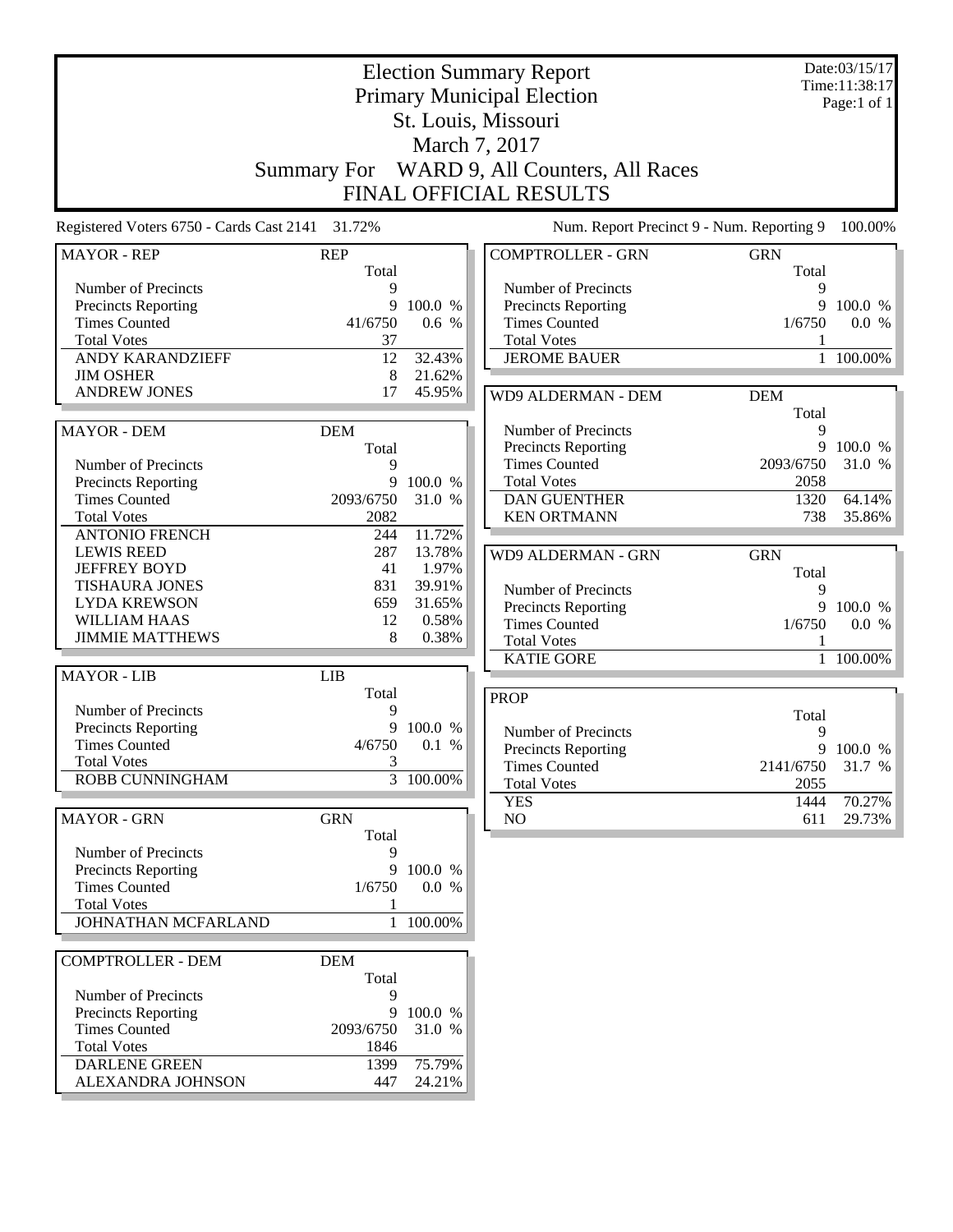|                                                                                                                                                                    |                                              |                                                                | <b>Election Summary Report</b><br><b>Primary Municipal Election</b><br>St. Louis, Missouri<br>March 7, 2017<br>Summary For WARD 10, All Counters, All Races<br>FINAL OFFICIAL RESULTS |                                | Date:03/15/17<br>Time:11:38:24<br>Page:1 of 1 |
|--------------------------------------------------------------------------------------------------------------------------------------------------------------------|----------------------------------------------|----------------------------------------------------------------|---------------------------------------------------------------------------------------------------------------------------------------------------------------------------------------|--------------------------------|-----------------------------------------------|
| Registered Voters 7336 - Cards Cast 2137 29.13%                                                                                                                    |                                              |                                                                | Num. Report Precinct 9 - Num. Reporting 9                                                                                                                                             |                                | 100.00%                                       |
| <b>MAYOR - REP</b>                                                                                                                                                 | <b>REP</b>                                   |                                                                | <b>COMPTROLLER - GRN</b>                                                                                                                                                              | <b>GRN</b>                     |                                               |
| Number of Precincts<br>Precincts Reporting<br><b>Times Counted</b><br><b>Total Votes</b>                                                                           | Total<br>9<br>9<br>91/7336<br>88             | 100.0 %<br>1.2 %                                               | Number of Precincts<br>Precincts Reporting<br><b>Times Counted</b><br><b>Total Votes</b>                                                                                              | Total<br>9<br>9<br>5/7336<br>4 | 100.0 %<br>$0.1 \%$                           |
| ANDY KARANDZIEFF                                                                                                                                                   | 28                                           | 31.82%                                                         | <b>JEROME BAUER</b>                                                                                                                                                                   |                                | 4 100.00%                                     |
| <b>JIM OSHER</b><br><b>ANDREW JONES</b>                                                                                                                            | 17<br>43                                     | 19.32%<br>48.86%                                               | <b>PROP</b>                                                                                                                                                                           |                                |                                               |
| <b>MAYOR - DEM</b>                                                                                                                                                 | <b>DEM</b><br>Total                          |                                                                | Number of Precincts<br>Precincts Reporting                                                                                                                                            | Total<br>9<br>9                | 100.0 %                                       |
| Number of Precincts<br>Precincts Reporting                                                                                                                         | 9<br>9                                       | 100.0 %                                                        | <b>Times Counted</b><br><b>Total Votes</b>                                                                                                                                            | 2137/7336<br>2022              | 29.1 %                                        |
| <b>Times Counted</b><br><b>Total Votes</b>                                                                                                                         | 2035/7336<br>2032                            | 27.7 %                                                         | <b>YES</b><br>NO                                                                                                                                                                      | 1359<br>663                    | 67.21%<br>32.79%                              |
| <b>ANTONIO FRENCH</b><br><b>LEWIS REED</b><br><b>JEFFREY BOYD</b><br><b>TISHAURA JONES</b><br><b>LYDA KREWSON</b><br><b>WILLIAM HAAS</b><br><b>JIMMIE MATTHEWS</b> | 225<br>203<br>43<br>555<br>997<br>8<br>1     | 11.07%<br>9.99%<br>2.12%<br>27.31%<br>49.06%<br>0.39%<br>0.05% |                                                                                                                                                                                       |                                |                                               |
| <b>MAYOR - LIB</b>                                                                                                                                                 | <b>LIB</b>                                   |                                                                |                                                                                                                                                                                       |                                |                                               |
| Number of Precincts<br><b>Precincts Reporting</b><br><b>Times Counted</b><br><b>Total Votes</b><br>ROBB CUNNINGHAM                                                 | Total<br>9<br>4                              | 9 100.0 %<br>4/7336 0.1 %<br>4 100.00%                         |                                                                                                                                                                                       |                                |                                               |
| <b>MAYOR - GRN</b>                                                                                                                                                 | <b>GRN</b><br>Total                          |                                                                |                                                                                                                                                                                       |                                |                                               |
| Number of Precincts<br>Precincts Reporting<br><b>Times Counted</b><br><b>Total Votes</b><br>JOHNATHAN MCFARLAND                                                    | 9<br>5/7336<br>5                             | 9 100.0 %<br>0.1 %<br>5 100.00%                                |                                                                                                                                                                                       |                                |                                               |
| <b>COMPTROLLER - DEM</b>                                                                                                                                           | <b>DEM</b>                                   |                                                                |                                                                                                                                                                                       |                                |                                               |
| Number of Precincts<br><b>Precincts Reporting</b><br><b>Times Counted</b><br><b>Total Votes</b><br><b>DARLENE GREEN</b>                                            | Total<br>9<br>9<br>2035/7336<br>1809<br>1255 | 100.0 %<br>27.7 %<br>69.38%                                    |                                                                                                                                                                                       |                                |                                               |
| ALEXANDRA JOHNSON                                                                                                                                                  | 554                                          | 30.62%                                                         |                                                                                                                                                                                       |                                |                                               |

J

ŀ.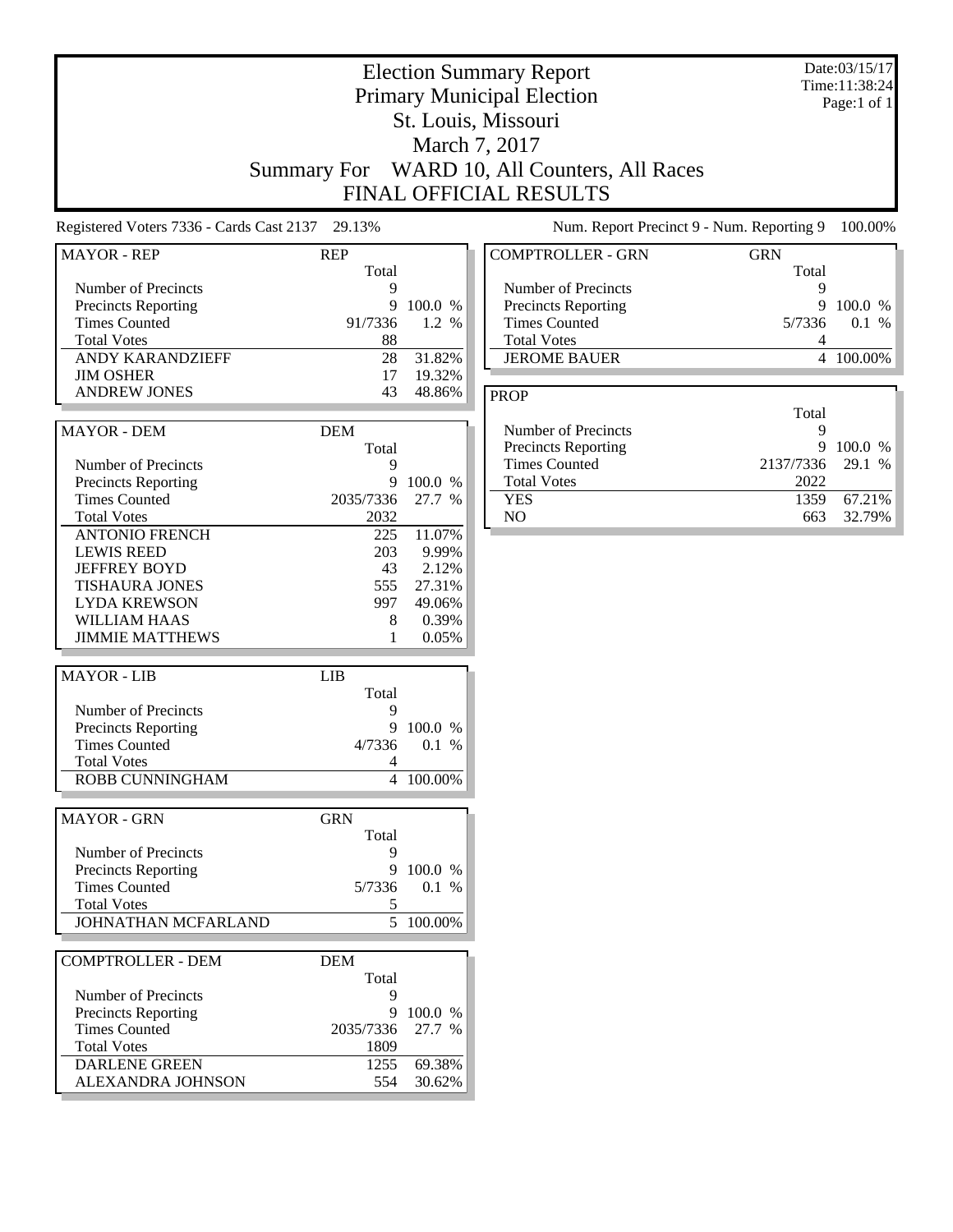|                                                 | <b>Election Summary Report</b><br><b>Primary Municipal Election</b><br>St. Louis, Missouri |                  |                                                            |                     |           |
|-------------------------------------------------|--------------------------------------------------------------------------------------------|------------------|------------------------------------------------------------|---------------------|-----------|
|                                                 |                                                                                            |                  |                                                            |                     |           |
|                                                 | <b>Summary For</b>                                                                         |                  | WARD 11, All Counters, All Races<br>FINAL OFFICIAL RESULTS |                     |           |
| Registered Voters 6283 - Cards Cast 1640 26.10% |                                                                                            |                  | Num. Report Precinct 6 - Num. Reporting 6                  |                     | 100.00%   |
| <b>MAYOR - REP</b>                              | <b>REP</b><br>Total                                                                        |                  | <b>COMPTROLLER - GRN</b>                                   | <b>GRN</b><br>Total |           |
| Number of Precincts                             | 6                                                                                          |                  | Number of Precincts                                        | 6                   |           |
| Precincts Reporting                             | 6                                                                                          | 100.0 %          | Precincts Reporting                                        | 6                   | 100.0 %   |
| <b>Times Counted</b>                            | 86/6283                                                                                    | 1.4 %            | <b>Times Counted</b>                                       | 4/6283              | 0.1 %     |
| <b>Total Votes</b>                              | 85                                                                                         |                  | <b>Total Votes</b>                                         | 3                   |           |
| ANDY KARANDZIEFF                                | 21                                                                                         | 24.71%           | <b>JEROME BAUER</b>                                        |                     | 3 100.00% |
| <b>JIM OSHER</b><br><b>ANDREW JONES</b>         | 14<br>50                                                                                   | 16.47%<br>58.82% |                                                            |                     |           |
|                                                 |                                                                                            |                  | WD11 ALDERMAN - DEM                                        | <b>DEM</b>          |           |
|                                                 |                                                                                            |                  |                                                            | Total               |           |
| <b>MAYOR - DEM</b>                              | <b>DEM</b><br>Total                                                                        |                  | Number of Precincts<br>Precincts Reporting                 | 6                   | 6 100.0 % |
| Number of Precincts                             | 6                                                                                          |                  | <b>Times Counted</b>                                       | 1541/6283           | 24.5 %    |
| Precincts Reporting                             | 6                                                                                          | 100.0 %          | <b>Total Votes</b>                                         | 1519                |           |
| <b>Times Counted</b>                            | 1541/6283                                                                                  | 24.5 %           | <b>DEE BROWN</b>                                           | 449                 | 29.56%    |
| <b>Total Votes</b>                              | 1532                                                                                       |                  | <b>EDDIE TUCKER</b>                                        | 74                  | 4.87%     |
| <b>ANTONIO FRENCH</b>                           | 175                                                                                        | 11.42%           | <b>SARAH MARTIN</b>                                        | 996                 | 65.57%    |
| <b>LEWIS REED</b>                               | 228                                                                                        | 14.88%           |                                                            |                     |           |
| <b>JEFFREY BOYD</b>                             | 49                                                                                         | 3.20%            | WD11 ALDERMAN - GRN                                        | <b>GRN</b>          |           |
| <b>TISHAURA JONES</b>                           | 382                                                                                        | 24.93%           |                                                            | Total               |           |
| <b>LYDA KREWSON</b>                             | 668                                                                                        | 43.60%           | Number of Precincts                                        | 6                   |           |
| WILLIAM HAAS                                    | 21                                                                                         | 1.37%            | Precincts Reporting                                        |                     | 6 100.0 % |
| <b>JIMMIE MATTHEWS</b>                          | 9                                                                                          | 0.59%            | <b>Times Counted</b>                                       | 4/6283              | 0.1 %     |
|                                                 |                                                                                            |                  | <b>Total Votes</b>                                         | 3                   |           |
| <b>MAYOR - LIB</b>                              | <b>LIB</b><br>Total                                                                        |                  | <b>HANNAH LACHANCE</b>                                     |                     | 3 100.00% |
| Number of Precincts                             | 6                                                                                          |                  | <b>PROP</b>                                                |                     |           |
| <b>Precincts Reporting</b>                      | 6                                                                                          | 100.0 %          |                                                            | Total               |           |
| <b>Times Counted</b>                            | 6/6283                                                                                     | 0.1 %            | Number of Precincts                                        | 6                   |           |
| <b>Total Votes</b>                              | 6                                                                                          |                  | <b>Precincts Reporting</b>                                 |                     | 6 100.0 % |
| ROBB CUNNINGHAM                                 |                                                                                            | $6 - 100.00\%$   | <b>Times Counted</b>                                       | 1640/6283           | 26.1 %    |
|                                                 |                                                                                            |                  | <b>Total Votes</b>                                         | 1567                |           |
| <b>MAYOR - GRN</b>                              | <b>GRN</b>                                                                                 |                  | <b>YES</b>                                                 | 904                 | 57.69%    |
|                                                 | Total                                                                                      |                  | NO                                                         | 663                 | 42.31%    |
| Number of Precincts                             | 6                                                                                          |                  |                                                            |                     |           |
| Precincts Reporting                             |                                                                                            | 6 100.0 %        |                                                            |                     |           |
| <b>Times Counted</b>                            | 4/6283                                                                                     | 0.1 %            |                                                            |                     |           |
| <b>Total Votes</b>                              | 4                                                                                          |                  |                                                            |                     |           |
| JOHNATHAN MCFARLAND                             |                                                                                            | 4 100.00%        |                                                            |                     |           |
| <b>COMPTROLLER - DEM</b>                        | <b>DEM</b>                                                                                 |                  |                                                            |                     |           |
|                                                 | Total                                                                                      |                  |                                                            |                     |           |
| Number of Precincts                             | 6                                                                                          |                  |                                                            |                     |           |
| <b>Precincts Reporting</b>                      |                                                                                            | 6 100.0 %        |                                                            |                     |           |
| <b>Times Counted</b>                            | 1541/6283                                                                                  | 24.5 %           |                                                            |                     |           |
| <b>Total Votes</b>                              | 1447                                                                                       |                  |                                                            |                     |           |
| <b>DARLENE GREEN</b>                            | 1104                                                                                       | 76.30%           |                                                            |                     |           |
| ALEXANDRA JOHNSON                               | 343                                                                                        | 23.70%           |                                                            |                     |           |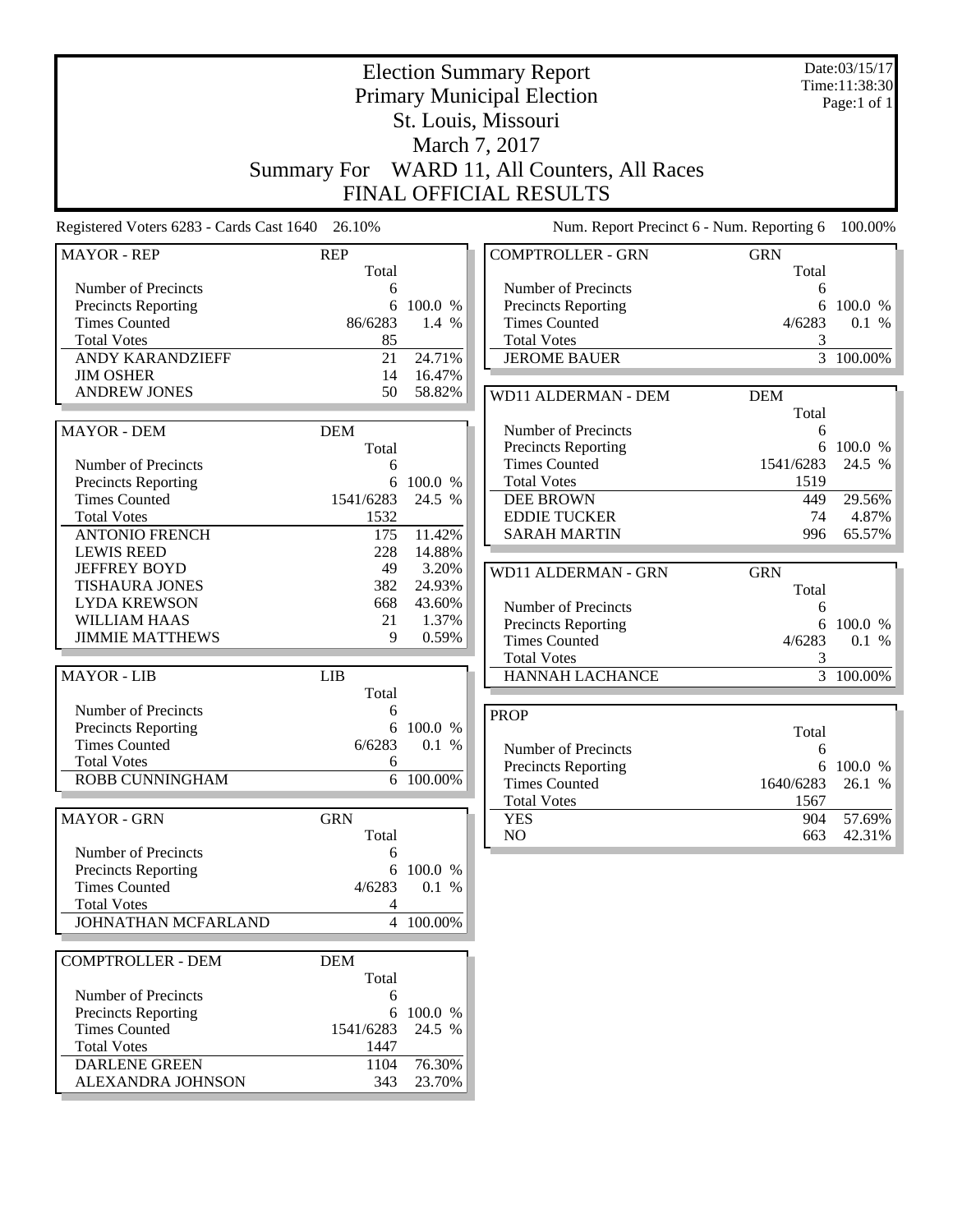|                                                                                                                                                                    |                                                |                                                                | <b>Election Summary Report</b><br><b>Primary Municipal Election</b><br>St. Louis, Missouri<br>March 7, 2017<br>Summary For WARD 12, All Counters, All Races<br><b>FINAL OFFICIAL RESULTS</b> |                                                    | Date:03/15/17<br>Time:11:38:34<br>Page:1 of 1 |
|--------------------------------------------------------------------------------------------------------------------------------------------------------------------|------------------------------------------------|----------------------------------------------------------------|----------------------------------------------------------------------------------------------------------------------------------------------------------------------------------------------|----------------------------------------------------|-----------------------------------------------|
| Registered Voters 7962 - Cards Cast 2457 30.86%                                                                                                                    |                                                |                                                                | Num. Report Precinct 8 - Num. Reporting 8                                                                                                                                                    |                                                    | 100.00%                                       |
| <b>MAYOR - REP</b>                                                                                                                                                 | <b>REP</b>                                     |                                                                | <b>COMPTROLLER - GRN</b>                                                                                                                                                                     | <b>GRN</b>                                         |                                               |
| Number of Precincts<br>Precincts Reporting<br><b>Times Counted</b><br><b>Total Votes</b><br><b>ANDY KARANDZIEFF</b><br><b>JIM OSHER</b>                            | Total<br>8<br>8<br>182/7962<br>176<br>47<br>26 | 100.0 %<br>2.3 %<br>26.70%<br>14.77%                           | Number of Precincts<br><b>Precincts Reporting</b><br><b>Times Counted</b><br><b>Total Votes</b><br><b>JEROME BAUER</b>                                                                       | Total<br>8<br>8<br>0/7962<br>0<br>$\boldsymbol{0}$ | 100.0 %<br>0.0 %<br>N/A                       |
| <b>ANDREW JONES</b>                                                                                                                                                | 103                                            | 58.52%                                                         | <b>PROP</b>                                                                                                                                                                                  |                                                    |                                               |
| <b>MAYOR - DEM</b><br>Number of Precincts<br><b>Precincts Reporting</b>                                                                                            | <b>DEM</b><br>Total<br>8<br>8                  | 100.0 %                                                        | Number of Precincts<br><b>Precincts Reporting</b><br><b>Times Counted</b><br><b>Total Votes</b>                                                                                              | Total<br>8<br>8<br>2457/7962<br>2328               | 100.0 %<br>30.9 %                             |
| <b>Times Counted</b><br><b>Total Votes</b>                                                                                                                         | 2263/7962<br>2259                              | 28.4 %                                                         | <b>YES</b><br>NO.                                                                                                                                                                            | 1465<br>863                                        | 62.93%<br>37.07%                              |
| <b>ANTONIO FRENCH</b><br><b>LEWIS REED</b><br><b>JEFFREY BOYD</b><br><b>TISHAURA JONES</b><br><b>LYDA KREWSON</b><br><b>WILLIAM HAAS</b><br><b>JIMMIE MATTHEWS</b> | 176<br>317<br>29<br>334<br>1381<br>19<br>3     | 7.79%<br>14.03%<br>1.28%<br>14.79%<br>61.13%<br>0.84%<br>0.13% |                                                                                                                                                                                              |                                                    |                                               |
| <b>MAYOR - LIB</b>                                                                                                                                                 | <b>LIB</b>                                     |                                                                |                                                                                                                                                                                              |                                                    |                                               |
| Number of Precincts<br>Precincts Reporting<br><b>Times Counted</b><br><b>Total Votes</b><br><b>ROBB CUNNINGHAM</b>                                                 | Total<br>8<br>8<br>3/7962<br>2                 | 100.0 %<br>0.0 %<br>2 100.00%                                  |                                                                                                                                                                                              |                                                    |                                               |
| <b>MAYOR - GRN</b>                                                                                                                                                 | <b>GRN</b>                                     |                                                                |                                                                                                                                                                                              |                                                    |                                               |
| Number of Precincts<br>Precincts Reporting<br><b>Times Counted</b><br><b>Total Votes</b><br>JOHNATHAN MCFARLAND                                                    | Total<br>8<br>0/7962<br>0<br>$\mathbf{0}$      | 100.0 %<br>0.0 %<br>N/A                                        |                                                                                                                                                                                              |                                                    |                                               |
| <b>COMPTROLLER - DEM</b>                                                                                                                                           | <b>DEM</b>                                     |                                                                |                                                                                                                                                                                              |                                                    |                                               |
| Number of Precincts<br><b>Precincts Reporting</b><br><b>Times Counted</b><br><b>Total Votes</b><br><b>DARLENE GREEN</b><br>ALEXANDRA JOHNSON                       | Total<br>8<br>2263/7962<br>2032<br>1356<br>676 | 100.0 %<br>28.4 %<br>66.73%<br>33.27%                          |                                                                                                                                                                                              |                                                    |                                               |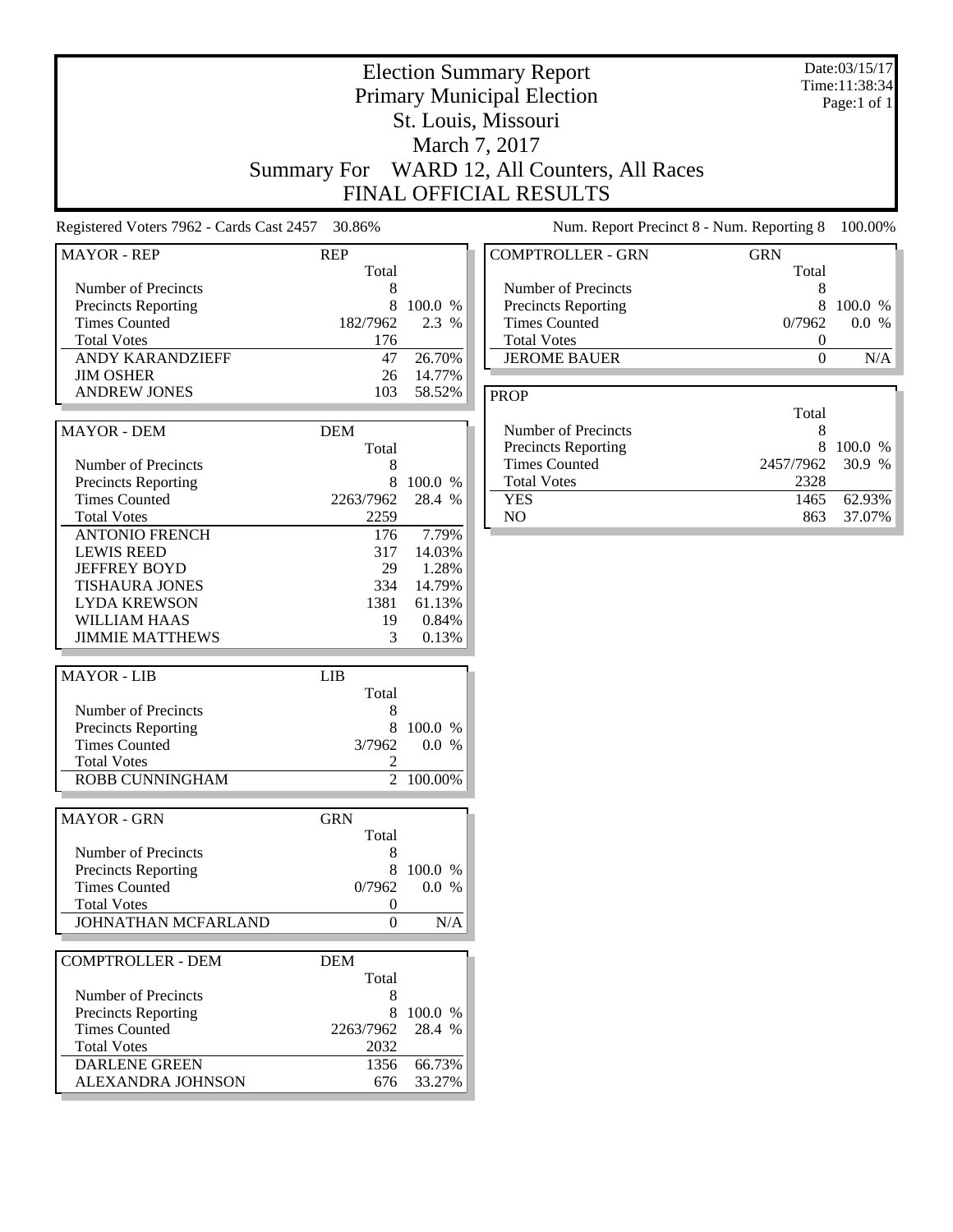|                                                 | <b>Election Summary Report</b><br><b>Primary Municipal Election</b> |                       |                                            |                     | Date:03/15/17<br>Time:11:38:37<br>Page:1 of $1$ |
|-------------------------------------------------|---------------------------------------------------------------------|-----------------------|--------------------------------------------|---------------------|-------------------------------------------------|
| St. Louis, Missouri                             |                                                                     |                       |                                            |                     |                                                 |
|                                                 |                                                                     |                       | March 7, 2017                              |                     |                                                 |
|                                                 | <b>Summary For</b>                                                  |                       | WARD 13, All Counters, All Races           |                     |                                                 |
|                                                 |                                                                     |                       | FINAL OFFICIAL RESULTS                     |                     |                                                 |
| Registered Voters 7142 - Cards Cast 1891 26.48% |                                                                     |                       | Num. Report Precinct 6 - Num. Reporting 6  |                     | 100.00%                                         |
|                                                 |                                                                     |                       |                                            |                     |                                                 |
| <b>MAYOR - REP</b>                              | <b>REP</b><br>Total                                                 |                       | <b>COMPTROLLER - GRN</b>                   | <b>GRN</b><br>Total |                                                 |
| Number of Precincts                             | 6                                                                   |                       | Number of Precincts                        | 6                   |                                                 |
| Precincts Reporting                             | 6                                                                   | 100.0 %               | <b>Precincts Reporting</b>                 | 6                   | 100.0 %                                         |
| <b>Times Counted</b><br><b>Total Votes</b>      | 125/7142<br>119                                                     | 1.8 %                 | <b>Times Counted</b><br><b>Total Votes</b> | 5/7142<br>3         | 0.1 %                                           |
| ANDY KARANDZIEFF                                | 26                                                                  | 21.85%                | <b>JEROME BAUER</b>                        |                     | $\frac{1}{3}$ 100.00%                           |
| <b>JIM OSHER</b>                                | 16                                                                  | 13.45%                |                                            |                     |                                                 |
| <b>ANDREW JONES</b>                             | 77                                                                  | 64.71%                | WD13 ALDERMAN - DEM                        | <b>DEM</b>          |                                                 |
|                                                 |                                                                     |                       |                                            | Total               |                                                 |
| <b>MAYOR - DEM</b>                              | <b>DEM</b>                                                          |                       | Number of Precincts                        | 6                   |                                                 |
|                                                 | Total                                                               |                       | Precincts Reporting                        |                     | 6 100.0 %                                       |
| Number of Precincts                             | 6                                                                   |                       | <b>Times Counted</b>                       | 1752/7142           | 24.5 %                                          |
| Precincts Reporting                             | 6                                                                   | 100.0 %               | <b>Total Votes</b>                         | 1478                |                                                 |
| <b>Times Counted</b>                            | 1752/7142                                                           | 24.5 %                | <b>BETH MURPHY</b>                         |                     | 1478 100.00%                                    |
| <b>Total Votes</b><br><b>ANTONIO FRENCH</b>     | 1751<br>194                                                         | 11.08%                |                                            |                     |                                                 |
| <b>LEWIS REED</b>                               | 280                                                                 | 15.99%                | WD13 ALDERMAN - GRN                        | <b>GRN</b>          |                                                 |
| <b>JEFFREY BOYD</b>                             | 28                                                                  | 1.60%                 | Number of Precincts                        | Total               |                                                 |
| <b>TISHAURA JONES</b>                           | 394                                                                 | 22.50%                | Precincts Reporting                        | 6<br>6              | 100.0 %                                         |
| <b>LYDA KREWSON</b>                             | 835                                                                 | 47.69%                | <b>Times Counted</b>                       | 5/7142              | 0.1 %                                           |
| <b>WILLIAM HAAS</b>                             | 17                                                                  | 0.97%                 | <b>Total Votes</b>                         | 4                   |                                                 |
| <b>JIMMIE MATTHEWS</b>                          | 3                                                                   | 0.17%                 | STEPHANIE DINGES                           |                     | 4 100.00%                                       |
| <b>MAYOR - LIB</b>                              | <b>LIB</b>                                                          |                       | <b>PROP</b>                                |                     |                                                 |
|                                                 | Total                                                               |                       |                                            | Total               |                                                 |
| Number of Precincts                             | 6                                                                   |                       | Number of Precincts                        | 6                   |                                                 |
| Precincts Reporting                             | 6                                                                   | 100.0 %               | Precincts Reporting                        |                     | 6 100.0 %                                       |
| <b>Times Counted</b>                            | 1/7142                                                              | 0.0 %                 | <b>Times Counted</b>                       | 1891/7142           | 26.5 %                                          |
| <b>Total Votes</b>                              | 1                                                                   |                       | <b>Total Votes</b>                         | 1807                |                                                 |
| ROBB CUNNINGHAM                                 | $\mathbf{1}$                                                        | 100.00%               | <b>YES</b>                                 | 1144                | 63.31%                                          |
| <b>MAYOR - GRN</b>                              | <b>GRN</b>                                                          |                       | NO                                         | 663                 | 36.69%                                          |
|                                                 | Total                                                               |                       |                                            |                     |                                                 |
| Number of Precincts                             | 6                                                                   |                       |                                            |                     |                                                 |
| Precincts Reporting                             | 6                                                                   | 100.0 %               |                                            |                     |                                                 |
| <b>Times Counted</b>                            | 5/7142                                                              | 0.1 %                 |                                            |                     |                                                 |
| <b>Total Votes</b>                              | 3                                                                   |                       |                                            |                     |                                                 |
| JOHNATHAN MCFARLAND                             |                                                                     | $\frac{1}{3}$ 100.00% |                                            |                     |                                                 |
| <b>COMPTROLLER - DEM</b>                        | <b>DEM</b>                                                          |                       |                                            |                     |                                                 |
|                                                 | Total                                                               |                       |                                            |                     |                                                 |
| Number of Precincts                             | 6                                                                   |                       |                                            |                     |                                                 |
| <b>Precincts Reporting</b>                      | 6                                                                   | 100.0 %               |                                            |                     |                                                 |
| <b>Times Counted</b>                            | 1752/7142                                                           | 24.5 %                |                                            |                     |                                                 |
| <b>Total Votes</b>                              | 1635                                                                |                       |                                            |                     |                                                 |
| <b>DARLENE GREEN</b>                            | 1164                                                                | 71.19%                |                                            |                     |                                                 |
| ALEXANDRA JOHNSON                               | 471                                                                 | 28.81%                |                                            |                     |                                                 |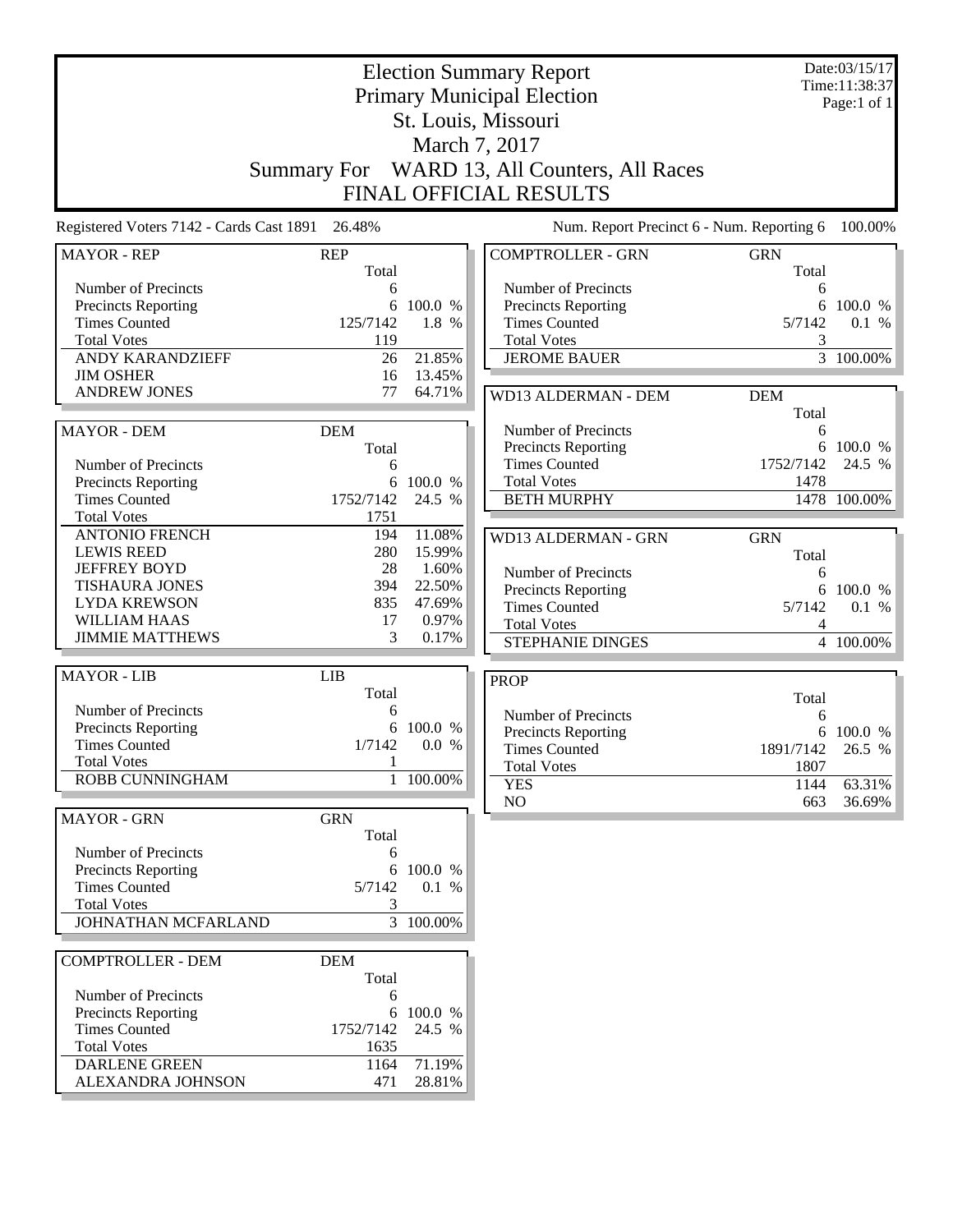|                                                                                                                                                                    |                                                |                                                                 | <b>Election Summary Report</b><br><b>Primary Municipal Election</b><br>St. Louis, Missouri<br>March 7, 2017<br>Summary For WARD 14, All Counters, All Races<br>FINAL OFFICIAL RESULTS |                                | Date:03/15/17<br>Time:11:38:41<br>Page:1 of 1 |
|--------------------------------------------------------------------------------------------------------------------------------------------------------------------|------------------------------------------------|-----------------------------------------------------------------|---------------------------------------------------------------------------------------------------------------------------------------------------------------------------------------|--------------------------------|-----------------------------------------------|
| Registered Voters 6375 - Cards Cast 1715 26.90%                                                                                                                    |                                                |                                                                 | Num. Report Precinct 9 - Num. Reporting 9                                                                                                                                             |                                | 100.00%                                       |
| <b>MAYOR - REP</b>                                                                                                                                                 | <b>REP</b>                                     |                                                                 | <b>COMPTROLLER - GRN</b>                                                                                                                                                              | <b>GRN</b>                     |                                               |
| Number of Precincts<br>Precincts Reporting<br><b>Times Counted</b><br><b>Total Votes</b><br><b>ANDY KARANDZIEFF</b><br><b>JIM OSHER</b>                            | Total<br>9<br>9<br>105/6375<br>102<br>31<br>20 | 100.0 %<br>1.6 %<br>30.39%<br>19.61%                            | Number of Precincts<br><b>Precincts Reporting</b><br><b>Times Counted</b><br><b>Total Votes</b><br><b>JEROME BAUER</b>                                                                | Total<br>9<br>9<br>5/6375<br>4 | 100.0 %<br>0.1 %<br>4 100.00%                 |
| <b>ANDREW JONES</b>                                                                                                                                                | 51                                             | 50.00%                                                          | <b>PROP</b>                                                                                                                                                                           |                                |                                               |
| <b>MAYOR - DEM</b><br>Number of Precincts                                                                                                                          | <b>DEM</b><br>Total<br>9                       |                                                                 | Number of Precincts<br><b>Precincts Reporting</b><br><b>Times Counted</b>                                                                                                             | Total<br>9<br>9<br>1715/6375   | 100.0 %<br>26.9 %                             |
| <b>Precincts Reporting</b><br><b>Times Counted</b><br><b>Total Votes</b>                                                                                           | 9<br>1598/6375<br>1594                         | 100.0 %<br>25.1 %                                               | <b>Total Votes</b><br><b>YES</b><br>NO.                                                                                                                                               | 1636<br>1057<br>579            | 64.61%<br>35.39%                              |
| <b>ANTONIO FRENCH</b><br><b>LEWIS REED</b><br><b>JEFFREY BOYD</b><br><b>TISHAURA JONES</b><br><b>LYDA KREWSON</b><br><b>WILLIAM HAAS</b><br><b>JIMMIE MATTHEWS</b> | 191<br>234<br>34<br>465<br>648<br>18<br>4      | 11.98%<br>14.68%<br>2.13%<br>29.17%<br>40.65%<br>1.13%<br>0.25% |                                                                                                                                                                                       |                                |                                               |
| <b>MAYOR - LIB</b>                                                                                                                                                 | <b>LIB</b>                                     |                                                                 |                                                                                                                                                                                       |                                |                                               |
| Number of Precincts<br><b>Precincts Reporting</b><br><b>Times Counted</b><br><b>Total Votes</b><br><b>ROBB CUNNINGHAM</b>                                          | Total<br>9<br>9<br>1/6375<br>1                 | 100.0 %<br>0.0 %<br>1 100.00%                                   |                                                                                                                                                                                       |                                |                                               |
| <b>MAYOR - GRN</b>                                                                                                                                                 | <b>GRN</b>                                     |                                                                 |                                                                                                                                                                                       |                                |                                               |
| Number of Precincts<br>Precincts Reporting<br><b>Times Counted</b><br><b>Total Votes</b>                                                                           | Total<br>9<br>9<br>5/6375<br>5                 | 100.0 %<br>0.1 %                                                |                                                                                                                                                                                       |                                |                                               |
| JOHNATHAN MCFARLAND                                                                                                                                                |                                                | $\overline{5}$ 100.00%                                          |                                                                                                                                                                                       |                                |                                               |
| <b>COMPTROLLER - DEM</b><br>Number of Precincts                                                                                                                    | <b>DEM</b><br>Total<br>9                       |                                                                 |                                                                                                                                                                                       |                                |                                               |
| <b>Precincts Reporting</b><br><b>Times Counted</b><br><b>Total Votes</b><br><b>DARLENE GREEN</b>                                                                   | 9<br>1598/6375<br>1421<br>961                  | 100.0 %<br>25.1 %<br>67.63%                                     |                                                                                                                                                                                       |                                |                                               |
| ALEXANDRA JOHNSON                                                                                                                                                  | 460                                            | 32.37%                                                          |                                                                                                                                                                                       |                                |                                               |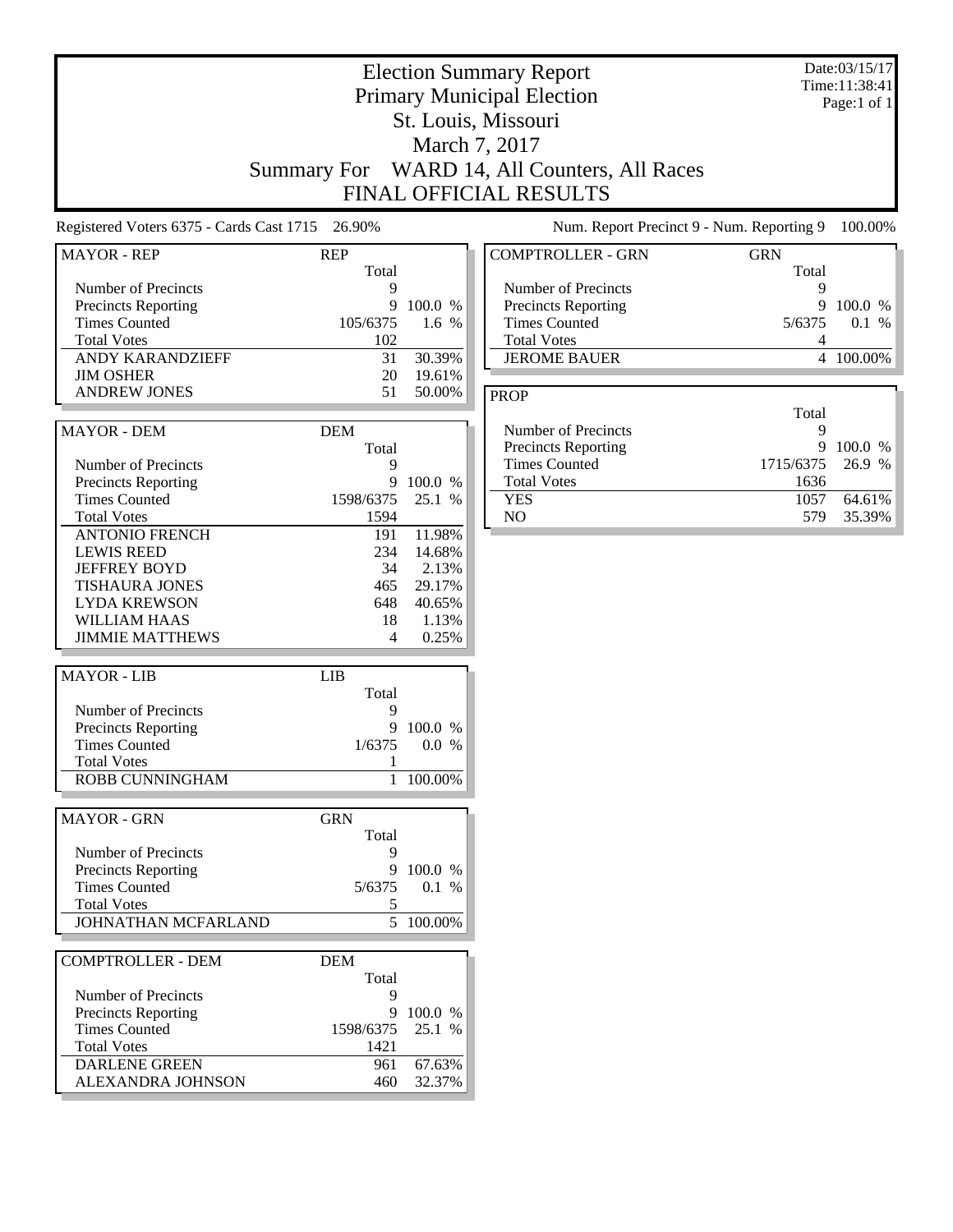|                                                 | <b>Election Summary Report</b><br><b>Primary Municipal Election</b> |                |                                                                   |                     | Date:03/15/17<br>Time:11:38:46<br>Page:1 of 1 |
|-------------------------------------------------|---------------------------------------------------------------------|----------------|-------------------------------------------------------------------|---------------------|-----------------------------------------------|
|                                                 |                                                                     |                | St. Louis, Missouri                                               |                     |                                               |
|                                                 |                                                                     |                | March 7, 2017                                                     |                     |                                               |
|                                                 | <b>Summary For</b>                                                  |                | WARD 15, All Counters, All Races<br><b>FINAL OFFICIAL RESULTS</b> |                     |                                               |
| Registered Voters 7357 - Cards Cast 2772 37.68% |                                                                     |                | Num. Report Precinct 7 - Num. Reporting 7                         |                     | 100.00%                                       |
| <b>MAYOR - REP</b>                              | <b>REP</b><br>Total                                                 |                | <b>COMPTROLLER - GRN</b>                                          | <b>GRN</b><br>Total |                                               |
| Number of Precincts                             |                                                                     |                | Number of Precincts                                               |                     |                                               |
| Precincts Reporting                             | 7                                                                   | 100.0 %        | Precincts Reporting                                               | $\overline{7}$      | 100.0 %                                       |
| <b>Times Counted</b>                            | 56/7357                                                             | 0.8 %          | <b>Times Counted</b>                                              | 3/7357              | 0.0 %                                         |
| <b>Total Votes</b><br>ANDY KARANDZIEFF          | 45<br>8                                                             | 17.78%         | <b>Total Votes</b><br><b>JEROME BAUER</b>                         | 2                   | 2 100.00%                                     |
| <b>JIM OSHER</b>                                | 9                                                                   | 20.00%         |                                                                   |                     |                                               |
| <b>ANDREW JONES</b>                             | 28                                                                  | 62.22%         | <b>WD15 ALDERMAN - DEM</b>                                        | <b>DEM</b>          |                                               |
|                                                 |                                                                     |                |                                                                   | Total               |                                               |
| <b>MAYOR - DEM</b>                              | <b>DEM</b>                                                          |                | Number of Precincts                                               | 7                   |                                               |
|                                                 | Total                                                               |                | Precincts Reporting                                               |                     | 7 100.0 %                                     |
| Number of Precincts                             | 7                                                                   |                | <b>Times Counted</b>                                              | 2705/7357           | 36.8 %                                        |
| Precincts Reporting                             | 7                                                                   | 100.0 %        | <b>Total Votes</b>                                                | 2658                |                                               |
| <b>Times Counted</b>                            | 2705/7357                                                           | 36.8 %         | <b>JENNIFER FLORIDA</b>                                           | 901                 | 33.90%                                        |
| <b>Total Votes</b>                              | 2694                                                                |                | <b>MEGAN GREEN</b>                                                | 1757                | 66.10%                                        |
| <b>ANTONIO FRENCH</b>                           | 315                                                                 | 11.69%         |                                                                   |                     |                                               |
| <b>LEWIS REED</b><br><b>JEFFREY BOYD</b>        | 181<br>44                                                           | 6.72%<br>1.63% | <b>PROP</b>                                                       |                     |                                               |
| <b>TISHAURA JONES</b>                           | 1438                                                                | 53.38%         |                                                                   | Total               |                                               |
| <b>LYDA KREWSON</b>                             | 690                                                                 | 25.61%         | Number of Precincts                                               | 7                   |                                               |
| <b>WILLIAM HAAS</b>                             | 21                                                                  | 0.78%          | Precincts Reporting<br><b>Times Counted</b>                       | $\tau$<br>2772/7357 | 100.0 %<br>37.7 %                             |
| <b>JIMMIE MATTHEWS</b>                          | 5                                                                   | 0.19%          | <b>Total Votes</b>                                                | 2638                |                                               |
|                                                 |                                                                     |                | <b>YES</b>                                                        | 2068                | 78.39%                                        |
| <b>MAYOR - LIB</b>                              | <b>LIB</b><br>Total                                                 |                | N <sub>O</sub>                                                    | 570                 | 21.61%                                        |
| Number of Precincts                             | 7                                                                   |                |                                                                   |                     |                                               |
| Precincts Reporting                             | 7                                                                   | 100.0 %        |                                                                   |                     |                                               |
| <b>Times Counted</b>                            | 3/7357                                                              | 0.0 %          |                                                                   |                     |                                               |
| <b>Total Votes</b>                              | 1                                                                   |                |                                                                   |                     |                                               |
| ROBB CUNNINGHAM                                 |                                                                     | $100.00\%$     |                                                                   |                     |                                               |
| <b>MAYOR - GRN</b>                              | <b>GRN</b><br>Total                                                 |                |                                                                   |                     |                                               |
| Number of Precincts                             | 7                                                                   |                |                                                                   |                     |                                               |
| Precincts Reporting                             |                                                                     | 7 100.0 %      |                                                                   |                     |                                               |
| <b>Times Counted</b>                            | 3/7357                                                              | 0.0 %          |                                                                   |                     |                                               |
| <b>Total Votes</b>                              | 3                                                                   |                |                                                                   |                     |                                               |
| JOHNATHAN MCFARLAND                             |                                                                     | 3 100.00%      |                                                                   |                     |                                               |
| <b>COMPTROLLER - DEM</b>                        | <b>DEM</b><br>Total                                                 |                |                                                                   |                     |                                               |
| Number of Precincts                             | 7                                                                   |                |                                                                   |                     |                                               |
| Precincts Reporting                             |                                                                     | 7 100.0 %      |                                                                   |                     |                                               |
| <b>Times Counted</b>                            | 2705/7357                                                           | 36.8 %         |                                                                   |                     |                                               |
| <b>Total Votes</b>                              | 2402                                                                |                |                                                                   |                     |                                               |
| DARLENE GREEN                                   | 1875                                                                | 78.06%         |                                                                   |                     |                                               |
| ALEXANDRA JOHNSON                               | 527                                                                 | 21.94%         |                                                                   |                     |                                               |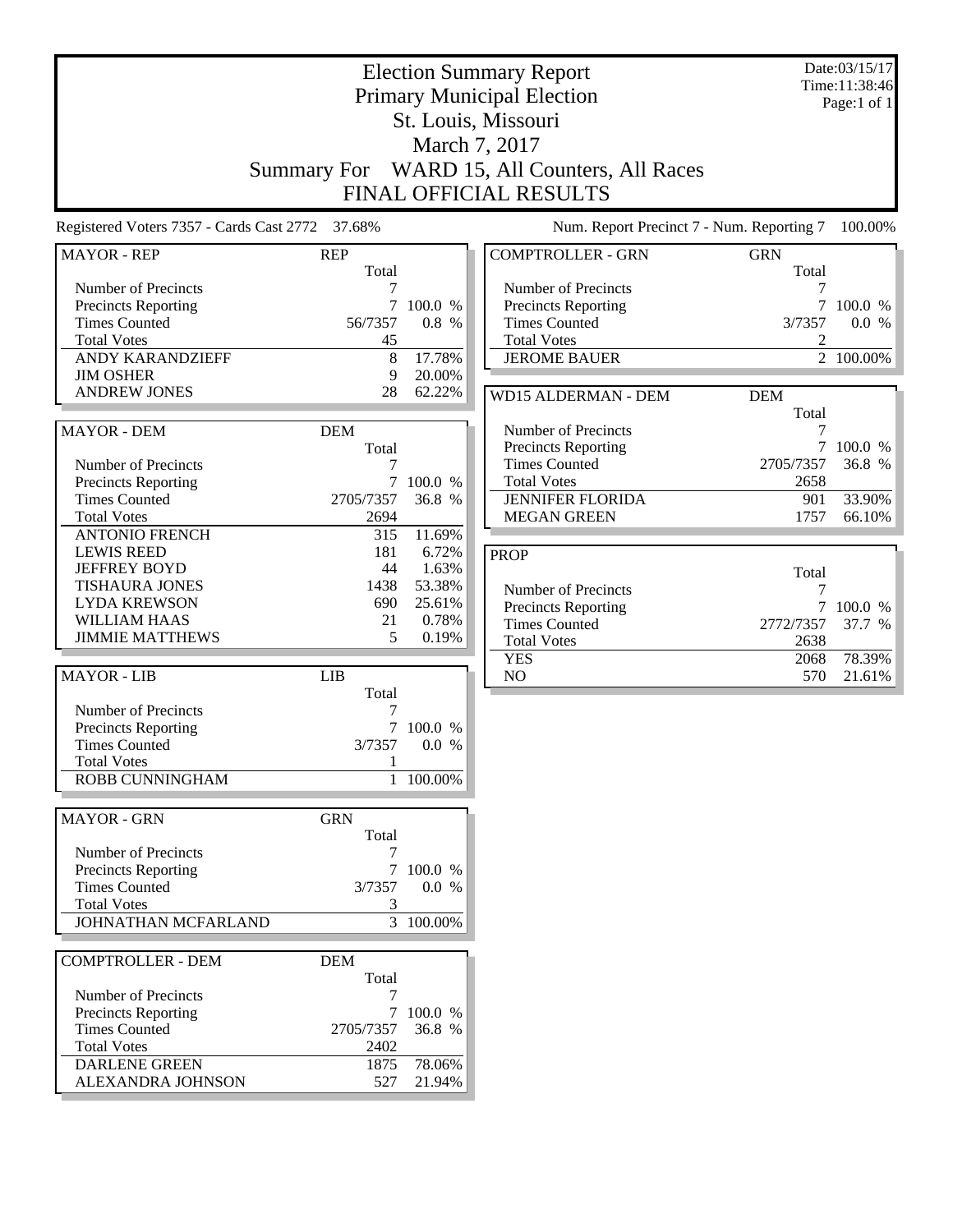| <b>Election Summary Report</b>                  |                     |                 |                                                  |                     | Date:03/15/17<br>Time:11:38:50 |
|-------------------------------------------------|---------------------|-----------------|--------------------------------------------------|---------------------|--------------------------------|
|                                                 |                     |                 | <b>Primary Municipal Election</b>                |                     | Page:1 of $1$                  |
|                                                 |                     |                 | St. Louis, Missouri                              |                     |                                |
|                                                 |                     |                 | March 7, 2017                                    |                     |                                |
|                                                 |                     |                 | WARD 16, All Counters, All Races                 |                     |                                |
|                                                 | <b>Summary For</b>  |                 | FINAL OFFICIAL RESULTS                           |                     |                                |
|                                                 |                     |                 |                                                  |                     |                                |
| Registered Voters 8593 - Cards Cast 3582 41.69% |                     |                 | Num. Report Precinct 8 - Num. Reporting 8        |                     | 100.00%                        |
| <b>MAYOR - REP</b>                              | <b>REP</b><br>Total |                 | <b>COMPTROLLER - GRN</b>                         | <b>GRN</b><br>Total |                                |
| Number of Precincts                             | 8                   |                 | Number of Precincts                              | 8                   |                                |
| Precincts Reporting                             | 8                   | 100.0 %         | Precincts Reporting                              | 8                   | 100.0 %                        |
| <b>Times Counted</b>                            | 251/8593            | 2.9 %           | <b>Times Counted</b>                             | 1/8593              | 0.0 %                          |
| <b>Total Votes</b><br><b>ANDY KARANDZIEFF</b>   | 240<br>40           | 16.67%          | <b>Total Votes</b><br><b>JEROME BAUER</b>        | $\mathbf{1}$        | 100.00%                        |
| <b>JIM OSHER</b>                                | 22                  | 9.17%           |                                                  |                     |                                |
| <b>ANDREW JONES</b>                             | 178                 | 74.17%          | <b>WD16 ALDERMAN - REP</b>                       | <b>REP</b>          |                                |
|                                                 |                     |                 |                                                  | Total               |                                |
| <b>MAYOR - DEM</b>                              | <b>DEM</b>          |                 | Number of Precincts                              | 8                   |                                |
|                                                 | Total               |                 | Precincts Reporting                              | 8                   | 100.0 %                        |
| Number of Precincts                             | 8                   |                 | <b>Times Counted</b>                             | 251/8593            | 2.9 %                          |
| Precincts Reporting                             | 8                   | 100.0 %         | <b>Total Votes</b>                               | 220                 |                                |
| <b>Times Counted</b>                            | 3326/8593           | 38.7 %          | <b>ABIGAIL NIEBLING</b>                          |                     | $220^-$ 100.00%                |
| <b>Total Votes</b>                              | 3295                |                 |                                                  |                     |                                |
| <b>ANTONIO FRENCH</b>                           | 315                 | 9.56%           | <b>WD16 ALDERMAN - DEM</b>                       | <b>DEM</b>          |                                |
| <b>LEWIS REED</b>                               | 356                 | 10.80%          |                                                  | Total               |                                |
| <b>JEFFREY BOYD</b>                             | 55                  | 1.67%           | Number of Precincts                              | 8                   |                                |
| <b>TISHAURA JONES</b>                           | 397                 | 12.05%          | Precincts Reporting                              | 8                   | 100.0 %                        |
| <b>LYDA KREWSON</b><br>WILLIAM HAAS             | 2137<br>25          | 64.86%<br>0.76% | <b>Times Counted</b>                             | 3326/8593           | 38.7 %                         |
| <b>JIMMIE MATTHEWS</b>                          | 10                  | 0.30%           | <b>Total Votes</b>                               | 3263                |                                |
|                                                 |                     |                 | <b>THOMAS OLDENBURG</b><br><b>MICHELE KRATKY</b> | 1820<br>1443        | 55.78%<br>44.22%               |
| <b>MAYOR - LIB</b>                              | <b>LIB</b>          |                 |                                                  |                     |                                |
|                                                 | Total               |                 | <b>PROP</b>                                      |                     |                                |
| Number of Precincts                             | 8                   |                 |                                                  | Total               |                                |
| Precincts Reporting                             | 8                   | 100.0 %         | Number of Precincts                              | 8                   |                                |
| <b>Times Counted</b>                            | 0/8593              | 0.0 %           | <b>Precincts Reporting</b>                       |                     | 8 100.0 %                      |
| <b>Total Votes</b>                              | $\boldsymbol{0}$    |                 | <b>Times Counted</b>                             | 3582/8593           | 41.7 %                         |
| ROBB CUNNINGHAM                                 | $\overline{0}$      | $\rm N/A$       | <b>Total Votes</b>                               | 3314                |                                |
|                                                 |                     |                 | <b>YES</b>                                       | 2064                | 62.28%                         |
| <b>MAYOR - GRN</b>                              | <b>GRN</b><br>Total |                 | NO.                                              | 1250                | 37.72%                         |
| Number of Precincts                             | 8                   |                 |                                                  |                     |                                |
| Precincts Reporting                             | 8                   | 100.0 %         |                                                  |                     |                                |
| <b>Times Counted</b>                            | 1/8593              | 0.0 %           |                                                  |                     |                                |
| <b>Total Votes</b>                              | 1                   |                 |                                                  |                     |                                |
| JOHNATHAN MCFARLAND                             | $\mathbf{1}$        | 100.00%         |                                                  |                     |                                |
| <b>COMPTROLLER - DEM</b>                        | <b>DEM</b>          |                 |                                                  |                     |                                |
|                                                 | Total               |                 |                                                  |                     |                                |
| Number of Precincts                             | 8                   |                 |                                                  |                     |                                |
| <b>Precincts Reporting</b>                      | 8                   | 100.0 %         |                                                  |                     |                                |
| <b>Times Counted</b>                            | 3326/8593           | 38.7 %          |                                                  |                     |                                |
| <b>Total Votes</b>                              | 2947                |                 |                                                  |                     |                                |
| <b>DARLENE GREEN</b>                            | 1998                | 67.80%          |                                                  |                     |                                |
| ALEXANDRA JOHNSON                               | 949                 | 32.20%          |                                                  |                     |                                |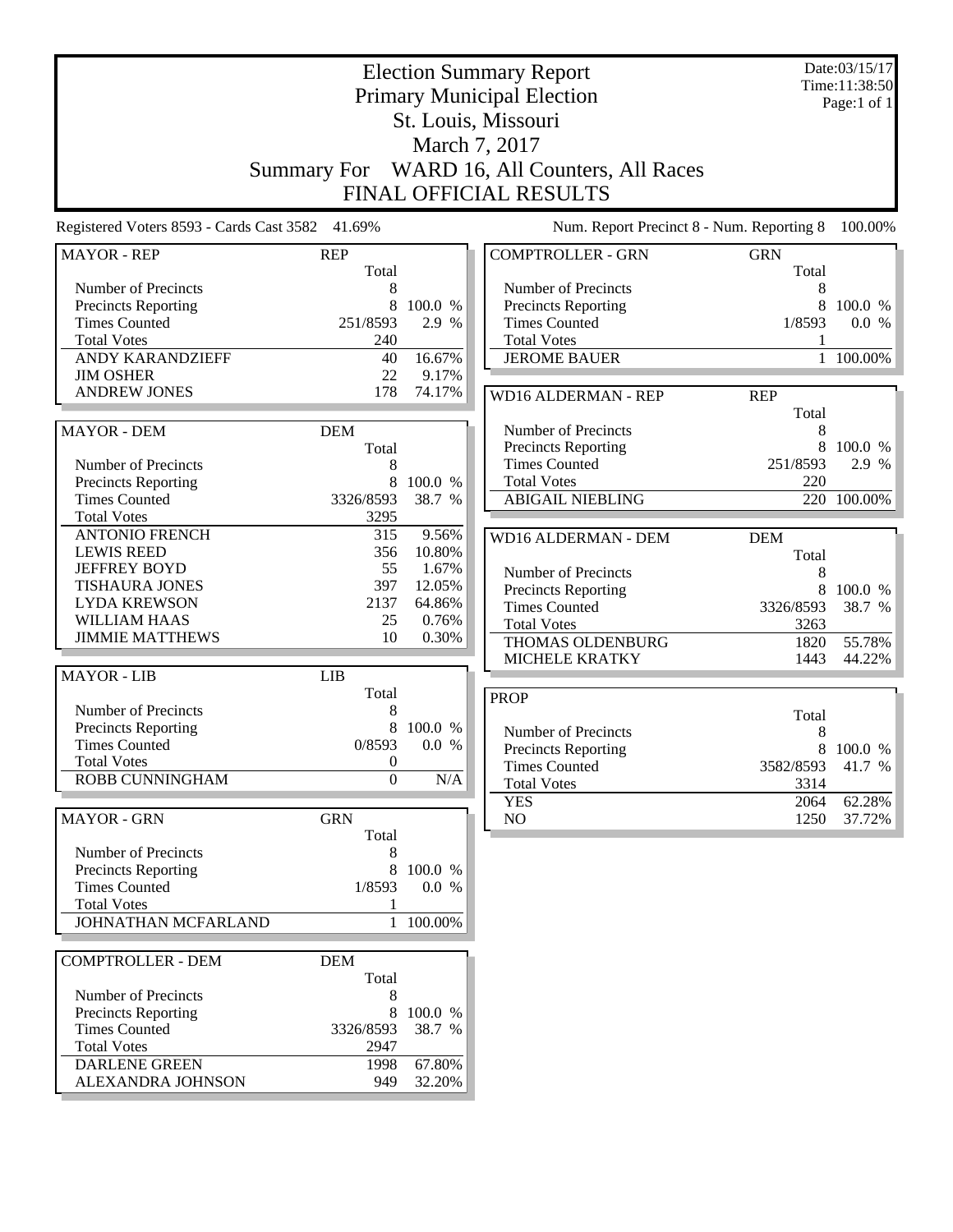|                                                                                                                                                                   | <b>Election Summary Report</b><br><b>Primary Municipal Election</b><br>St. Louis, Missouri<br>March 7, 2017 |                                                       |                                                                                                                                                                           |                                                                   | Date:03/15/17<br>Time:11:38:54<br>Page:1 of 1 |
|-------------------------------------------------------------------------------------------------------------------------------------------------------------------|-------------------------------------------------------------------------------------------------------------|-------------------------------------------------------|---------------------------------------------------------------------------------------------------------------------------------------------------------------------------|-------------------------------------------------------------------|-----------------------------------------------|
|                                                                                                                                                                   |                                                                                                             |                                                       | Summary For WARD 17, All Counters, All Races<br><b>FINAL OFFICIAL RESULTS</b>                                                                                             |                                                                   |                                               |
| Registered Voters 7396 - Cards Cast 2186                                                                                                                          | 29.56%                                                                                                      |                                                       | Num. Report Precinct 8 - Num. Reporting 8                                                                                                                                 |                                                                   | 100.00%                                       |
| <b>MAYOR - REP</b>                                                                                                                                                | <b>REP</b><br>Total                                                                                         |                                                       | <b>COMPTROLLER - GRN</b>                                                                                                                                                  | <b>GRN</b><br>Total                                               |                                               |
| Number of Precincts<br>Precincts Reporting<br><b>Times Counted</b><br><b>Total Votes</b><br><b>ANDY KARANDZIEFF</b>                                               | 8<br>8<br>46/7396<br>39<br>6                                                                                | 100.0 %<br>0.6 %<br>15.38%                            | Number of Precincts<br><b>Precincts Reporting</b><br><b>Times Counted</b><br><b>Total Votes</b><br><b>JEROME BAUER</b>                                                    | 8<br>8<br>2/7396<br>$\boldsymbol{0}$<br>$\boldsymbol{0}$          | 100.0 %<br>0.0 %<br>N/A                       |
| <b>JIM OSHER</b><br><b>ANDREW JONES</b>                                                                                                                           | 7<br>26                                                                                                     | 17.95%<br>66.67%                                      |                                                                                                                                                                           |                                                                   |                                               |
| <b>MAYOR - DEM</b><br>Number of Precincts<br>Precincts Reporting<br><b>Times Counted</b><br><b>Total Votes</b>                                                    | <b>DEM</b><br>Total<br>8<br>8<br>2133/7396<br>2127                                                          | 100.0 %<br>28.8 %                                     | <b>WD17 ALDERMAN - DEM</b><br>Number of Precincts<br><b>Precincts Reporting</b><br><b>Times Counted</b><br><b>Total Votes</b><br><b>JOE RODDY</b><br><b>JOE DIEKEMPER</b> | <b>DEM</b><br>Total<br>8<br>8<br>2133/7396<br>2052<br>1190<br>862 | 100.0 %<br>28.8 %<br>57.99%<br>42.01%         |
| <b>ANTONIO FRENCH</b>                                                                                                                                             | 352                                                                                                         | 16.55%                                                |                                                                                                                                                                           |                                                                   |                                               |
| <b>LEWIS REED</b><br><b>JEFFREY BOYD</b><br><b>TISHAURA JONES</b><br><b>LYDA KREWSON</b><br><b>WILLIAM HAAS</b><br><b>JIMMIE MATTHEWS</b>                         | 260<br>44<br>777<br>671<br>11<br>12                                                                         | 12.22%<br>2.07%<br>36.53%<br>31.55%<br>0.52%<br>0.56% | <b>PROP</b><br>Number of Precincts<br>Precincts Reporting<br><b>Times Counted</b><br><b>Total Votes</b><br><b>YES</b>                                                     | Total<br>8<br>8<br>2186/7396<br>2030<br>1373                      | 100.0 %<br>29.6 %<br>67.64%                   |
| <b>MAYOR - LIB</b>                                                                                                                                                | <b>LIB</b>                                                                                                  |                                                       | N <sub>O</sub>                                                                                                                                                            | 657                                                               | 32.36%                                        |
| Number of Precincts<br><b>Precincts Reporting</b><br><b>Times Counted</b><br><b>Total Votes</b><br>ROBB CUNNINGHAM                                                | Total<br>8<br>8<br>1/7396<br>1                                                                              | 100.0 %<br>0.0 %<br>1 100.00%                         |                                                                                                                                                                           |                                                                   |                                               |
| <b>MAYOR - GRN</b>                                                                                                                                                | <b>GRN</b>                                                                                                  |                                                       |                                                                                                                                                                           |                                                                   |                                               |
| Number of Precincts<br>Precincts Reporting<br><b>Times Counted</b><br><b>Total Votes</b><br>JOHNATHAN MCFARLAND                                                   | Total<br>8<br>8<br>2/7396<br>1                                                                              | 100.0 %<br>0.0 %<br>1 100.00%                         |                                                                                                                                                                           |                                                                   |                                               |
| <b>COMPTROLLER - DEM</b><br>Number of Precincts<br>Precincts Reporting<br><b>Times Counted</b><br><b>Total Votes</b><br><b>DARLENE GREEN</b><br>ALEXANDRA JOHNSON | <b>DEM</b><br>Total<br>8<br>8<br>2133/7396<br>1869<br>1423<br>446                                           | 100.0 %<br>28.8 %<br>76.14%<br>23.86%                 |                                                                                                                                                                           |                                                                   |                                               |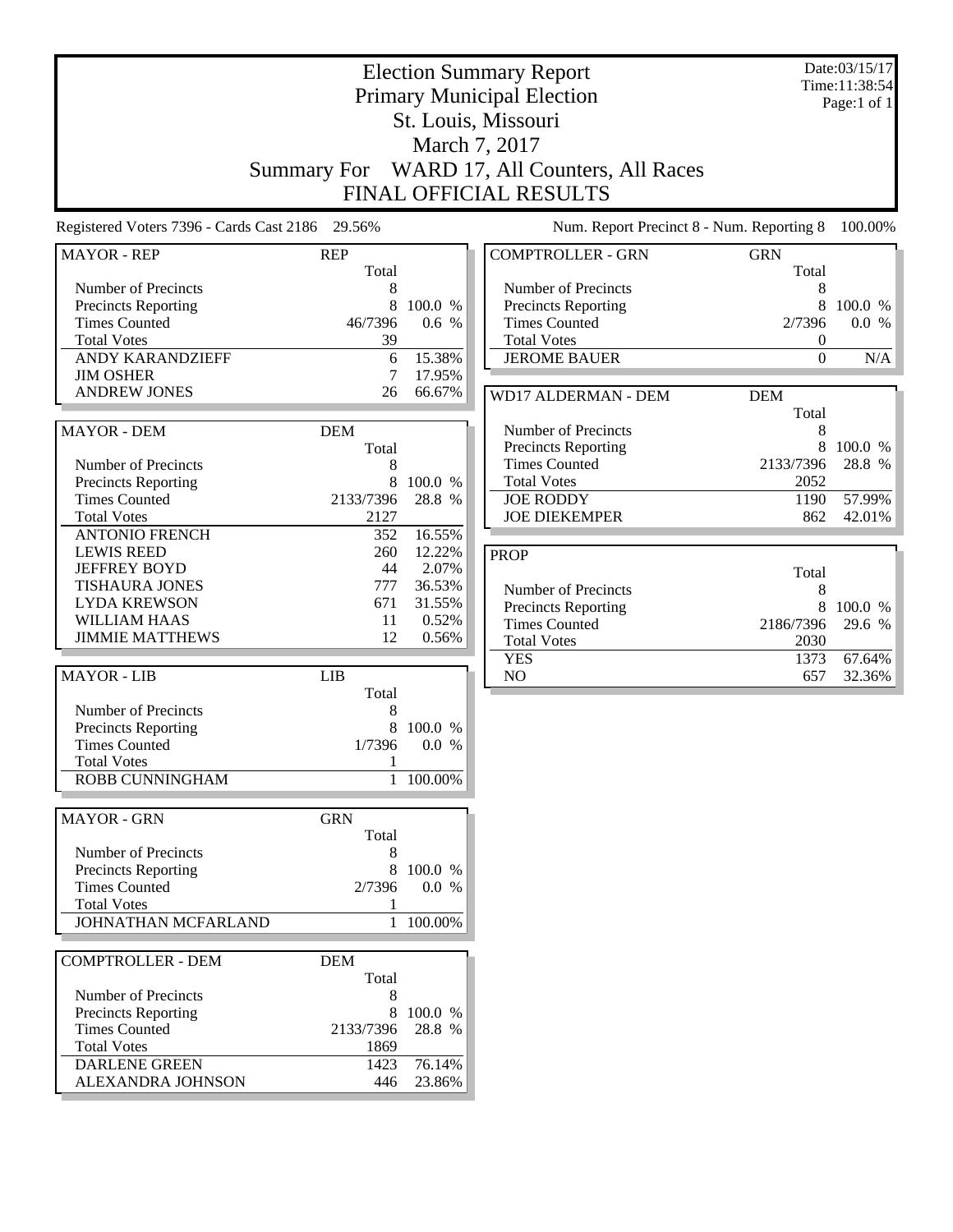|                                                                                                                                                             |                                                       |                                                                 | <b>Election Summary Report</b><br><b>Primary Municipal Election</b><br>St. Louis, Missouri<br>March 7, 2017<br>Summary For WARD 18, All Counters, All Races<br>FINAL OFFICIAL RESULTS |                                                    | Date:03/15/17<br>Time:11:38:57<br>Page:1 of 1 |
|-------------------------------------------------------------------------------------------------------------------------------------------------------------|-------------------------------------------------------|-----------------------------------------------------------------|---------------------------------------------------------------------------------------------------------------------------------------------------------------------------------------|----------------------------------------------------|-----------------------------------------------|
| Registered Voters 5772 - Cards Cast 1460 25.29%                                                                                                             |                                                       |                                                                 | Num. Report Precinct 6 - Num. Reporting 6                                                                                                                                             |                                                    | 100.00%                                       |
| <b>MAYOR - REP</b>                                                                                                                                          | <b>REP</b>                                            |                                                                 | <b>COMPTROLLER - GRN</b>                                                                                                                                                              | <b>GRN</b>                                         |                                               |
| Number of Precincts<br>Precincts Reporting<br><b>Times Counted</b><br><b>Total Votes</b><br>ANDY KARANDZIEFF<br><b>JIM OSHER</b>                            | Total<br>6<br>6<br>26/5772<br>18<br>5<br>$\mathbf{1}$ | 100.0 %<br>0.5 %<br>27.78%<br>5.56%                             | Number of Precincts<br><b>Precincts Reporting</b><br><b>Times Counted</b><br><b>Total Votes</b><br><b>JEROME BAUER</b>                                                                | Total<br>6<br>6<br>0/5772<br>0<br>$\boldsymbol{0}$ | 100.0 %<br>0.0 %<br>N/A                       |
| <b>ANDREW JONES</b>                                                                                                                                         | 12                                                    | 66.67%                                                          | <b>PROP</b>                                                                                                                                                                           |                                                    |                                               |
| <b>MAYOR - DEM</b><br>Number of Precincts<br>Precincts Reporting                                                                                            | <b>DEM</b><br>Total<br>6<br>6                         | 100.0 %                                                         | Number of Precincts<br><b>Precincts Reporting</b><br><b>Times Counted</b><br><b>Total Votes</b>                                                                                       | Total<br>6<br>6<br>1460/5772<br>1386               | 100.0 %<br>25.3 %                             |
| <b>Times Counted</b><br><b>Total Votes</b>                                                                                                                  | 1430/5772<br>1426                                     | 24.8 %                                                          | <b>YES</b><br>NO                                                                                                                                                                      | 647<br>739                                         | 46.68%<br>53.32%                              |
| <b>ANTONIO FRENCH</b><br><b>LEWIS REED</b><br><b>JEFFREY BOYD</b><br><b>TISHAURA JONES</b><br><b>LYDA KREWSON</b><br>WILLIAM HAAS<br><b>JIMMIE MATTHEWS</b> | 304<br>382<br>56<br>502<br>174<br>4<br>4              | 21.32%<br>26.79%<br>3.93%<br>35.20%<br>12.20%<br>0.28%<br>0.28% |                                                                                                                                                                                       |                                                    |                                               |
| <b>MAYOR - LIB</b>                                                                                                                                          | LIB                                                   |                                                                 |                                                                                                                                                                                       |                                                    |                                               |
| Number of Precincts<br><b>Precincts Reporting</b><br><b>Times Counted</b><br><b>Total Votes</b><br>ROBB CUNNINGHAM                                          | Total<br>6<br>6<br>0/5772<br>$\theta$<br>$\Omega$     | 100.0 %<br>0.0 %<br>N/A                                         |                                                                                                                                                                                       |                                                    |                                               |
| <b>MAYOR - GRN</b>                                                                                                                                          | <b>GRN</b>                                            |                                                                 |                                                                                                                                                                                       |                                                    |                                               |
| Number of Precincts<br>Precincts Reporting<br><b>Times Counted</b><br><b>Total Votes</b><br>JOHNATHAN MCFARLAND                                             | Total<br>6<br>6<br>0/5772<br>0<br>$\mathbf{0}$        | 100.0 %<br>0.0 %<br>N/A                                         |                                                                                                                                                                                       |                                                    |                                               |
| <b>COMPTROLLER - DEM</b>                                                                                                                                    | <b>DEM</b>                                            |                                                                 |                                                                                                                                                                                       |                                                    |                                               |
| Number of Precincts<br>Precincts Reporting<br><b>Times Counted</b><br><b>Total Votes</b><br><b>DARLENE GREEN</b><br>ALEXANDRA JOHNSON                       | Total<br>6<br>1430/5772<br>1351<br>1248<br>103        | 6 100.0 %<br>24.8 %<br>92.38%<br>7.62%                          |                                                                                                                                                                                       |                                                    |                                               |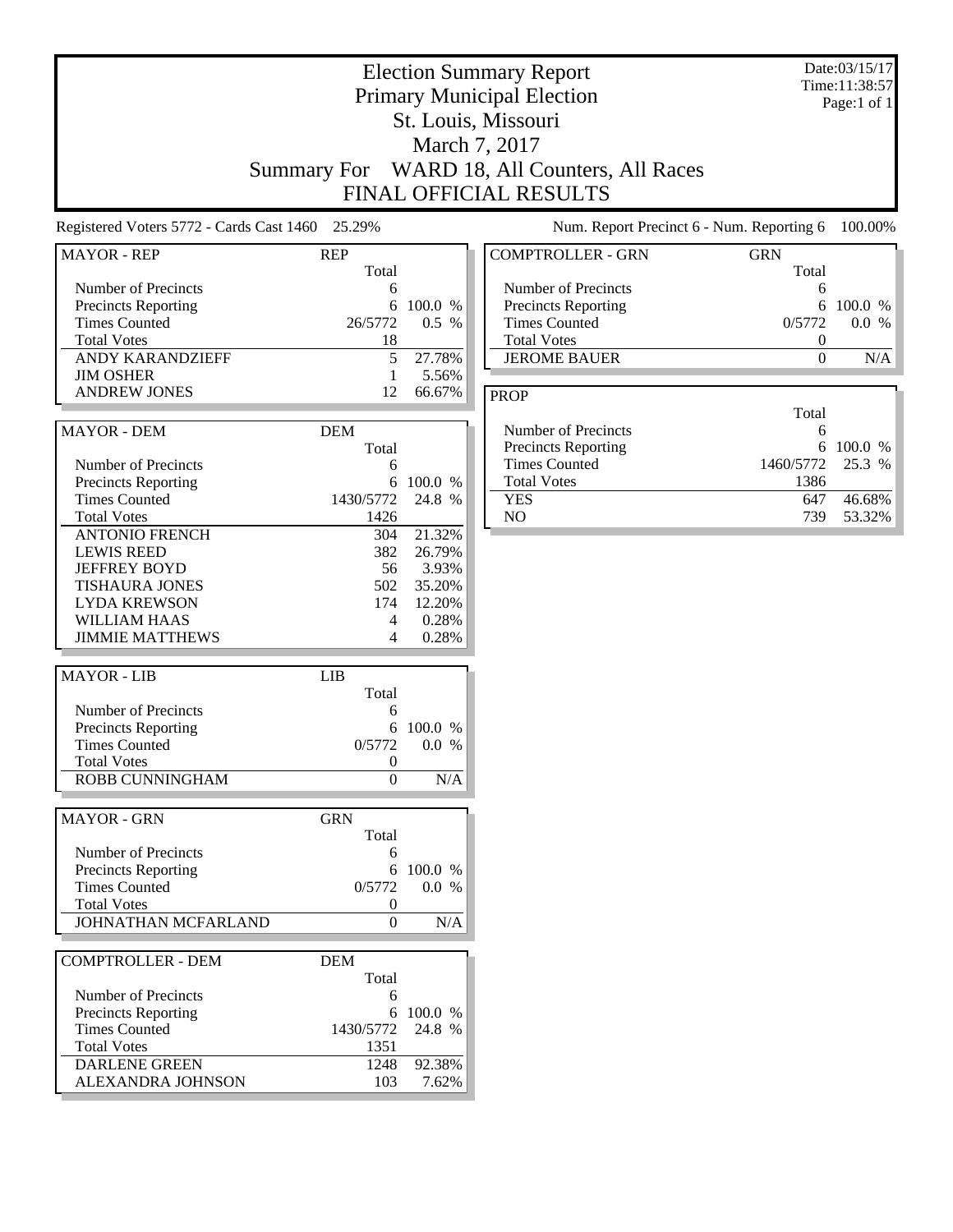|                                                 |                     |                 | <b>Election Summary Report</b><br><b>Primary Municipal Election</b><br>St. Louis, Missouri |                     |                   |
|-------------------------------------------------|---------------------|-----------------|--------------------------------------------------------------------------------------------|---------------------|-------------------|
|                                                 |                     |                 | March 7, 2017                                                                              |                     |                   |
|                                                 |                     |                 | Summary For WARD 19, All Counters, All Races                                               |                     |                   |
|                                                 |                     |                 | <b>FINAL OFFICIAL RESULTS</b>                                                              |                     |                   |
|                                                 |                     |                 |                                                                                            |                     |                   |
| Registered Voters 5686 - Cards Cast 1390 24.45% |                     |                 | Num. Report Precinct 9 - Num. Reporting 9                                                  |                     | 100.00%           |
| <b>MAYOR - REP</b>                              | <b>REP</b><br>Total |                 | <b>COMPTROLLER - GRN</b>                                                                   | <b>GRN</b><br>Total |                   |
| Number of Precincts                             | 9                   |                 | Number of Precincts                                                                        | 9                   |                   |
| Precincts Reporting                             | 9                   | 100.0 %         | Precincts Reporting                                                                        | 9                   | 100.0 %           |
| <b>Times Counted</b>                            | 29/5686             | 0.5 %           | <b>Times Counted</b>                                                                       | 1/5686              | 0.0 %             |
| <b>Total Votes</b><br><b>ANDY KARANDZIEFF</b>   | 25                  |                 | <b>Total Votes</b><br><b>JEROME BAUER</b>                                                  | $\mathbf{1}$        | 100.00%           |
| <b>JIM OSHER</b>                                | $\overline{4}$<br>1 | 16.00%<br>4.00% |                                                                                            |                     |                   |
| <b>ANDREW JONES</b>                             | 20                  | 80.00%          | <b>WD19 ALDERMAN - DEM</b>                                                                 | <b>DEM</b>          |                   |
|                                                 |                     |                 |                                                                                            | Total               |                   |
| MAYOR - DEM                                     | <b>DEM</b>          |                 | Number of Precincts                                                                        | 9                   |                   |
|                                                 | Total               |                 | Precincts Reporting                                                                        |                     | 9 100.0 %         |
| Number of Precincts                             | 9                   |                 | <b>Times Counted</b>                                                                       | 1354/5686           | 23.8 %            |
| <b>Precincts Reporting</b>                      | 9                   | 100.0 %         | <b>Total Votes</b>                                                                         | 1296                |                   |
| <b>Times Counted</b>                            | 1354/5686           | 23.8 %          | <b>MARLENE DAVIS</b>                                                                       | 908                 | 70.06%            |
| <b>Total Votes</b>                              | 1341                |                 | <b>LINDSAY PATTAN</b>                                                                      | 388                 | 29.94%            |
| <b>ANTONIO FRENCH</b>                           | 243                 | 18.12%          |                                                                                            |                     |                   |
| <b>LEWIS REED</b><br><b>JEFFREY BOYD</b>        | 426<br>44           | 31.77%<br>3.28% | <b>PROP</b>                                                                                |                     |                   |
| <b>TISHAURA JONES</b>                           | 424                 | 31.62%          |                                                                                            | Total               |                   |
| <b>LYDA KREWSON</b>                             | 195                 | 14.54%          | Number of Precincts                                                                        | 9<br>9              |                   |
| <b>WILLIAM HAAS</b>                             | 8                   | 0.60%           | Precincts Reporting<br><b>Times Counted</b>                                                | 1390/5686           | 100.0 %<br>24.4 % |
| <b>JIMMIE MATTHEWS</b>                          | 1                   | 0.07%           | <b>Total Votes</b>                                                                         | 1308                |                   |
|                                                 |                     |                 | <b>YES</b>                                                                                 | 742                 | 56.73%            |
| <b>MAYOR - LIB</b>                              | <b>LIB</b>          |                 | NO                                                                                         | 566                 | 43.27%            |
|                                                 | Total               |                 |                                                                                            |                     |                   |
| Number of Precincts<br>Precincts Reporting      | 9<br>9              | 100.0 %         |                                                                                            |                     |                   |
| <b>Times Counted</b>                            | 2/5686              | 0.0 %           |                                                                                            |                     |                   |
| <b>Total Votes</b>                              | 1                   |                 |                                                                                            |                     |                   |
| <b>ROBB CUNNINGHAM</b>                          | 1                   | 100.00%         |                                                                                            |                     |                   |
|                                                 |                     |                 |                                                                                            |                     |                   |
| MAYOR - GRN                                     | <b>GRN</b><br>Total |                 |                                                                                            |                     |                   |
| Number of Precincts                             | 9                   |                 |                                                                                            |                     |                   |
| <b>Precincts Reporting</b>                      | 9                   | 100.0 %         |                                                                                            |                     |                   |
| <b>Times Counted</b>                            | 1/5686              | 0.0 %           |                                                                                            |                     |                   |
| <b>Total Votes</b>                              | 1                   |                 |                                                                                            |                     |                   |
| JOHNATHAN MCFARLAND                             |                     | 1 100.00%       |                                                                                            |                     |                   |
| <b>COMPTROLLER - DEM</b>                        | <b>DEM</b>          |                 |                                                                                            |                     |                   |
|                                                 | Total               |                 |                                                                                            |                     |                   |
| Number of Precincts                             | 9                   |                 |                                                                                            |                     |                   |
| Precincts Reporting                             | 9                   | 100.0 %         |                                                                                            |                     |                   |
| <b>Times Counted</b>                            | 1354/5686           | 23.8 %          |                                                                                            |                     |                   |
| <b>Total Votes</b>                              | 1258                |                 |                                                                                            |                     |                   |
| <b>DARLENE GREEN</b>                            | 1101                | 87.52%          |                                                                                            |                     |                   |
| ALEXANDRA JOHNSON                               | 157                 | 12.48%          |                                                                                            |                     |                   |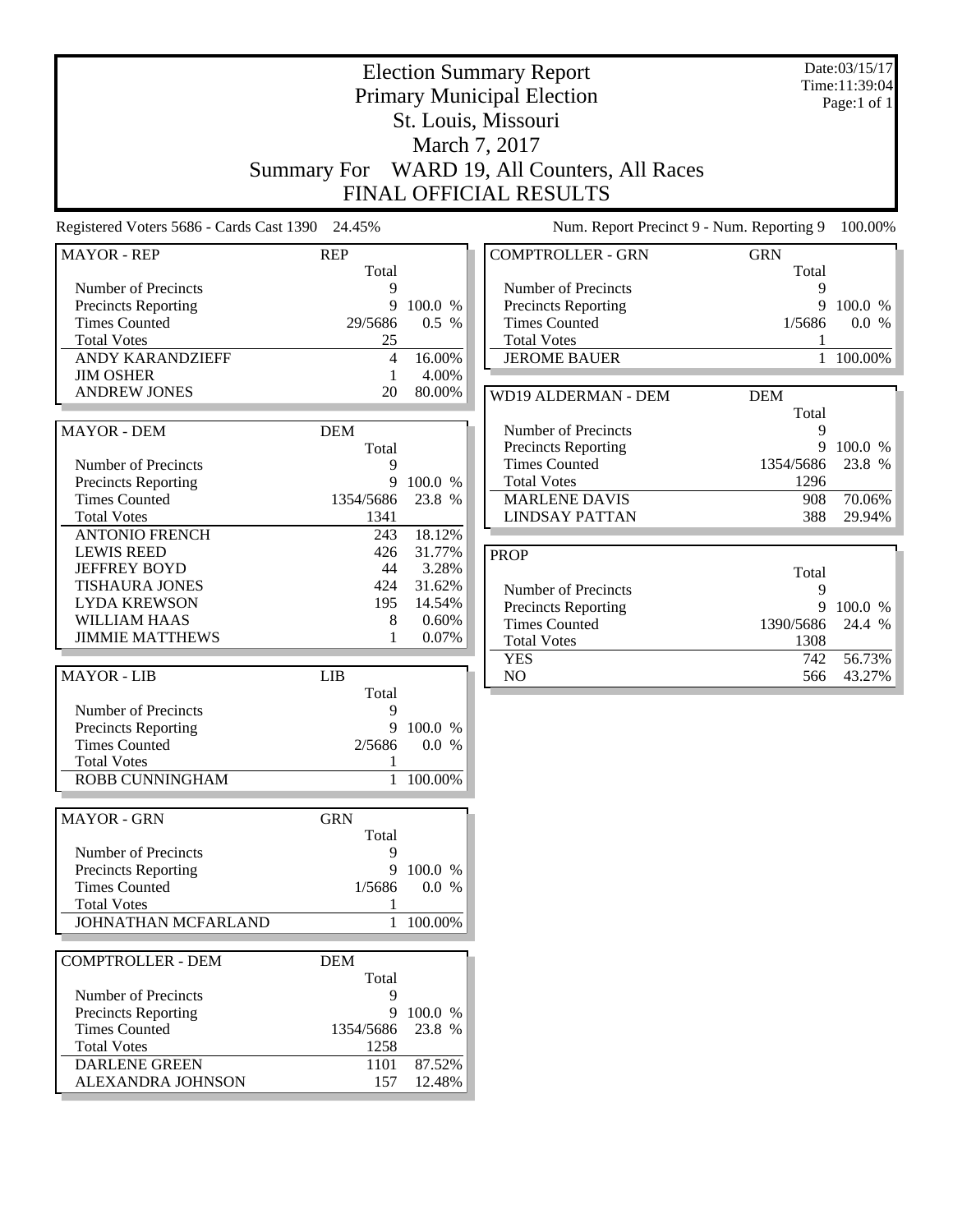|                                                                                                                                                         |                                                          |                                                                 | <b>Election Summary Report</b><br><b>Primary Municipal Election</b><br>St. Louis, Missouri<br>March 7, 2017<br>Summary For WARD 20, All Counters, All Races<br>FINAL OFFICIAL RESULTS |                                | Date:03/15/17<br>Time:11:39:08<br>Page:1 of $1$ |
|---------------------------------------------------------------------------------------------------------------------------------------------------------|----------------------------------------------------------|-----------------------------------------------------------------|---------------------------------------------------------------------------------------------------------------------------------------------------------------------------------------|--------------------------------|-------------------------------------------------|
| Registered Voters 5659 - Cards Cast 1066 18.84%                                                                                                         |                                                          |                                                                 | Num. Report Precinct 7 - Num. Reporting 7                                                                                                                                             |                                | 100.00%                                         |
| <b>MAYOR - REP</b>                                                                                                                                      | <b>REP</b>                                               |                                                                 | <b>COMPTROLLER - GRN</b>                                                                                                                                                              | <b>GRN</b>                     |                                                 |
| Number of Precincts<br>Precincts Reporting<br><b>Times Counted</b><br><b>Total Votes</b><br>ANDY KARANDZIEFF<br><b>JIM OSHER</b><br><b>ANDREW JONES</b> | Total<br>7<br>22/5659<br>22<br>$\overline{4}$<br>4<br>14 | 7 100.0 %<br>0.4 %<br>18.18%<br>18.18%<br>63.64%                | Number of Precincts<br>Precincts Reporting<br><b>Times Counted</b><br><b>Total Votes</b><br><b>JEROME BAUER</b>                                                                       | Total<br>7<br>7<br>1/5659<br>1 | 100.0 %<br>0.0 %<br>$100.00\%$                  |
|                                                                                                                                                         |                                                          |                                                                 | <b>PROP</b>                                                                                                                                                                           | Total                          |                                                 |
| <b>MAYOR - DEM</b><br>Number of Precincts                                                                                                               | <b>DEM</b><br>Total                                      |                                                                 | Number of Precincts<br>Precincts Reporting<br><b>Times Counted</b>                                                                                                                    | 7<br>7<br>1066/5659            | 100.0 %<br>18.8 %                               |
| <b>Precincts Reporting</b><br><b>Times Counted</b><br><b>Total Votes</b>                                                                                | 1035/5659<br>1032                                        | 100.0 %<br>18.3 %                                               | <b>Total Votes</b><br><b>YES</b><br>NO                                                                                                                                                | 1024<br>592<br>432             | 57.81%<br>42.19%                                |
| <b>ANTONIO FRENCH</b><br><b>LEWIS REED</b><br><b>JEFFREY BOYD</b><br>TISHAURA JONES<br><b>LYDA KREWSON</b><br>WILLIAM HAAS<br><b>JIMMIE MATTHEWS</b>    | 159<br>248<br>20<br>399<br>200<br>4<br>$\overline{2}$    | 15.41%<br>24.03%<br>1.94%<br>38.66%<br>19.38%<br>0.39%<br>0.19% |                                                                                                                                                                                       |                                |                                                 |
|                                                                                                                                                         |                                                          |                                                                 |                                                                                                                                                                                       |                                |                                                 |
| <b>MAYOR</b> - LIB<br>Number of Precincts<br>Precincts Reporting<br><b>Times Counted</b><br><b>Total Votes</b><br>ROBB CUNNINGHAM                       | <b>LIB</b><br>Total                                      | 7 100.0 %<br>3/5659 0.1 %<br>3 100.00%                          |                                                                                                                                                                                       |                                |                                                 |
| <b>MAYOR - GRN</b>                                                                                                                                      | <b>GRN</b>                                               |                                                                 |                                                                                                                                                                                       |                                |                                                 |
| Number of Precincts<br>Precincts Reporting<br><b>Times Counted</b><br><b>Total Votes</b><br>JOHNATHAN MCFARLAND                                         | Total<br>1/5659<br>1                                     | 7 100.0 %<br>0.0 %<br>100.00%                                   |                                                                                                                                                                                       |                                |                                                 |
| <b>COMPTROLLER - DEM</b>                                                                                                                                | <b>DEM</b>                                               |                                                                 |                                                                                                                                                                                       |                                |                                                 |
| Number of Precincts<br>Precincts Reporting<br><b>Times Counted</b><br><b>Total Votes</b><br><b>DARLENE GREEN</b><br>ALEXANDRA JOHNSON                   | Total<br>1035/5659<br>968<br>820<br>148                  | 7 100.0 %<br>18.3 %<br>84.71%<br>15.29%                         |                                                                                                                                                                                       |                                |                                                 |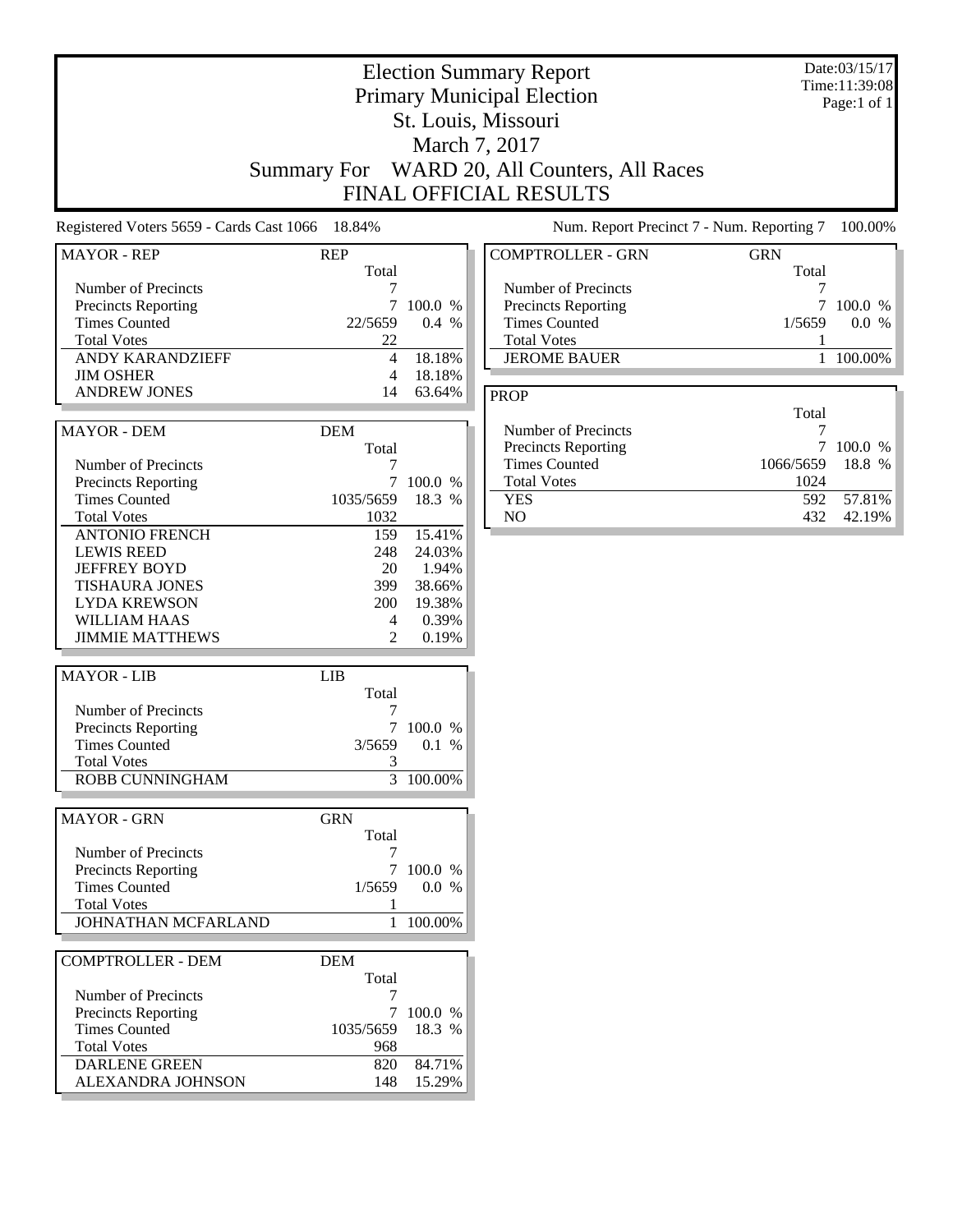|                                                                                                                                                                       |                                                                   |                                                      | <b>Election Summary Report</b><br><b>Primary Municipal Election</b><br>St. Louis, Missouri<br>March 7, 2017<br>Summary For WARD 21, All Counters, All Races<br><b>FINAL OFFICIAL RESULTS</b> |                                                               | Date:03/15/17<br>Time:11:39:13<br>Page:1 of 1 |
|-----------------------------------------------------------------------------------------------------------------------------------------------------------------------|-------------------------------------------------------------------|------------------------------------------------------|----------------------------------------------------------------------------------------------------------------------------------------------------------------------------------------------|---------------------------------------------------------------|-----------------------------------------------|
| Registered Voters 7034 - Cards Cast 1887                                                                                                                              | 26.83%                                                            |                                                      | Num. Report Precinct 9 - Num. Reporting 9                                                                                                                                                    |                                                               | 100.00%                                       |
| <b>MAYOR - REP</b>                                                                                                                                                    | <b>REP</b>                                                        |                                                      | <b>COMPTROLLER - GRN</b>                                                                                                                                                                     | <b>GRN</b>                                                    |                                               |
| Number of Precincts<br><b>Precincts Reporting</b><br><b>Times Counted</b><br><b>Total Votes</b><br><b>ANDY KARANDZIEFF</b><br><b>JIM OSHER</b><br><b>ANDREW JONES</b> | Total<br>9<br>9<br>14/7034<br>8<br>3<br>1                         | 100.0 %<br>0.2 %<br>37.50%<br>12.50%<br>50.00%       | Number of Precincts<br>Precincts Reporting<br><b>Times Counted</b><br><b>Total Votes</b><br><b>JEROME BAUER</b>                                                                              | Total<br>9<br>9<br>0/7034<br>$\boldsymbol{0}$<br>$\mathbf{0}$ | 100.0 %<br>0.0 %<br>N/A                       |
|                                                                                                                                                                       |                                                                   |                                                      | WD21 ALDERMAN - DEM                                                                                                                                                                          | <b>DEM</b><br>Total                                           |                                               |
| <b>MAYOR - DEM</b><br>Number of Precincts<br><b>Precincts Reporting</b>                                                                                               | <b>DEM</b><br>Total<br>9<br>9                                     | 100.0 %                                              | Number of Precincts<br>Precincts Reporting<br><b>Times Counted</b><br><b>Total Votes</b>                                                                                                     | 9<br>9<br>1870/7034<br>1822                                   | 100.0 %<br>26.6 %                             |
| <b>Times Counted</b><br><b>Total Votes</b><br><b>ANTONIO FRENCH</b>                                                                                                   | 1870/7034<br>1865<br>684                                          | 26.6 %<br>36.68%                                     | LAURA KEYS<br><b>MARLENE BUCKLEY</b><br><b>JOHN MUHAMMAD</b>                                                                                                                                 | 783<br>227<br>812                                             | 42.97%<br>12.46%<br>44.57%                    |
| <b>LEWIS REED</b><br><b>JEFFREY BOYD</b><br><b>TISHAURA JONES</b><br><b>LYDA KREWSON</b><br><b>WILLIAM HAAS</b><br><b>JIMMIE MATTHEWS</b>                             | 559<br>43<br>485<br>86<br>1<br>7                                  | 29.97%<br>2.31%<br>26.01%<br>4.61%<br>0.05%<br>0.38% | <b>PROP</b><br>Number of Precincts<br>Precincts Reporting<br><b>Times Counted</b>                                                                                                            | Total<br>9<br>9<br>1887/7034                                  | 100.0 %<br>26.8 %                             |
| <b>MAYOR - LIB</b>                                                                                                                                                    | <b>LIB</b><br>Total                                               |                                                      | <b>Total Votes</b><br><b>YES</b><br>NO                                                                                                                                                       | 1798<br>709<br>1089                                           | 39.43%<br>60.57%                              |
| Number of Precincts<br><b>Precincts Reporting</b><br><b>Times Counted</b><br><b>Total Votes</b><br>ROBB CUNNINGHAM                                                    | 9<br>9<br>2/7034<br>2                                             | 100.0 %<br>0.0 %<br>2 100.00%                        |                                                                                                                                                                                              |                                                               |                                               |
| <b>MAYOR - GRN</b>                                                                                                                                                    | <b>GRN</b>                                                        |                                                      |                                                                                                                                                                                              |                                                               |                                               |
| Number of Precincts<br><b>Precincts Reporting</b><br><b>Times Counted</b><br><b>Total Votes</b><br>JOHNATHAN MCFARLAND                                                | Total<br>9<br>9<br>0/7034<br>$\boldsymbol{0}$<br>$\boldsymbol{0}$ | 100.0 %<br>0.0 %<br>$\rm N/A$                        |                                                                                                                                                                                              |                                                               |                                               |
| <b>COMPTROLLER - DEM</b>                                                                                                                                              | <b>DEM</b><br>Total                                               |                                                      |                                                                                                                                                                                              |                                                               |                                               |
| Number of Precincts<br><b>Precincts Reporting</b><br><b>Times Counted</b><br><b>Total Votes</b><br><b>DARLENE GREEN</b>                                               | 9<br>9<br>1870/7034<br>1842<br>1689                               | 100.0 %<br>26.6 %<br>91.69%                          |                                                                                                                                                                                              |                                                               |                                               |
| ALEXANDRA JOHNSON                                                                                                                                                     | 153                                                               | 8.31%                                                |                                                                                                                                                                                              |                                                               |                                               |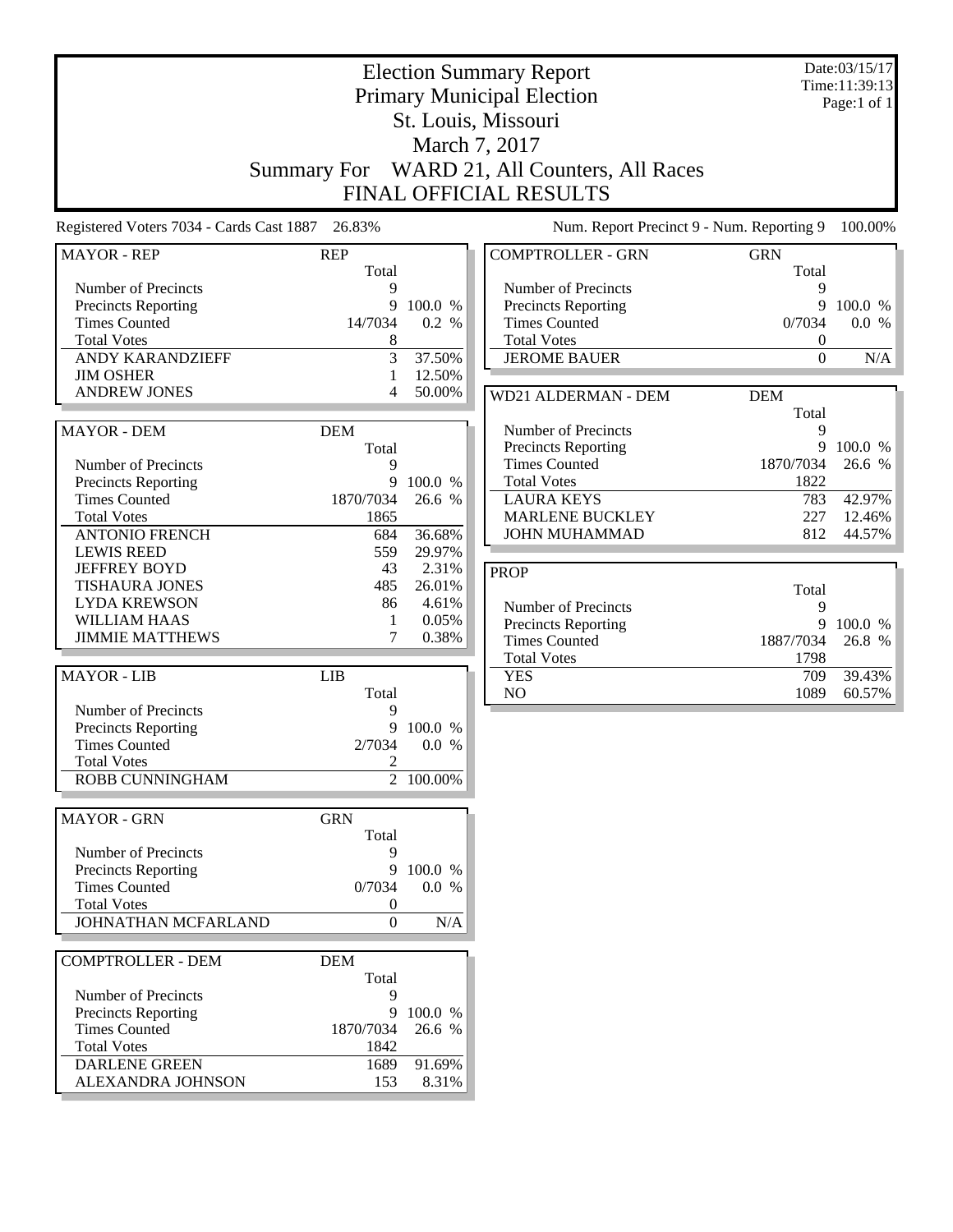| Registered Voters 6182 - Cards Cast 1295 20.95%<br>Num. Report Precinct 8 - Num. Reporting 8<br><b>MAYOR - REP</b><br><b>REP</b><br><b>COMPTROLLER - GRN</b><br>Total<br>Number of Precincts<br>Number of Precincts<br>8<br>Precincts Reporting<br>8<br>100.0 %<br><b>Precincts Reporting</b><br>18/6182<br>0.3 %<br><b>Times Counted</b><br><b>Times Counted</b><br><b>Total Votes</b><br><b>Total Votes</b><br>10<br><b>ANDY KARANDZIEFF</b><br>$\mathfrak{2}$<br>20.00%<br><b>JEROME BAUER</b><br><b>JIM OSHER</b><br>0.00%<br>$\boldsymbol{0}$<br><b>ANDREW JONES</b><br>8<br>80.00%<br><b>PROP</b><br>Number of Precincts<br><b>MAYOR - DEM</b><br><b>DEM</b><br>Total<br><b>Precincts Reporting</b><br><b>Times Counted</b><br>Number of Precincts<br>8<br><b>Total Votes</b><br>8<br>100.0 %<br><b>Precincts Reporting</b><br><b>Times Counted</b><br>1275/6182<br>20.6 %<br><b>YES</b><br>NO.<br><b>Total Votes</b><br>1270<br><b>ANTONIO FRENCH</b><br>21.10%<br>268<br><b>LEWIS REED</b><br>375<br>29.53%<br><b>JEFFREY BOYD</b><br>226<br>17.80%<br><b>TISHAURA JONES</b><br>342<br>26.93%<br>4.17%<br><b>LYDA KREWSON</b><br>53<br>$0.00\%$<br><b>WILLIAM HAAS</b><br>$\theta$<br><b>JIMMIE MATTHEWS</b><br>0.47%<br>6<br><b>MAYOR - LIB</b><br><b>LIB</b><br>Total<br>Number of Precincts<br>8<br>8<br>100.0 %<br>Precincts Reporting<br>0/6182<br><b>Times Counted</b><br>0.0 %<br><b>Total Votes</b><br>0<br>ROBB CUNNINGHAM<br>$\Omega$<br>N/A |                                                    |                         |
|----------------------------------------------------------------------------------------------------------------------------------------------------------------------------------------------------------------------------------------------------------------------------------------------------------------------------------------------------------------------------------------------------------------------------------------------------------------------------------------------------------------------------------------------------------------------------------------------------------------------------------------------------------------------------------------------------------------------------------------------------------------------------------------------------------------------------------------------------------------------------------------------------------------------------------------------------------------------------------------------------------------------------------------------------------------------------------------------------------------------------------------------------------------------------------------------------------------------------------------------------------------------------------------------------------------------------------------------------------------------------------------------------------------------------------------------------------------|----------------------------------------------------|-------------------------|
|                                                                                                                                                                                                                                                                                                                                                                                                                                                                                                                                                                                                                                                                                                                                                                                                                                                                                                                                                                                                                                                                                                                                                                                                                                                                                                                                                                                                                                                                |                                                    | 100.00%                 |
|                                                                                                                                                                                                                                                                                                                                                                                                                                                                                                                                                                                                                                                                                                                                                                                                                                                                                                                                                                                                                                                                                                                                                                                                                                                                                                                                                                                                                                                                | <b>GRN</b>                                         |                         |
|                                                                                                                                                                                                                                                                                                                                                                                                                                                                                                                                                                                                                                                                                                                                                                                                                                                                                                                                                                                                                                                                                                                                                                                                                                                                                                                                                                                                                                                                | Total<br>8<br>8<br>0/6182<br>0<br>$\boldsymbol{0}$ | 100.0 %<br>0.0 %<br>N/A |
|                                                                                                                                                                                                                                                                                                                                                                                                                                                                                                                                                                                                                                                                                                                                                                                                                                                                                                                                                                                                                                                                                                                                                                                                                                                                                                                                                                                                                                                                |                                                    |                         |
|                                                                                                                                                                                                                                                                                                                                                                                                                                                                                                                                                                                                                                                                                                                                                                                                                                                                                                                                                                                                                                                                                                                                                                                                                                                                                                                                                                                                                                                                | Total<br>8<br>8<br>1295/6182<br>1245               | 100.0 %<br>20.9 %       |
|                                                                                                                                                                                                                                                                                                                                                                                                                                                                                                                                                                                                                                                                                                                                                                                                                                                                                                                                                                                                                                                                                                                                                                                                                                                                                                                                                                                                                                                                | 490<br>755                                         | 39.36%<br>60.64%        |
|                                                                                                                                                                                                                                                                                                                                                                                                                                                                                                                                                                                                                                                                                                                                                                                                                                                                                                                                                                                                                                                                                                                                                                                                                                                                                                                                                                                                                                                                |                                                    |                         |
|                                                                                                                                                                                                                                                                                                                                                                                                                                                                                                                                                                                                                                                                                                                                                                                                                                                                                                                                                                                                                                                                                                                                                                                                                                                                                                                                                                                                                                                                |                                                    |                         |
|                                                                                                                                                                                                                                                                                                                                                                                                                                                                                                                                                                                                                                                                                                                                                                                                                                                                                                                                                                                                                                                                                                                                                                                                                                                                                                                                                                                                                                                                |                                                    |                         |
| <b>MAYOR - GRN</b><br><b>GRN</b>                                                                                                                                                                                                                                                                                                                                                                                                                                                                                                                                                                                                                                                                                                                                                                                                                                                                                                                                                                                                                                                                                                                                                                                                                                                                                                                                                                                                                               |                                                    |                         |
| Total<br>Number of Precincts<br>Precincts Reporting<br>8<br>100.0 %<br>0/6182<br><b>Times Counted</b><br>0.0 %<br><b>Total Votes</b><br>0<br>JOHNATHAN MCFARLAND<br>N/A<br>$\mathbf{0}$                                                                                                                                                                                                                                                                                                                                                                                                                                                                                                                                                                                                                                                                                                                                                                                                                                                                                                                                                                                                                                                                                                                                                                                                                                                                        |                                                    |                         |
| <b>COMPTROLLER - DEM</b><br><b>DEM</b>                                                                                                                                                                                                                                                                                                                                                                                                                                                                                                                                                                                                                                                                                                                                                                                                                                                                                                                                                                                                                                                                                                                                                                                                                                                                                                                                                                                                                         |                                                    |                         |
| Total<br>Number of Precincts<br>8<br><b>Precincts Reporting</b><br>8<br>100.0 %<br><b>Times Counted</b><br>20.6 %<br>1275/6182<br><b>Total Votes</b><br>1229<br><b>DARLENE GREEN</b><br>93.17%<br>1145<br>ALEXANDRA JOHNSON<br>6.83%<br>84                                                                                                                                                                                                                                                                                                                                                                                                                                                                                                                                                                                                                                                                                                                                                                                                                                                                                                                                                                                                                                                                                                                                                                                                                     |                                                    |                         |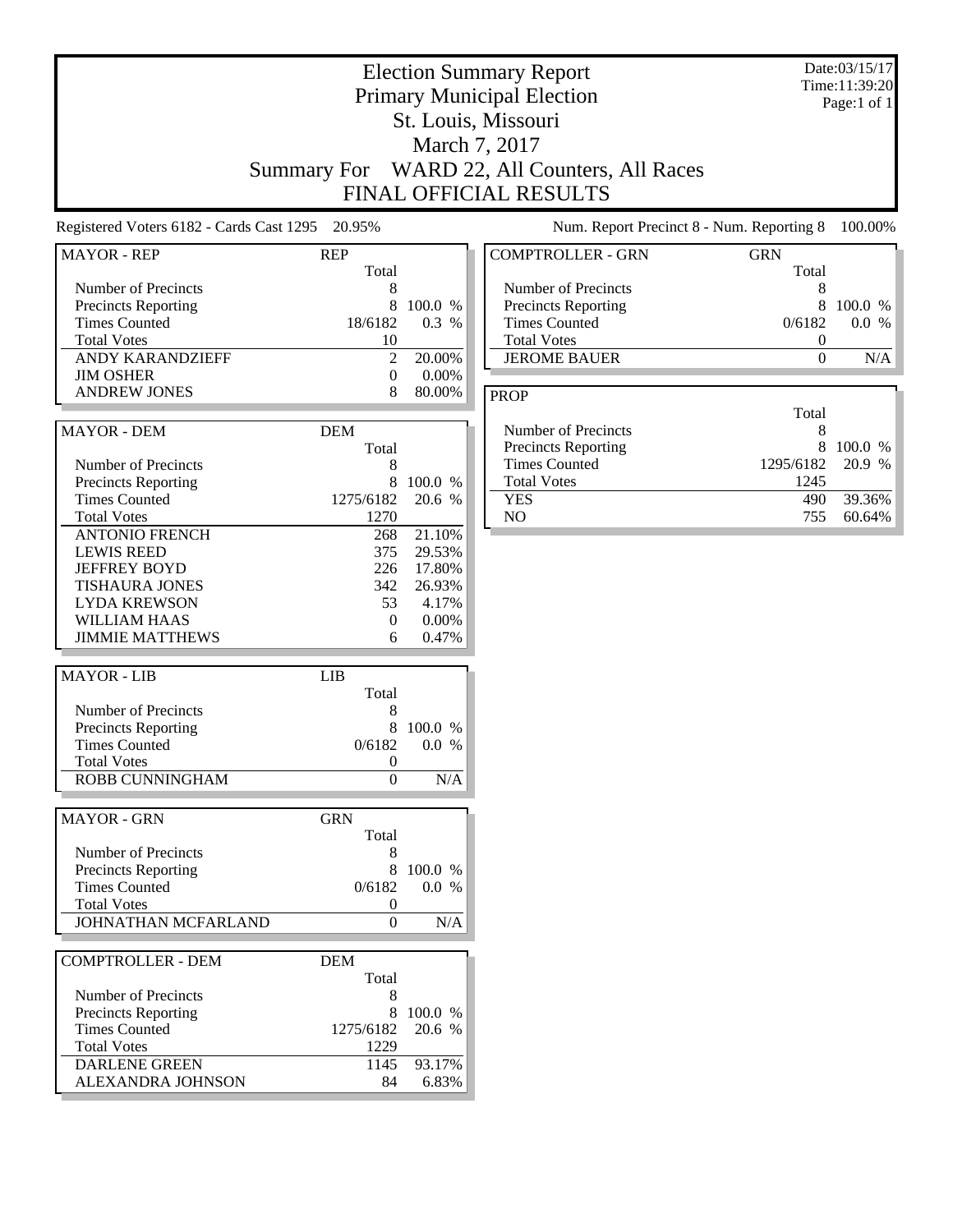| <b>Election Summary Report</b><br><b>Primary Municipal Election</b>                                                            | Date:03/15/17<br>Time:11:39:24<br>Page:1 of $1$ |
|--------------------------------------------------------------------------------------------------------------------------------|-------------------------------------------------|
| St. Louis, Missouri                                                                                                            |                                                 |
| March 7, 2017                                                                                                                  |                                                 |
| Summary For WARD 23, All Counters, All Races                                                                                   |                                                 |
| <b>FINAL OFFICIAL RESULTS</b>                                                                                                  |                                                 |
|                                                                                                                                |                                                 |
| Num. Report Precinct 9 - Num. Reporting 9<br>Registered Voters 8636 - Cards Cast 2926 33.88%                                   | 100.00%                                         |
| <b>COMPTROLLER - GRN</b><br><b>MAYOR - REP</b><br><b>REP</b><br><b>GRN</b><br>Total                                            | Total                                           |
| Number of Precincts<br>Number of Precincts<br>9                                                                                | 9                                               |
| 9<br>100.0 %<br>Precincts Reporting<br><b>Precincts Reporting</b>                                                              | 9<br>100.0 %                                    |
| <b>Times Counted</b><br>173/8636<br>2.0 %<br><b>Times Counted</b><br>1/8636<br><b>Total Votes</b><br>165<br><b>Total Votes</b> | 0.0 %<br>1                                      |
| <b>ANDY KARANDZIEFF</b><br>32<br>19.39%<br><b>JEROME BAUER</b>                                                                 | 100.00%<br>$\mathbf{1}$                         |
| 17<br>10.30%<br><b>JIM OSHER</b>                                                                                               |                                                 |
| <b>ANDREW JONES</b><br>70.30%<br>116<br>WD23 ALDERMAN - DEM<br><b>DEM</b>                                                      |                                                 |
|                                                                                                                                | Total                                           |
| Number of Precincts<br><b>MAYOR - DEM</b><br><b>DEM</b>                                                                        | 9                                               |
| Precincts Reporting<br>Total                                                                                                   | 9<br>100.0 %                                    |
| <b>Times Counted</b><br>2745/8636<br>Number of Precincts<br>9                                                                  | 31.8 %                                          |
| <b>Total Votes</b><br>9<br>100.0 %<br>Precincts Reporting                                                                      | 2381                                            |
| <b>JOSEPH VACCARO</b><br><b>Times Counted</b><br>2745/8636<br>31.8 %                                                           | 2381 100.00%                                    |
| <b>Total Votes</b><br>2742<br>276<br>10.07%                                                                                    |                                                 |
| <b>ANTONIO FRENCH</b><br><b>PROP</b><br><b>LEWIS REED</b><br>437<br>15.94%                                                     |                                                 |
| <b>JEFFREY BOYD</b><br>55<br>2.01%<br>Number of Precincts                                                                      | Total<br>9                                      |
| <b>TISHAURA JONES</b><br>467<br>17.03%<br><b>Precincts Reporting</b>                                                           | 9<br>100.0 %                                    |
| <b>LYDA KREWSON</b><br>1481<br>54.01%<br><b>Times Counted</b><br>2926/8636                                                     | 33.9 %                                          |
| <b>WILLIAM HAAS</b><br>0.80%<br>22<br><b>Total Votes</b>                                                                       | 2753                                            |
| <b>JIMMIE MATTHEWS</b><br>4<br>0.15%<br><b>YES</b>                                                                             | 65.75%<br>1810                                  |
| NO<br><b>MAYOR - LIB</b><br><b>LIB</b>                                                                                         | 943<br>34.25%                                   |
| Total                                                                                                                          |                                                 |
| Number of Precincts<br>9                                                                                                       |                                                 |
| <b>Precincts Reporting</b><br>9<br>100.0 %                                                                                     |                                                 |
| <b>Times Counted</b><br>5/8636<br>0.1 %                                                                                        |                                                 |
| <b>Total Votes</b><br>$\sqrt{5}$                                                                                               |                                                 |
| $\overline{5}$ 100.00%<br>ROBB CUNNINGHAM                                                                                      |                                                 |
| <b>MAYOR - GRN</b><br><b>GRN</b>                                                                                               |                                                 |
| Total                                                                                                                          |                                                 |
| Number of Precincts<br>9                                                                                                       |                                                 |
| Precincts Reporting<br>9<br>100.0 %                                                                                            |                                                 |
| <b>Times Counted</b><br>1/8636<br>0.0 %<br><b>Total Votes</b><br>1                                                             |                                                 |
| JOHNATHAN MCFARLAND<br>1 100.00%                                                                                               |                                                 |
|                                                                                                                                |                                                 |
| <b>COMPTROLLER - DEM</b><br><b>DEM</b>                                                                                         |                                                 |
| Total<br>Number of Precincts                                                                                                   |                                                 |
| 9<br>Precincts Reporting<br>9<br>100.0 %                                                                                       |                                                 |
| <b>Times Counted</b><br>31.8 %<br>2745/8636                                                                                    |                                                 |
| <b>Total Votes</b><br>2455                                                                                                     |                                                 |
| <b>DARLENE GREEN</b><br>67.25%<br>1651                                                                                         |                                                 |
| ALEXANDRA JOHNSON<br>804<br>32.75%                                                                                             |                                                 |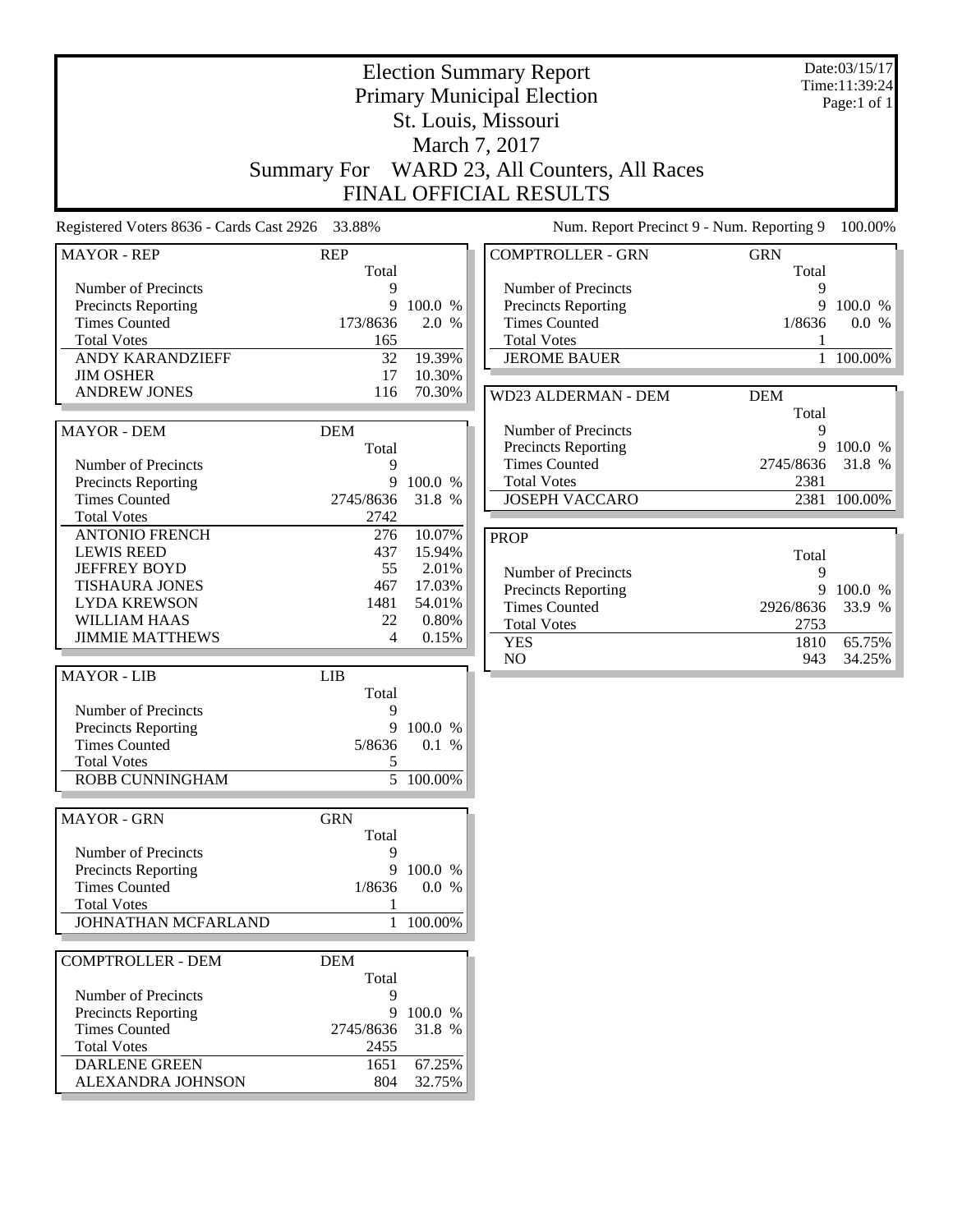|                                                                                                                                       |                                                     |                                                       | <b>Election Summary Report</b><br><b>Primary Municipal Election</b><br>St. Louis, Missouri<br>March 7, 2017<br>Summary For WARD 24, All Counters, All Races<br>FINAL OFFICIAL RESULTS |                                | Date:03/15/17<br>Time:11:39:27<br>Page:1 of 1 |
|---------------------------------------------------------------------------------------------------------------------------------------|-----------------------------------------------------|-------------------------------------------------------|---------------------------------------------------------------------------------------------------------------------------------------------------------------------------------------|--------------------------------|-----------------------------------------------|
| Registered Voters 7767 - Cards Cast 2188 28.17%                                                                                       |                                                     |                                                       | Num. Report Precinct 8 - Num. Reporting 8                                                                                                                                             |                                | 100.00%                                       |
| <b>MAYOR - REP</b>                                                                                                                    | <b>REP</b>                                          |                                                       | <b>COMPTROLLER - GRN</b>                                                                                                                                                              | <b>GRN</b>                     |                                               |
| Number of Precincts<br>Precincts Reporting<br><b>Times Counted</b><br><b>Total Votes</b><br>ANDY KARANDZIEFF<br><b>JIM OSHER</b>      | Total<br>8<br>8<br>118/7767<br>115<br>36<br>20      | 100.0 %<br>1.5 %<br>31.30%<br>17.39%                  | Number of Precincts<br><b>Precincts Reporting</b><br><b>Times Counted</b><br><b>Total Votes</b><br><b>JEROME BAUER</b>                                                                | Total<br>8<br>8<br>2/7767<br>2 | 100.0 %<br>0.0 %<br>2 100.00%                 |
| <b>ANDREW JONES</b>                                                                                                                   | 59                                                  | 51.30%                                                | <b>PROP</b>                                                                                                                                                                           |                                |                                               |
| <b>MAYOR - DEM</b><br>Number of Precincts                                                                                             | <b>DEM</b><br>Total<br>8                            |                                                       | Number of Precincts<br><b>Precincts Reporting</b><br><b>Times Counted</b>                                                                                                             | Total<br>8<br>8<br>2188/7767   | 100.0 %<br>28.2 %                             |
| Precincts Reporting<br><b>Times Counted</b><br><b>Total Votes</b><br><b>ANTONIO FRENCH</b>                                            | 8<br>2053/7767<br>2049<br>256                       | 100.0 %<br>26.4 %<br>12.49%                           | <b>Total Votes</b><br><b>YES</b><br>NO                                                                                                                                                | 2067<br>1341<br>726            | 64.88%<br>35.12%                              |
| <b>LEWIS REED</b><br><b>JEFFREY BOYD</b><br><b>TISHAURA JONES</b><br><b>LYDA KREWSON</b><br>WILLIAM HAAS<br><b>JIMMIE MATTHEWS</b>    | 220<br>39<br>557<br>960<br>13<br>4                  | 10.74%<br>1.90%<br>27.18%<br>46.85%<br>0.63%<br>0.20% |                                                                                                                                                                                       |                                |                                               |
| <b>MAYOR - LIB</b>                                                                                                                    | <b>LIB</b>                                          |                                                       |                                                                                                                                                                                       |                                |                                               |
| Number of Precincts<br><b>Precincts Reporting</b><br><b>Times Counted</b><br><b>Total Votes</b><br>ROBB CUNNINGHAM                    | Total<br>8<br>8<br>7/7767<br>7                      | 100.0 %<br>0.1%<br>7 100.00%                          |                                                                                                                                                                                       |                                |                                               |
| <b>MAYOR - GRN</b>                                                                                                                    | <b>GRN</b>                                          |                                                       |                                                                                                                                                                                       |                                |                                               |
| Number of Precincts<br>Precincts Reporting<br><b>Times Counted</b><br><b>Total Votes</b><br>JOHNATHAN MCFARLAND                       | Total<br>8<br>8<br>2/7767<br>2                      | 100.0 %<br>0.0 %<br>$\overline{2}$ 100.00%            |                                                                                                                                                                                       |                                |                                               |
| <b>COMPTROLLER - DEM</b>                                                                                                              | <b>DEM</b>                                          |                                                       |                                                                                                                                                                                       |                                |                                               |
| Number of Precincts<br>Precincts Reporting<br><b>Times Counted</b><br><b>Total Votes</b><br><b>DARLENE GREEN</b><br>ALEXANDRA JOHNSON | Total<br>8<br>8<br>2053/7767<br>1775<br>1219<br>556 | 100.0 %<br>26.4 %<br>68.68%<br>31.32%                 |                                                                                                                                                                                       |                                |                                               |

J

ŀ.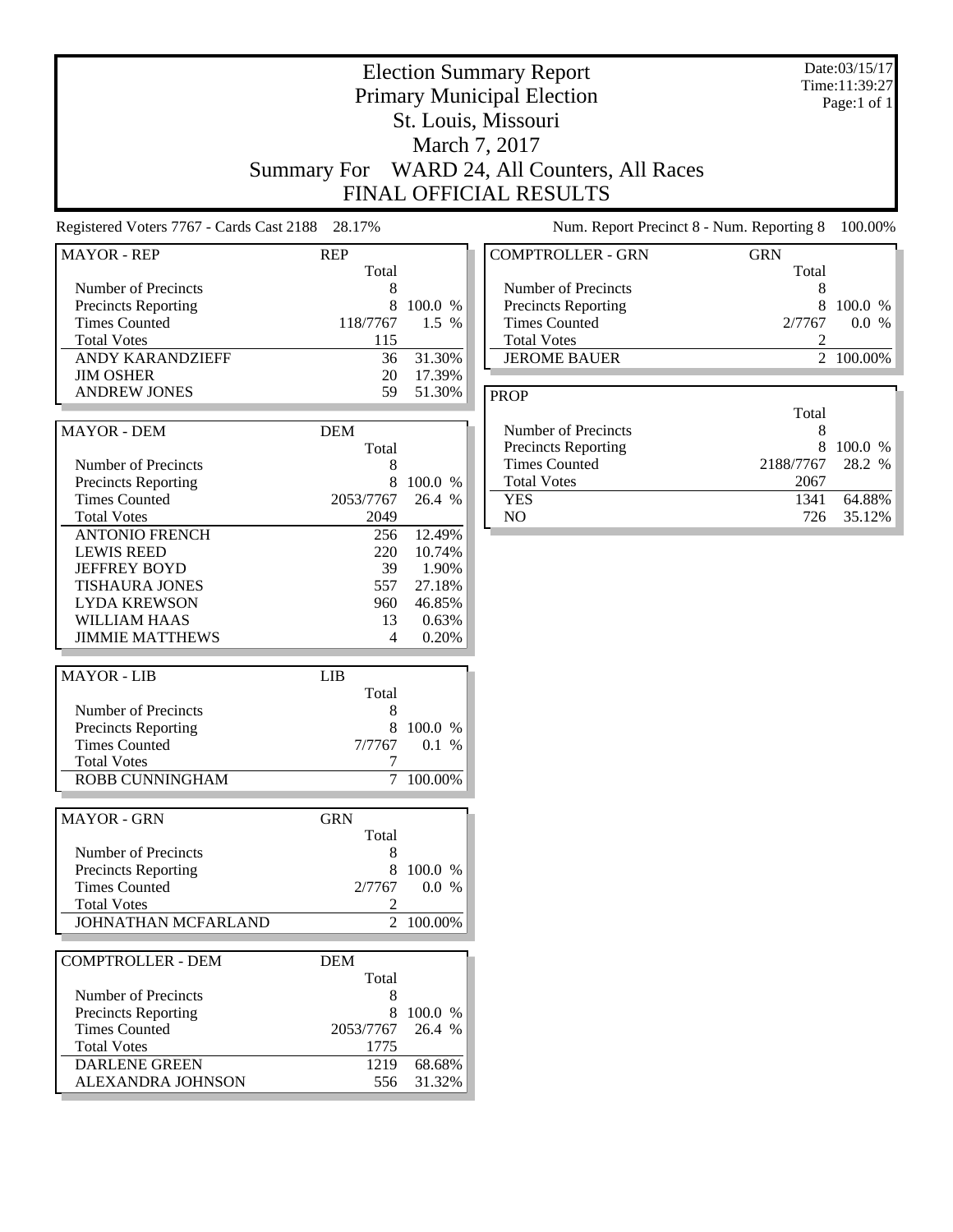|                                            | <b>Election Summary Report</b><br><b>Primary Municipal Election</b><br>St. Louis, Missouri<br>March 7, 2017<br>Summary For WARD 25, All Counters, All Races |                 |                                                   | Date:03/15/17<br>Time:11:39:30<br>Page:1 of 1 |                  |
|--------------------------------------------|-------------------------------------------------------------------------------------------------------------------------------------------------------------|-----------------|---------------------------------------------------|-----------------------------------------------|------------------|
|                                            |                                                                                                                                                             |                 | FINAL OFFICIAL RESULTS                            |                                               |                  |
| Registered Voters 5688 - Cards Cast 1093   | 19.22%                                                                                                                                                      |                 | Num. Report Precinct 6 - Num. Reporting 6         |                                               | 100.00%          |
| <b>MAYOR - REP</b>                         | <b>REP</b>                                                                                                                                                  |                 | <b>COMPTROLLER - GRN</b>                          | <b>GRN</b>                                    |                  |
| Number of Precincts                        | Total<br>6                                                                                                                                                  |                 | Number of Precincts                               | Total<br>6                                    |                  |
| Precincts Reporting                        | 6                                                                                                                                                           | 100.0 %         | <b>Precincts Reporting</b>                        | 6                                             | 100.0 %          |
| <b>Times Counted</b>                       | 58/5688                                                                                                                                                     | 1.0 %           | <b>Times Counted</b>                              | 0/5688                                        | 0.0 %            |
| <b>Total Votes</b>                         | 53                                                                                                                                                          |                 | <b>Total Votes</b>                                | 0                                             |                  |
| <b>ANDY KARANDZIEFF</b>                    | 15                                                                                                                                                          | 28.30%          | <b>JEROME BAUER</b>                               | $\boldsymbol{0}$                              | N/A              |
| <b>JIM OSHER</b>                           | 5                                                                                                                                                           | 9.43%           |                                                   |                                               |                  |
| <b>ANDREW JONES</b>                        | 33                                                                                                                                                          | 62.26%          | <b>WD25 ALDERMAN - DEM</b>                        | <b>DEM</b>                                    |                  |
|                                            |                                                                                                                                                             |                 |                                                   | Total                                         |                  |
| <b>MAYOR - DEM</b>                         | <b>DEM</b><br>Total                                                                                                                                         |                 | Number of Precincts<br><b>Precincts Reporting</b> | 6<br>6                                        | 100.0 %          |
| Number of Precincts                        | 6                                                                                                                                                           |                 | <b>Times Counted</b>                              | 1032/5688                                     | 18.1 %           |
| <b>Precincts Reporting</b>                 |                                                                                                                                                             | 6 100.0 %       | <b>Total Votes</b>                                | 858                                           |                  |
| <b>Times Counted</b>                       | 1032/5688                                                                                                                                                   | 18.1 %          | <b>SHANE COHN</b>                                 |                                               | 858 100.00%      |
| <b>Total Votes</b>                         | 1029                                                                                                                                                        |                 |                                                   |                                               |                  |
| <b>ANTONIO FRENCH</b>                      | 147                                                                                                                                                         | 14.29%          | <b>PROP</b>                                       |                                               |                  |
| <b>LEWIS REED</b>                          | 212                                                                                                                                                         | 20.60%          |                                                   | Total                                         |                  |
| <b>JEFFREY BOYD</b>                        | 24                                                                                                                                                          | 2.33%           | Number of Precincts                               | 6                                             |                  |
| <b>TISHAURA JONES</b>                      | 359                                                                                                                                                         | 34.89%          | <b>Precincts Reporting</b>                        | 6                                             | 100.0 %          |
| <b>LYDA KREWSON</b><br><b>WILLIAM HAAS</b> | 276<br>5                                                                                                                                                    | 26.82%<br>0.49% | <b>Times Counted</b>                              | 1093/5688                                     | 19.2 %           |
| <b>JIMMIE MATTHEWS</b>                     | 6                                                                                                                                                           | 0.58%           | <b>Total Votes</b>                                | 1052                                          |                  |
|                                            |                                                                                                                                                             |                 | <b>YES</b><br>NO                                  | 572<br>480                                    | 54.37%<br>45.63% |
| <b>MAYOR - LIB</b>                         | <b>LIB</b><br>Total                                                                                                                                         |                 |                                                   |                                               |                  |
| Number of Precincts                        | 6                                                                                                                                                           |                 |                                                   |                                               |                  |
| <b>Precincts Reporting</b>                 | 6                                                                                                                                                           | 100.0 %         |                                                   |                                               |                  |
| <b>Times Counted</b>                       | 0/5688                                                                                                                                                      | 0.0 %           |                                                   |                                               |                  |
| <b>Total Votes</b>                         | $\boldsymbol{0}$                                                                                                                                            |                 |                                                   |                                               |                  |
| ROBB CUNNINGHAM                            | $\overline{0}$                                                                                                                                              | N/A             |                                                   |                                               |                  |
|                                            |                                                                                                                                                             |                 |                                                   |                                               |                  |
| <b>MAYOR - GRN</b>                         | <b>GRN</b>                                                                                                                                                  |                 |                                                   |                                               |                  |
| Number of Precincts                        | Total<br>6                                                                                                                                                  |                 |                                                   |                                               |                  |
| <b>Precincts Reporting</b>                 | 6                                                                                                                                                           | 100.0 %         |                                                   |                                               |                  |
| <b>Times Counted</b>                       | 0/5688                                                                                                                                                      | 0.0 %           |                                                   |                                               |                  |
| <b>Total Votes</b>                         | $\boldsymbol{0}$                                                                                                                                            |                 |                                                   |                                               |                  |
| JOHNATHAN MCFARLAND                        | $\boldsymbol{0}$                                                                                                                                            | N/A             |                                                   |                                               |                  |
|                                            |                                                                                                                                                             |                 |                                                   |                                               |                  |
| <b>COMPTROLLER - DEM</b>                   | <b>DEM</b><br>Total                                                                                                                                         |                 |                                                   |                                               |                  |
| Number of Precincts                        | 6                                                                                                                                                           |                 |                                                   |                                               |                  |
| Precincts Reporting                        | 6                                                                                                                                                           | 100.0 %         |                                                   |                                               |                  |
| <b>Times Counted</b>                       | 1032/5688                                                                                                                                                   | 18.1 %          |                                                   |                                               |                  |
| <b>Total Votes</b>                         | 966                                                                                                                                                         |                 |                                                   |                                               |                  |
| <b>DARLENE GREEN</b>                       | 742                                                                                                                                                         | 76.81%          |                                                   |                                               |                  |
| ALEXANDRA JOHNSON                          | 224                                                                                                                                                         | 23.19%          |                                                   |                                               |                  |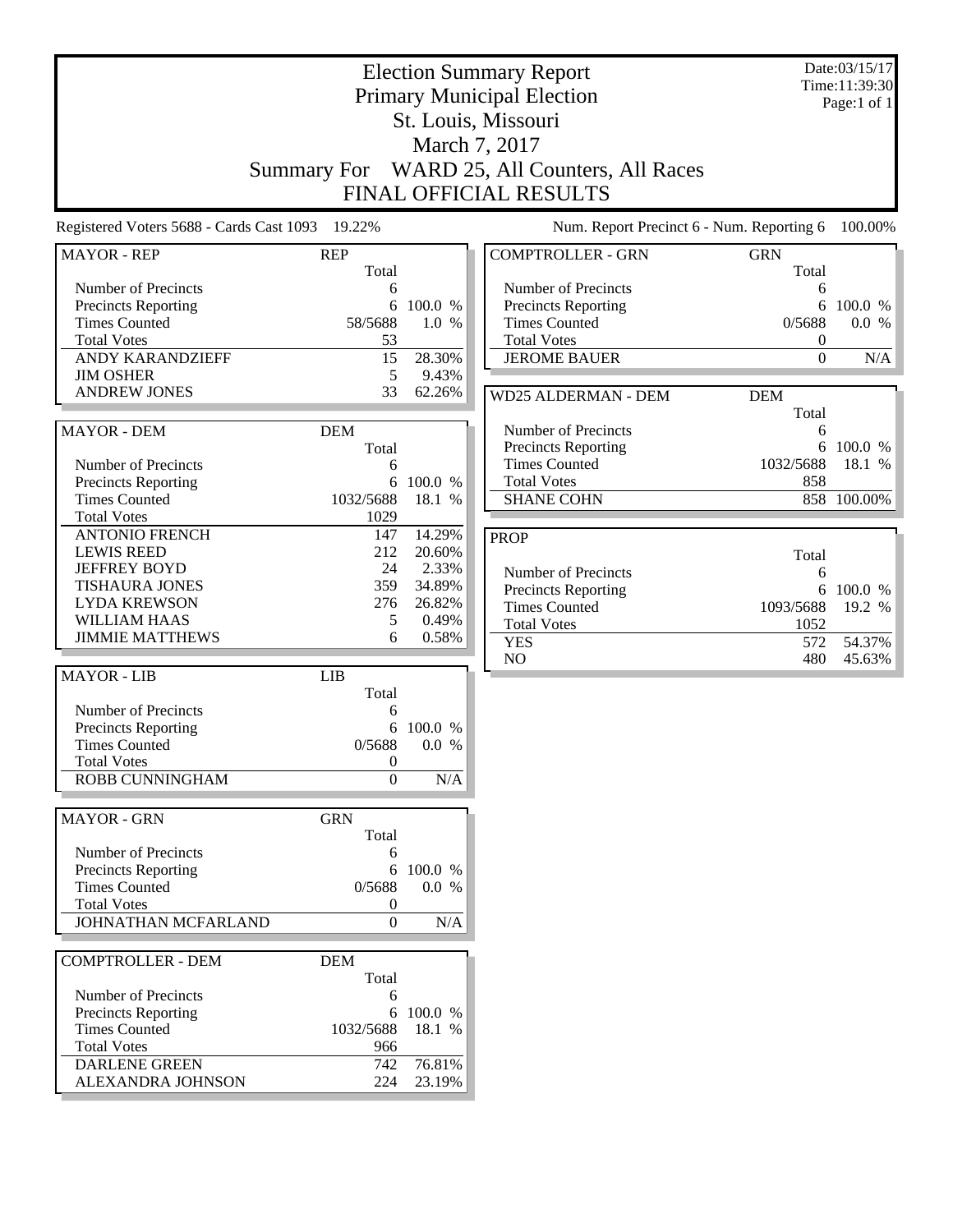|                                                                                                                                              |                                                                      |                                                       | <b>Election Summary Report</b><br><b>Primary Municipal Election</b><br>St. Louis, Missouri<br>March 7, 2017<br>Summary For WARD 26, All Counters, All Races<br><b>FINAL OFFICIAL RESULTS</b> |                             | Date:03/15/17<br>Time:11:39:36<br>Page:1 of 1 |
|----------------------------------------------------------------------------------------------------------------------------------------------|----------------------------------------------------------------------|-------------------------------------------------------|----------------------------------------------------------------------------------------------------------------------------------------------------------------------------------------------|-----------------------------|-----------------------------------------------|
| Registered Voters 7010 - Cards Cast 1969 28.09%                                                                                              |                                                                      |                                                       | Num. Report Precinct 6 - Num. Reporting 6                                                                                                                                                    |                             | 100.00%                                       |
| <b>MAYOR - REP</b>                                                                                                                           | <b>REP</b>                                                           |                                                       | <b>COMPTROLLER - GRN</b>                                                                                                                                                                     | <b>GRN</b>                  |                                               |
| Number of Precincts<br>Precincts Reporting<br><b>Times Counted</b><br><b>Total Votes</b><br><b>ANDY KARANDZIEFF</b><br><b>JIM OSHER</b>      | Total<br>6<br>6<br>16/7010<br>16<br>$\overline{c}$<br>$\mathfrak{2}$ | 100.0 %<br>0.2 %<br>12.50%<br>12.50%                  | Number of Precincts<br>Precincts Reporting<br><b>Times Counted</b><br><b>Total Votes</b><br><b>JEROME BAUER</b>                                                                              | Total<br>6<br>6<br>1/7010   | 100.0 %<br>0.0 %<br>1 100.00%                 |
| <b>ANDREW JONES</b>                                                                                                                          | 12                                                                   | 75.00%                                                | <b>PROP</b>                                                                                                                                                                                  | Total                       |                                               |
| <b>MAYOR - DEM</b><br>Number of Precincts<br><b>Precincts Reporting</b>                                                                      | <b>DEM</b><br>Total<br>6<br>6                                        | 100.0 %                                               | Number of Precincts<br>Precincts Reporting<br><b>Times Counted</b><br><b>Total Votes</b>                                                                                                     | 6<br>6<br>1969/7010<br>1894 | 100.0 %<br>28.1 %                             |
| <b>Times Counted</b><br><b>Total Votes</b><br><b>ANTONIO FRENCH</b>                                                                          | 1946/7010<br>1942<br>345                                             | 27.8 %<br>17.77%                                      | <b>YES</b><br>NO                                                                                                                                                                             | 957<br>937                  | 50.53%<br>49.47%                              |
| <b>LEWIS REED</b><br><b>JEFFREY BOYD</b><br><b>TISHAURA JONES</b><br><b>LYDA KREWSON</b><br><b>WILLIAM HAAS</b><br><b>JIMMIE MATTHEWS</b>    | 489<br>81<br>747<br>276<br>1<br>3                                    | 25.18%<br>4.17%<br>38.47%<br>14.21%<br>0.05%<br>0.15% |                                                                                                                                                                                              |                             |                                               |
| <b>MAYOR - LIB</b>                                                                                                                           | <b>LIB</b>                                                           |                                                       |                                                                                                                                                                                              |                             |                                               |
| Number of Precincts<br><b>Precincts Reporting</b><br><b>Times Counted</b><br><b>Total Votes</b><br>ROBB CUNNINGHAM                           | Total<br>6<br>6<br>1/7010<br>1                                       | 100.0 %<br>0.0 %<br>1 100.00%                         |                                                                                                                                                                                              |                             |                                               |
| <b>MAYOR - GRN</b>                                                                                                                           | <b>GRN</b>                                                           |                                                       |                                                                                                                                                                                              |                             |                                               |
| Number of Precincts<br><b>Precincts Reporting</b><br><b>Times Counted</b><br><b>Total Votes</b><br>JOHNATHAN MCFARLAND                       | Total<br>6<br>6<br>1/7010<br>1<br>1                                  | 100.0 %<br>0.0 %<br>100.00%                           |                                                                                                                                                                                              |                             |                                               |
| <b>COMPTROLLER - DEM</b>                                                                                                                     | <b>DEM</b>                                                           |                                                       |                                                                                                                                                                                              |                             |                                               |
| Number of Precincts<br><b>Precincts Reporting</b><br><b>Times Counted</b><br><b>Total Votes</b><br><b>DARLENE GREEN</b><br>ALEXANDRA JOHNSON | Total<br>6<br>1946/7010<br>1861<br>1718<br>143                       | 6 100.0 %<br>27.8 %<br>92.32%<br>7.68%                |                                                                                                                                                                                              |                             |                                               |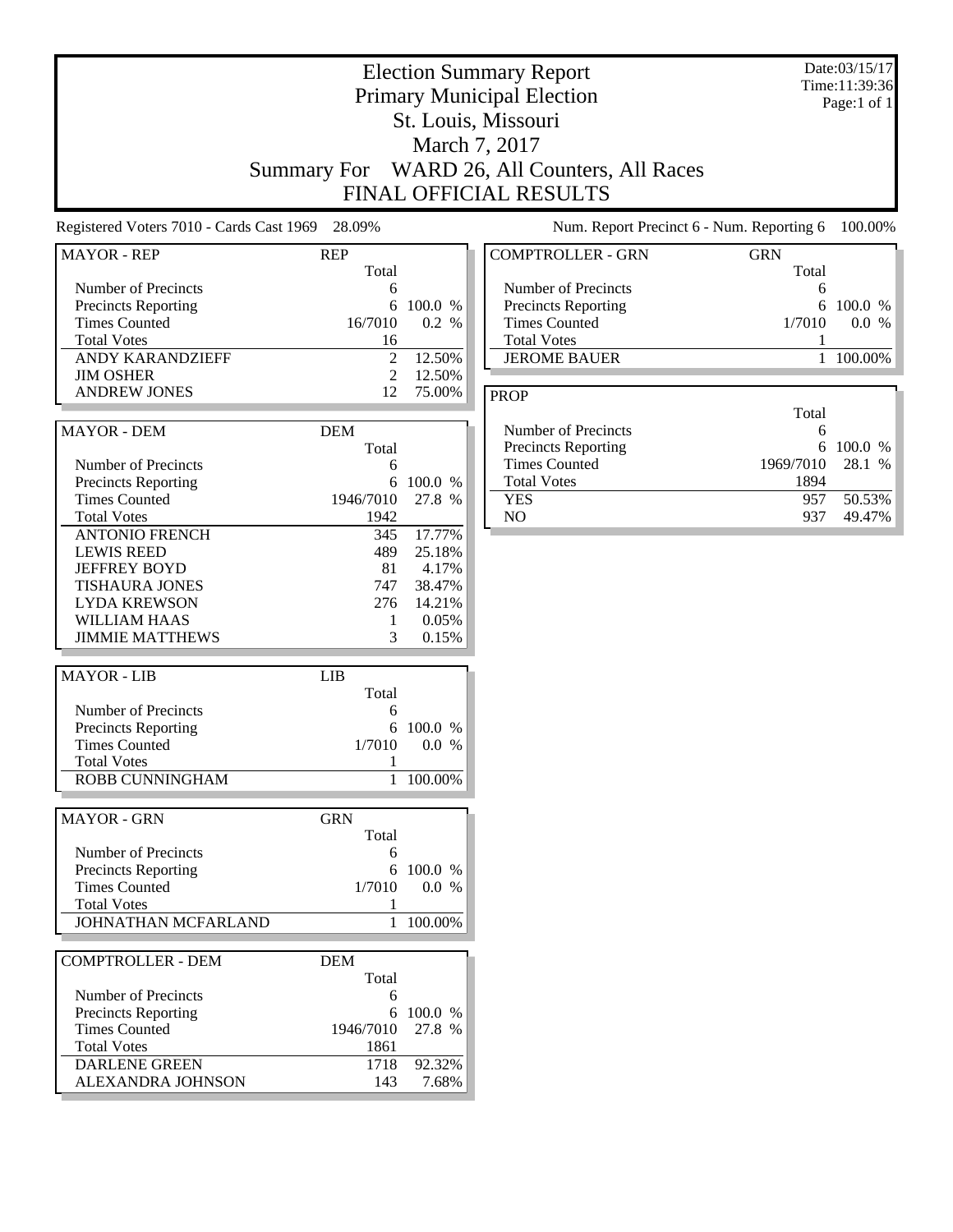|                                                                                                                                                                                            | <b>Election Summary Report</b><br><b>Primary Municipal Election</b><br>St. Louis, Missouri<br>March 7, 2017<br>Summary For WARD 27, All Counters, All Races<br>FINAL OFFICIAL RESULTS |                                                |                                                                                                                                                                          | Date:03/15/17<br>Time:11:39:40<br>Page:1 of 1    |                                                 |
|--------------------------------------------------------------------------------------------------------------------------------------------------------------------------------------------|---------------------------------------------------------------------------------------------------------------------------------------------------------------------------------------|------------------------------------------------|--------------------------------------------------------------------------------------------------------------------------------------------------------------------------|--------------------------------------------------|-------------------------------------------------|
| Registered Voters 7525 - Cards Cast 1715 22.79%                                                                                                                                            |                                                                                                                                                                                       |                                                | Num. Report Precinct 8 - Num. Reporting 8                                                                                                                                |                                                  | 100.00%                                         |
| <b>MAYOR - REP</b>                                                                                                                                                                         | <b>REP</b>                                                                                                                                                                            |                                                | <b>COMPTROLLER - GRN</b>                                                                                                                                                 | <b>GRN</b>                                       |                                                 |
| Number of Precincts<br><b>Precincts Reporting</b><br><b>Times Counted</b><br><b>Total Votes</b><br><b>ANDY KARANDZIEFF</b><br><b>JIM OSHER</b>                                             | Total<br>8<br>8<br>9/7525<br>8<br>$\boldsymbol{0}$<br>$\mathbf{0}$                                                                                                                    | 100.0 %<br>0.1 %<br>0.00%<br>$0.00\%$          | Number of Precincts<br>Precincts Reporting<br><b>Times Counted</b><br><b>Total Votes</b><br><b>JEROME BAUER</b>                                                          | Total<br>8<br>8<br>0/7525<br>0<br>$\mathbf{0}$   | 100.0 %<br>0.0 %<br>N/A                         |
| <b>ANDREW JONES</b>                                                                                                                                                                        |                                                                                                                                                                                       | 100.00%                                        | WD27 ALDERMAN - DEM                                                                                                                                                      | <b>DEM</b><br>Total                              |                                                 |
| <b>MAYOR - DEM</b><br>Number of Precincts<br><b>Precincts Reporting</b><br><b>Times Counted</b><br><b>Total Votes</b><br><b>ANTONIO FRENCH</b><br><b>LEWIS REED</b><br><b>JEFFREY BOYD</b> | <b>DEM</b><br>Total<br>8<br>8<br>1705/7525<br>1697<br>465<br>552<br>83                                                                                                                | 100.0 %<br>22.7 %<br>27.40%<br>32.53%<br>4.89% | Number of Precincts<br><b>Precincts Reporting</b><br><b>Times Counted</b><br><b>Total Votes</b><br>PAM BOYD<br><b>KEENA CARTER</b><br><b>CIERA SIMRIL</b><br><b>PROP</b> | 8<br>8<br>1705/7525<br>1663<br>800<br>635<br>228 | 100.0 %<br>22.7 %<br>48.11%<br>38.18%<br>13.71% |
| <b>TISHAURA JONES</b><br><b>LYDA KREWSON</b><br><b>WILLIAM HAAS</b><br><b>JIMMIE MATTHEWS</b>                                                                                              | 502<br>80<br>5<br>10                                                                                                                                                                  | 29.58%<br>4.71%<br>0.29%<br>0.59%              | Number of Precincts<br>Precincts Reporting<br><b>Times Counted</b><br><b>Total Votes</b>                                                                                 | Total<br>8<br>8<br>1715/7525<br>1622             | 100.0 %<br>22.8 %                               |
| <b>MAYOR - LIB</b><br>Number of Precincts<br><b>Precincts Reporting</b><br><b>Times Counted</b><br><b>Total Votes</b><br><b>ROBB CUNNINGHAM</b>                                            | <b>LIB</b><br>Total<br>8<br>8<br>0/7525<br>$\boldsymbol{0}$<br>$\mathbf{0}$                                                                                                           | 100.0 %<br>0.0 %<br>N/A                        | <b>YES</b><br>NO                                                                                                                                                         | 652<br>970                                       | 40.20%<br>59.80%                                |
| <b>MAYOR - GRN</b><br>Number of Precincts<br><b>Precincts Reporting</b><br><b>Times Counted</b><br><b>Total Votes</b><br>JOHNATHAN MCFARLAND                                               | <b>GRN</b><br>Total<br>8<br>8<br>0/7525<br>$\boldsymbol{0}$<br>$\boldsymbol{0}$                                                                                                       | 100.0 %<br>0.0 %<br>$\rm N/A$                  |                                                                                                                                                                          |                                                  |                                                 |
| <b>COMPTROLLER - DEM</b><br>Number of Precincts<br><b>Precincts Reporting</b><br><b>Times Counted</b><br><b>Total Votes</b><br><b>DARLENE GREEN</b><br>ALEXANDRA JOHNSON                   | <b>DEM</b><br>Total<br>8<br>8<br>1705/7525<br>1660<br>1534<br>126                                                                                                                     | 100.0 %<br>22.7 %<br>92.41%<br>7.59%           |                                                                                                                                                                          |                                                  |                                                 |